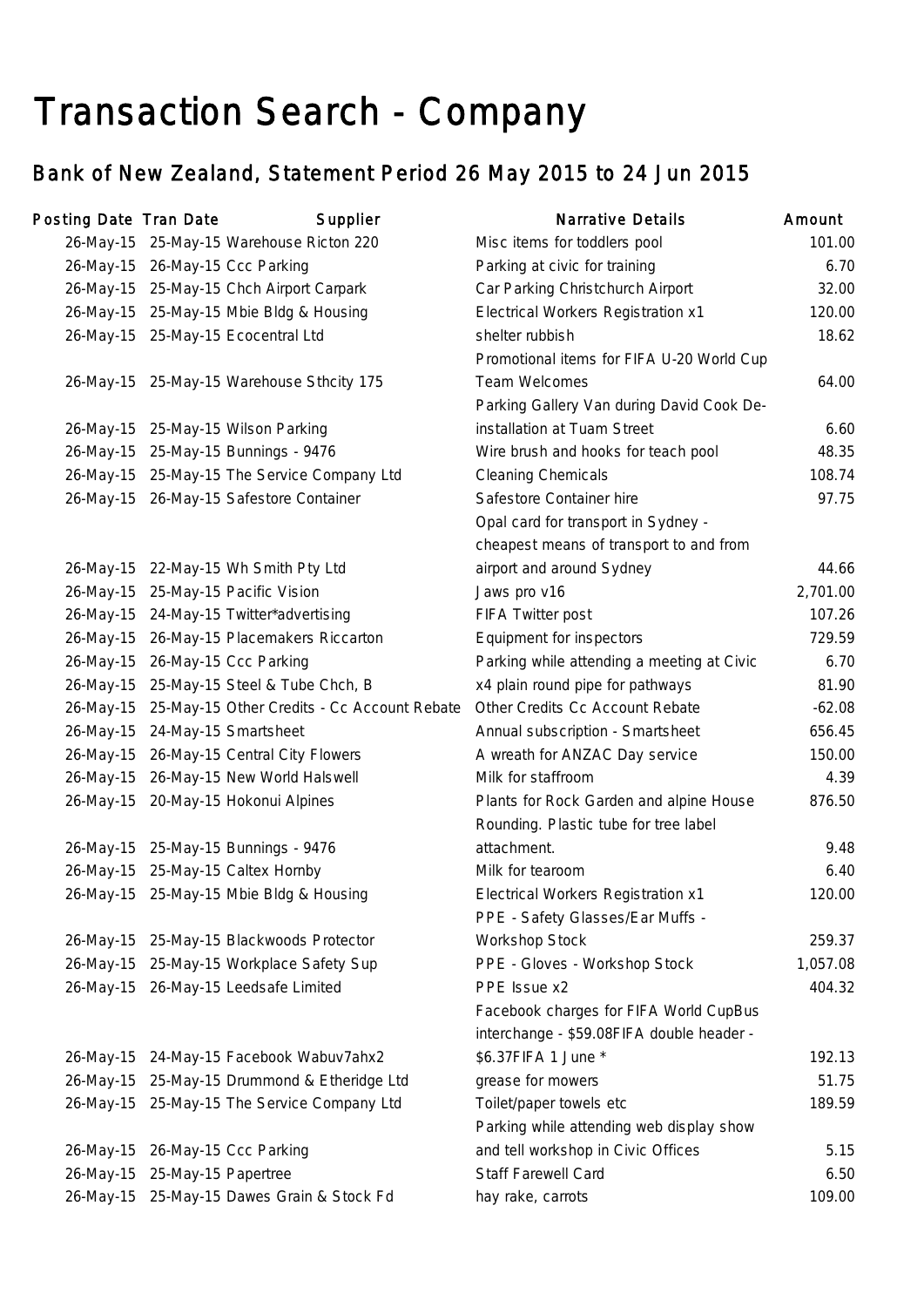|           | 26-May-15 25-May-15 Ross Galt Lock & Key |
|-----------|------------------------------------------|
| 26-May-15 | 25-May-15 Global Pc Riccarton            |
| 27-May-15 | 25-May-15 Paknsave Moorhouse             |
| 27-May-15 | 27-May-15 Mitre 10 Beckenham             |
| 27-May-15 | 26-May-15 Nz Safety Br 23                |
| 27-May-15 | 27-May-15 Placemakers Antigua St         |
| 27-May-15 | 27-May-15 Countdown                      |
| 27-May-15 | 26-May-15 Wilson Parking                 |
| 27-May-15 | 27-May-15 Ccc Parking                    |
| 27-May-15 | 25-May-15 Cips Australia Pty             |
| 27-May-15 | 27-May-15 Ace Training                   |
| 27-May-15 | 26-May-15 New Zealand Green Buildin      |
| 27-May-15 | 27-May-15 Wgtn Combined Taxis            |
|           |                                          |
| 27-May-15 | 26-May-15 Fresh Choice Parklands         |
| 27-May-15 | 23-May-15 Taxi Epay Australia            |
| 27-May-15 | 26-May-15 Burnsco Marine                 |
|           |                                          |
| 27-May-15 | 27-May-15 Ccc Parking                    |
|           |                                          |
| 27-May-15 | 27-May-15 Ccc Parking                    |
|           |                                          |
|           |                                          |
| 27-May-15 | 26-May-15 Bunnings - 9476                |
| 27-May-15 | 27-May-15 Four Square Akaroa             |
| 27-May-15 | 25-May-15 Facebook G2k2s7jhx2            |
| 27-May-15 | 26-May-15 Public Relations Ins           |
| 27-May-15 | 26-May-15 Wilson Parking                 |
| 27-May-15 | 27-May-15 Ccc Parking                    |
| 27-May-15 | 26-May-15 Blackwoods Protector           |
| 27-May-15 | 26-May-15 Boulevard Cafe & Bar           |
| 27-May-15 | 26-May-15 Bunnings - 9476                |
|           |                                          |
| 27-May-15 | 26-May-15 Wilson Parking                 |
| 27-May-15 | 26-May-15 Super Cheap Auto               |
| 27-May-15 | 20-May-15 Fulton Hogan Chch              |
| 27-May-15 | 26-May-15 Ideal Electrical Pap           |
|           | 26-May-15 Bunnings - 9476                |
| 27-May-15 |                                          |

|           |                                               | replacement locks for loop rd gates and     |        |
|-----------|-----------------------------------------------|---------------------------------------------|--------|
|           | 26-May-15 25-May-15 Ross Galt Lock & Key      | spares                                      | 383.40 |
|           |                                               | Monitor expanders for control room          |        |
|           | 26-May-15 25-May-15 Global Pc Riccarton       | computers                                   | 411.64 |
| 27-May-15 | 25-May-15 Paknsave Moorhouse                  | Independent Hearings Panel meeting          | 148.91 |
|           | 27-May-15 27-May-15 Mitre 10 Beckenham        | De-solv it - for Library use                | 52.05  |
|           | 27-May-15 26-May-15 Nz Safety Br 23           | Volunteer vests                             | 142.36 |
|           | 27-May-15 27-May-15 Placemakers Antigua St    | In House Maintenance - WO                   | 184.64 |
|           | 27-May-15 27-May-15 Countdown                 | Milk for staff room at Carlyle Street       | 4.50   |
|           |                                               | Parking Gallery Van during David Cook De-   |        |
|           | 27-May-15 26-May-15 Wilson Parking            | installation at Tuam Street                 | 6.60   |
|           | 27-May-15 27-May-15 Ccc Parking               | For Asset Mgmt Maturity Workshop            | 5.50   |
|           | 27-May-15 25-May-15 Cips Australia Pty        | CIPS Membership x1                          | 377.40 |
|           | 27-May-15 27-May-15 Ace Training              | PowerPoint Power User 2013 x1               | 356.50 |
|           |                                               | Conference registration New Zealand         |        |
|           | 27-May-15 26-May-15 New Zealand Green Buildin | Green Building council                      | 92.00  |
|           | 27-May-15 27-May-15 Wgtn Combined Taxis       | 27 May 2015 taxi from Wellington airport    | 36.90  |
|           |                                               | Milk for PK tearoom and juice for Kapa      |        |
|           | 27-May-15 26-May-15 Fresh Choice Parklands    | Haka group                                  | 11.99  |
|           |                                               | Taxi back to accommodation in Sydney        |        |
|           | 27-May-15 23-May-15 Taxi Epay Australia       | after MAPDA award ceremony.                 | 58.03  |
|           | 27-May-15 26-May-15 Burnsco Marine            | Replacement 2way radio for teach pool       | 199.99 |
|           |                                               | Parking-Morning - Joint Banks Peninsula     |        |
|           | 27-May-15 27-May-15 Ccc Parking               | Community Boards Seminar 27 May 2015        | 3.60   |
|           |                                               | Parking - afternoon - Joint Banks           |        |
|           |                                               | Peninsula Community Boards Seminar 27       |        |
|           | 27-May-15 27-May-15 Ccc Parking               | May 2015                                    | 6.70   |
|           |                                               | Spray paint for FIFA U20 goal posts at      |        |
|           |                                               | training grounds, required to repaint to    |        |
|           | 27-May-15 26-May-15 Bunnings - 9476           | meet event needs                            | 109.12 |
|           | 27-May-15 27-May-15 Four Square Akaroa        | milk Akaroa Service Centre                  | 4.78   |
|           |                                               | Bus Interchange, FIFA Honduras, FIFA        |        |
|           | 27-May-15 25-May-15 Facebook G2k2s7jhx2       | Uzbekistan & FIFA team welcome              | 127.53 |
|           | 27-May-15 26-May-15 Public Relations Ins      | Advanced Digital Strategy training x1       | 454.25 |
| 27-May-15 | 26-May-15 Wilson Parking                      | Parking while interviewing in Civic Offices | 10.60  |
|           | 27-May-15 27-May-15 Ccc Parking               | Parking while interviewing in Civic Offices | 4.50   |
| 27-May-15 | 26-May-15 Blackwoods Protector                | PPE for Housing staff                       | 168.62 |
|           | 27-May-15 26-May-15 Boulevard Cafe & Bar      | <b>External meeting</b>                     | 9.00   |
|           | 27-May-15 26-May-15 Bunnings - 9476           | emergency equipment (torches)               | 49.96  |
|           |                                               | Parking Gallery Van during David Cook De-   |        |
|           | 27-May-15 26-May-15 Wilson Parking            | installation at Tuam Street                 | 6.60   |
|           | 27-May-15 26-May-15 Super Cheap Auto          | Basic hand tools for lifeguards             | 64.41  |
|           | 27-May-15 20-May-15 Fulton Hogan Chch         | Tuam Street Gallery closed sign             | 41.40  |
|           |                                               | 2 No. fluoro tube for Graham Condon plant   |        |
|           | 27-May-15 26-May-15 Ideal Electrical Pap      | room                                        | 85.40  |
|           |                                               | Rat Bait, plants for section A, brush and   |        |
|           | 27-May-15 26-May-15 Bunnings - 9476           | dustpan, buckets, plants for section E.     | 171.39 |
|           |                                               |                                             |        |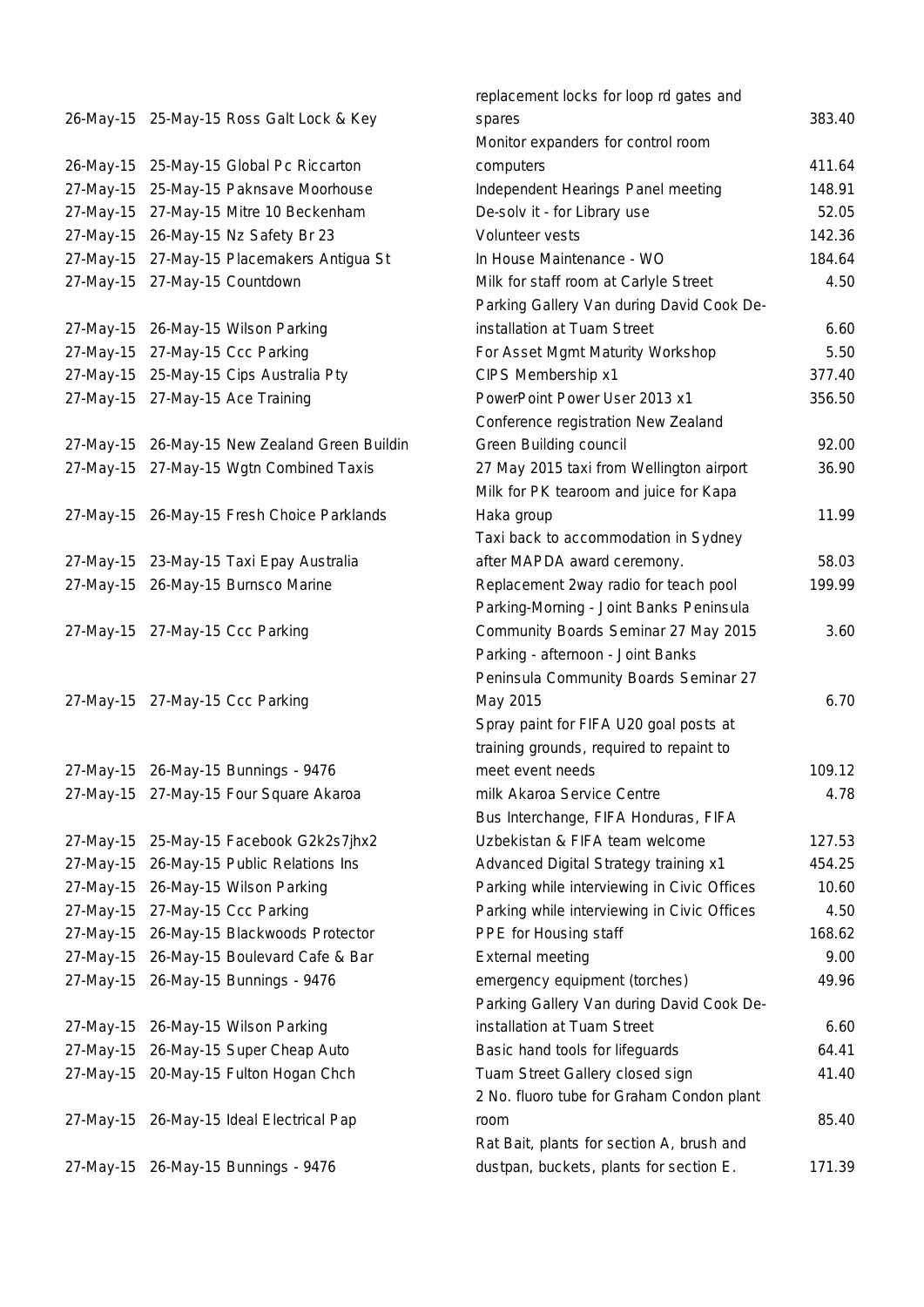27-May-15 27-May-15 Gardenmakers 27-May-15 27-May-15 Gardenmakers 27-May-15 27-May-15 Ccc Parking 27-May-15 26-May-15 Mbie Bldg & Housing 27-May-15 26-May-15 Swanndri Christchurch 27-May-15 26-May-15 Blackwoods Protector 27-May-15 27-May-15 Leedsafe Limited 27-May-15 26-May-15 Wilson Parking 27-May-15 27-May-15 Directrade 27-May-15 27-May-15 Xcm Group Limited 27-May-15 25-May-15 Abebooks.Com 27-May-15 26-May-15 South City Lotto 28-May-15 28-May-15 Countdown 28-May-15 27-May-15 Ami Stadium 28-May-15 27-May-15 Ami Stadium 28-May-15 27-May-15 Nz Safety Br 23 28-May-15 27-May-15 Wilson Parking 28-May-15 28-May-15 Stanmore Super Value 28-May-15 27-May-15 Chch Airport Carpark 28-May-15 27-May-15 David Muthiah Taxi 28-May-15 27-May-15 The Service Company Ltd 28-May-15 27-May-15 Wilson Parking 28-May-15 27-May-15 The Eventful Group 28-May-15 28-May-15 Vodafone Prepay Visa Mc 28-May-15 26-May-15 Facebook 8gj4v7shx2 28-May-15 27-May-15 Createsend.Com Ema 28-May-15 27-May-15 Blackwoods Protector 28-May-15 28-May-15 New Plymouth Taxis 28-May-15 27-May-15 Companies Office Iponz 28-May-15 28-May-15 P & J Group Limited 28-May-15 28-May-15 Fishpond Co NZ 28-May-15 26-May-15 George Henry & Co Lt 28-May-15 27-May-15 Madinz NZ Catalogue 28-May-15 27-May-15 Wilson Parking 28-May-15 27-May-15 Mad Butcher Ferry Road

| crusher dust halswell quarry petanque area    |          |
|-----------------------------------------------|----------|
| maint.                                        | 122.73   |
| crusher dust halswell quarry petanque area    |          |
| maint.                                        | 122.73   |
| Car parking for Civic meeting                 | 3.50     |
| Electrical Workers Rego x1                    | 120.00   |
| PPE Clothing x1                               | 169.95   |
| <b>PPE - Shift Engineers</b>                  | 221.87   |
| PPE x1                                        | 392.23   |
| Parking - Distribution                        | 10.60    |
| Shelving in Events Storage                    | 258.00   |
| neck scarves for officers                     | 172.50   |
| Library book                                  | 80.03    |
| Postage - return to manufacturer              | 5.50     |
| staff room supplies                           | 31.53    |
| Volunteer Acknowledgement Vouchers -          |          |
| National Volunteer Week                       | 750.00   |
| Volunteer Acknolwedgement Vouchers for        |          |
| National Volunteer Week                       | 1,000.00 |
| Work trousers                                 | 42.57    |
| Parking Gallery Van during David Cook De-     |          |
| installation at Tuam Street                   | 6.60     |
| Broom, Brush and Pan, Rubbish Bags for        |          |
| <b>Tuam Street Wall Demolition</b>            | 27.63    |
| 27 May 2015 Chch airport parking while on     |          |
| Council business                              | 25.00    |
| 27 May 2015 taxi to Wellington                | 46.30    |
| Cleaning products                             | 191.13   |
| All day parking - 2 day course                | 8.60     |
| Mastering SAP Technologies - Australia        | 3,250.44 |
| Vodafone top up for a computer stick. No      |          |
| receipt. This was a quick fix situation.      | 40.00    |
| Wheelie bin, various FIFA F/book posts        | 158.91   |
| Rec & Sport Centres Welcome email             | 7.93     |
| Equipment for inspectors                      | 506.26   |
| Taxi from New Plymouth airport to hotel for   |          |
| Govett-Brewster seminar                       | 50.00    |
| Tenancy Tribunal application                  | 20.44    |
| 2 rolls 24' x 100' Premium Lustre photo       |          |
| paper for Epson 7890 printer                  | 564.10   |
| Learning equipment for new Halswell           | 37.43    |
| Replacement Spotlight x1 - Drainage           |          |
| Inspections                                   | 102.37   |
| Corporate gifts for the office stock - 30 tie |          |
| set, 10 brooches, 5 framed arts, wrapping     |          |
| papers                                        | 2,202.02 |
| Meeting in Civic, No CCC parks available      | 4.60     |
| Consumables - BBQ at Willard Street           | 24.89    |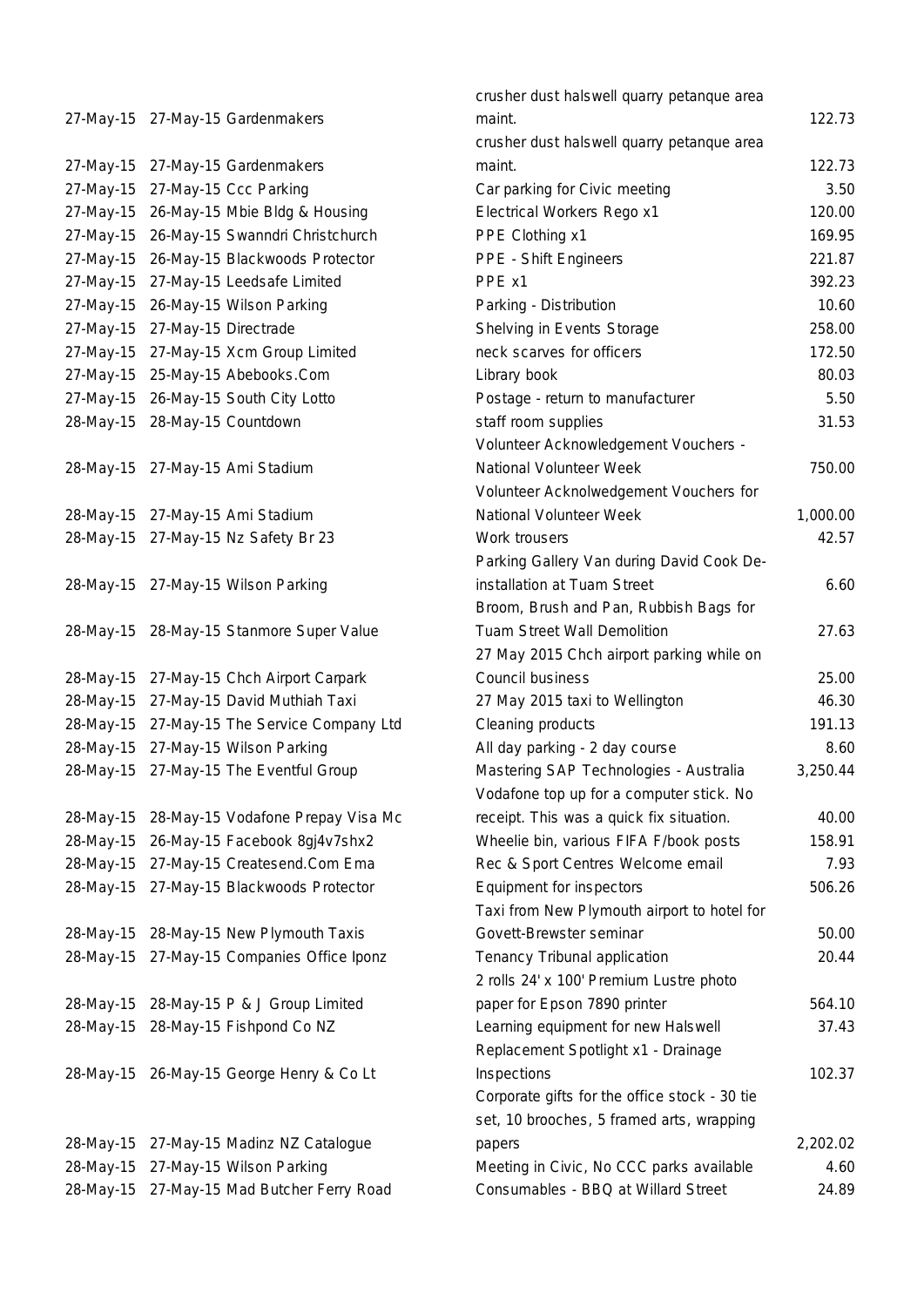| 28-May-15 |                    | 27-May-15 Swanndri Christchurch        |
|-----------|--------------------|----------------------------------------|
| 28-May-15 |                    | 27-May-15 Wilson Parking               |
| 28-May-15 | 27-May-15 Casbolts |                                        |
| 28-May-15 |                    | 26-May-15 Viscopy Limited              |
| 28-May-15 |                    | 27-May-15 Arbi Monograms               |
| 28-May-15 |                    | 28-May-15 Ferrymead Mitre 10 Mega      |
| 28-May-15 |                    | 27-May-15 Oceans Floral Limited        |
|           |                    |                                        |
| 29-May-15 |                    | 28-May-15 Parsley And Sage             |
| 29-May-15 |                    | 28-May-15 Relish Catering              |
| 29-May-15 |                    | 29-May-15 Freshchoice Barrington       |
|           |                    |                                        |
|           |                    |                                        |
| 29-May-15 |                    | 28-May-15 Warehouse Nthlnds 120        |
| 29-May-15 |                    | 28-May-15 Farmers 5579                 |
|           |                    |                                        |
| 29-May-15 |                    | 28-May-15 Farmers - Shirley            |
| 29-May-15 |                    | 28-May-15 Blacks Fasteners Lt          |
| 29-May-15 |                    | 29-May-15 Placemakers Antigua St       |
| 29-May-15 | 28-May-15 les Ltd  |                                        |
| 29-May-15 |                    | 28-May-15 Wilson Parking               |
| 29-May-15 |                    | 29-May-15 Countdown                    |
| 29-May-15 |                    | 29-May-15 Payment - Personal - Thank Y |
| 29-May-15 |                    | 26-May-15 Qualaroo Inc                 |
|           |                    |                                        |
| 29-May-15 |                    | 29-May-15 New World Halswell           |
|           |                    |                                        |
|           |                    | 29-May-15 29-May-15 Relish Catering    |
| 29-May-15 |                    | 28-May-15 Warehouse E/gate 123         |
|           |                    |                                        |
| 29-May-15 |                    | 29-May-15 Ccc Parking                  |
| 29-May-15 |                    | 28-May-15 Ideal Electrical Syd         |
| 29-May-15 |                    | 27-May-15 Facebook Cu7f38nlw2          |
|           |                    |                                        |
| 29-May-15 |                    | 27-May-15 Facebook Tk74286hx2          |
| 29-May-15 |                    | 28-May-15 Warehouse Ricton 220         |
| 29-May-15 |                    | 28-May-15 Westfield Gift Voucher       |
| 29-May-15 |                    | 28-May-15 Createsend.Com Ema           |
| 29-May-15 |                    | 28-May-15 Createsend.Com Ema           |
| 29-May-15 |                    | 28-May-15 Oderings Nurseries           |
| 29-May-15 |                    | 28-May-15 Bunnings - 9476              |
|           |                    |                                        |
| 29-May-15 |                    | 28-May-15 Bishopdale New World         |

|           | 28-May-15 27-May-15 Swanndri Christchurch  | PPE Clothing x1                           | 319.95    |
|-----------|--------------------------------------------|-------------------------------------------|-----------|
| 28-May-15 | 27-May-15 Wilson Parking                   | Parking - Distribution                    | 10.60     |
| 28-May-15 | 27-May-15 Casbolts                         | helmet visor for avi                      | 49.00     |
| 28-May-15 | 26-May-15 Viscopy Limited                  | Copyright licence fee                     | 219.30    |
|           | 28-May-15 27-May-15 Arbi Monograms         | CCC logo on bunker coats for rural fire   | 32.20     |
| 28-May-15 | 28-May-15 Ferrymead Mitre 10 Mega          | Plastic Buckets for FIFA                  | 101.60    |
|           | 28-May-15 27-May-15 Oceans Floral Limited  | Promotional materials - Botanic Gardens   | 57.22     |
|           |                                            | Catering for Spreydon Heathcote           |           |
|           | 29-May-15 28-May-15 Parsley And Sage       | <b>Commmunity Board</b>                   | 109.14    |
|           |                                            | Catering for Spreydon Heathcote           |           |
|           | 29-May-15 28-May-15 Relish Catering        | <b>Commmunity Board</b>                   | 137.72    |
|           | 29-May-15 29-May-15 Freshchoice Barrington | Milk for the staffroom                    | 5.90      |
|           |                                            | Frames for certificates for               |           |
|           |                                            | Hagley/Ferrymead Community Services       |           |
|           | 29-May-15 28-May-15 Warehouse Nthinds 120  | Awards                                    | 98.10     |
|           |                                            | Gifts for winners of Hagley/Ferrymead     |           |
|           | 29-May-15 28-May-15 Farmers 5579           | <b>Community Board Awards</b>             | 100.00    |
|           |                                            | Gifts for winners of the Hagley/Ferrymead |           |
|           | 29-May-15 28-May-15 Farmers - Shirley      | Community Board Awards 2015               | 133.57    |
| 29-May-15 | 28-May-15 Blacks Fasteners Lt              | In House Maintenance - WO                 | 59.16     |
|           | 29-May-15 29-May-15 Placemakers Antigua St | In House Maintenance - WO                 | 182.90    |
| 29-May-15 | 28-May-15 les Ltd                          | Network bulbs                             | 172.29    |
|           |                                            | Parking Gallery Van during David Cook De- |           |
| 29-May-15 | 28-May-15 Wilson Parking                   | installation at Tuam Street               | 6.60      |
| 29-May-15 | 29-May-15 Countdown                        | Swim Nappies for Resale                   | 25.98     |
| 29-May-15 | 29-May-15 Payment - Personal - Thank You   | Payment-Personal Payment - Thank You      | $-167.00$ |
|           | 29-May-15 26-May-15 Qualaroo Inc           | Online survey software                    | 336.17    |
|           |                                            | prizes for team civil defence training    |           |
|           |                                            | exercise and thank you gift for external  |           |
|           | 29-May-15 29-May-15 New World Halswell     | motivational speaker                      | 35.48     |
|           |                                            | Catering - Joint Banks Peninsula          |           |
|           | 29-May-15 29-May-15 Relish Catering        | Community Boards Seminar 27 May 2015      | 81.02     |
|           | 29-May-15 28-May-15 Warehouse E/gate 123   | Cable ties for FIFA U20 fencing scrim     | 26.00     |
|           |                                            | Parking Fee - attendance COA Training,    |           |
|           | 29-May-15 29-May-15 Ccc Parking            | CIVIC 29/5/15                             | 6.70      |
|           |                                            | data connectors for Art Gallery           |           |
| 29-May-15 | 28-May-15 Ideal Electrical Syd             | Peterborough St                           | 172.40    |
| 29-May-15 | 27-May-15 Facebook Cu7f38nlw2              | Bus interchange Facebook post             | 32.26     |
| 29-May-15 | 27-May-15 Facebook Tk74286hx2              | FIFA facebook posts                       | 215.56    |
| 29-May-15 | 28-May-15 Warehouse Ricton 220             | Warehouse voucher - lost receipt          | 30.00     |
| 29-May-15 | 28-May-15 Westfield Gift Voucher           | Westfield voucher - lost receipt          | 30.00     |
| 29-May-15 | 28-May-15 Createsend.Com Ema               | FRP Re-Launch of monthly updates email    | 103.71    |
|           |                                            | Rec & Sport centres Survey CERM Follow    |           |
| 29-May-15 | 28-May-15 Createsend.Com Ema               | up email                                  | 205.11    |
| 29-May-15 | 28-May-15 Oderings Nurseries               | Plants, Frost Guard                       | 275.39    |
| 29-May-15 | 28-May-15 Bunnings - 9476                  | thermometer to monitor the fitness centre | 31.97     |
|           |                                            | Miscellaneous - Gift for guest speaker at |           |
|           | 29-May-15 28-May-15 Bishopdale New World   | <b>Housing Meeting</b>                    | 23.99     |
|           |                                            |                                           |           |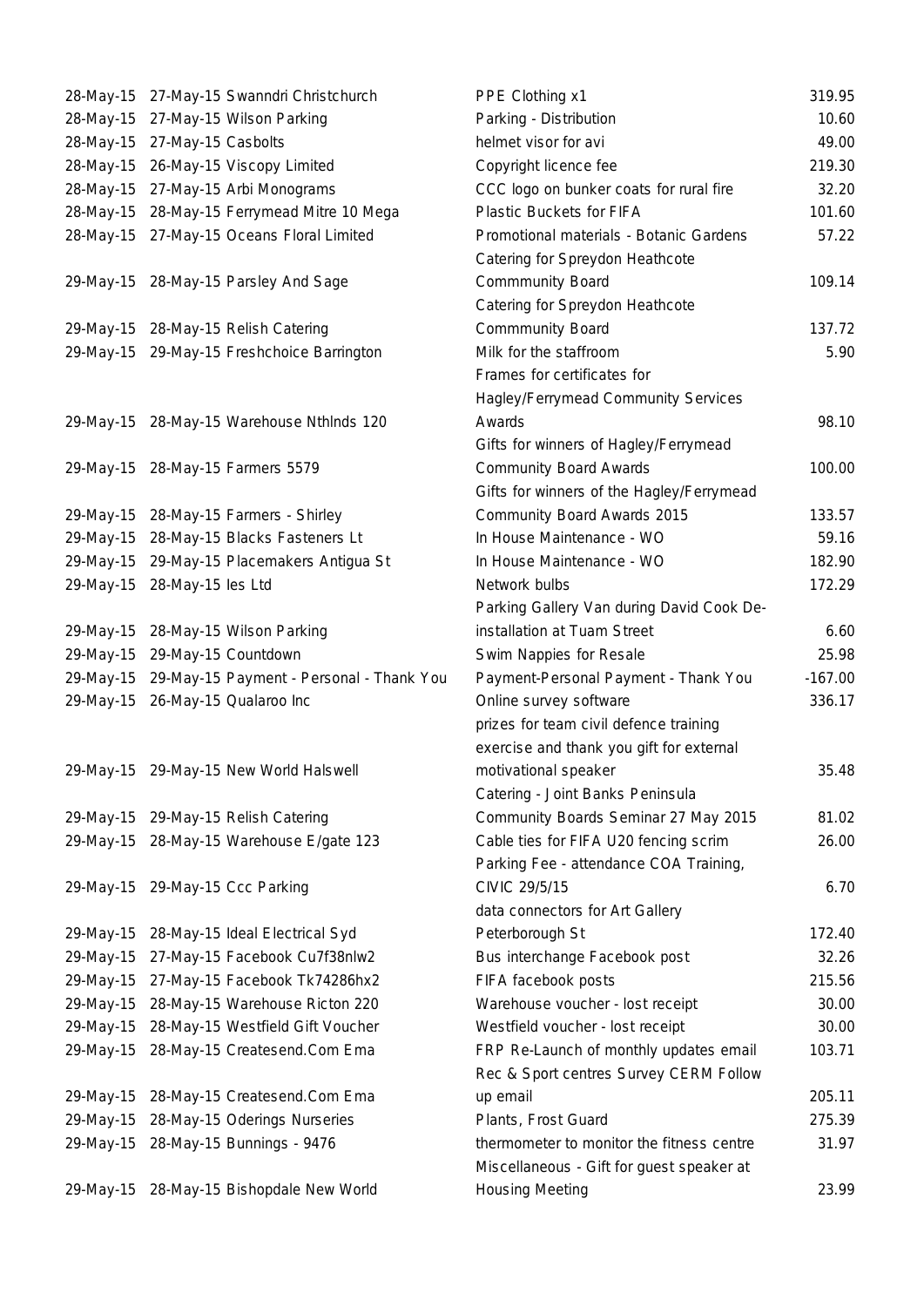| 29-May-15<br>29-May-15 | 29-May-15 New World Northwood<br>28-May-15 Cotters Electrical Ltd |
|------------------------|-------------------------------------------------------------------|
|                        |                                                                   |
| 29-May-15              | 29-May-15 Chch Airport Carpark                                    |
| 29-May-15              | 29-May-15 Countdown                                               |
| 29-May-15              | 29-May-15 Mitre 10 Beckenham                                      |
| 29-May-15              | 29-May-15 Shq Signs Light Cheese                                  |
| 29-May-15              | 27-May-15 Countdown Online Shopping                               |
| 29-May-15              | 29-May-15 Aarque Group Limited                                    |
|                        |                                                                   |
| 29-May-15              | 29-May-15 Arabica Cafe                                            |
| 29-May-15              | 29-May-15 Caltex Redwood                                          |
| 29-May-15              | 26-May-15 Global Collect Apple NZ 2                               |
| 29-May-15              | 28-May-15 Blackwoods Protector                                    |
| 29-May-15              | 28-May-15 Bp Connect Marshlands                                   |
| 29-May-15              | 27-May-15 Paknsave Moorhouse                                      |
| 29-May-15              | 29-May-15 Irrigation Warehouse                                    |
| 29-May-15              | 28-May-15 Pharmaco Nz                                             |
| 29-May-15              | 28-May-15 Leedsafe Limited                                        |
| 29-May-15              | 28-May-15 Swanndri Christchurch                                   |
| 29-May-15              | 27-May-15 Adobe Creative Cloud                                    |
| 29-May-15              | 28-May-15 Noel Leeming 12                                         |
|                        |                                                                   |
|                        | 29-May-15 29-May-15 Fendalton Service Ctr                         |
| 29-May-15              | 28-May-15 Ecocentral Ltd                                          |
|                        |                                                                   |
| 29-May-15              | 27-May-15 Princes Wharf Crab Shack                                |
| 29-May-15              | 28-May-15 Farmers Riccarton                                       |
| 29-May-15              | 28-May-15 University Of Otago                                     |
| 29-May-15              | 29-May-15 Raeward Fresh Marshland                                 |
| 29-May-15              | 28-May-15 Bunnings - 9476                                         |
| 29-May-15              | 29-May-15 Shq Follow Ltd                                          |
| $2-Jun-15$             | 28-May-15 Cips Australia Pty                                      |
| $2$ -Jun-15            | 2-Jun-15 Pgg Wrightson Chch                                       |
| $2$ -Jun-15            | 2-Jun-15 Gardenmakers                                             |
|                        |                                                                   |
|                        | 2-Jun-15 28-May-15 Whitcoulls Nrthlnd 158                         |

|             | 29-May-15 29-May-15 New World Northwood    | Consumables - Items for team planning        | 17.44           |
|-------------|--------------------------------------------|----------------------------------------------|-----------------|
| 29-May-15   | 28-May-15 Cotters Electrical Ltd           | Hoover Bags                                  | 44.00           |
|             |                                            | Carparking CHCH Airport. Govett-Brewster     |                 |
|             |                                            | seminar trip. NO RECEIPT - AIRPORT           |                 |
|             | 29-May-15 29-May-15 Chch Airport Carpark   | MACHINE DID NOT PROVID *                     | 64.00           |
| 29-May-15   | 29-May-15 Countdown                        | battery for Vic Park remote control          | 4.50            |
|             |                                            | garden hose/nozzle for worm farm metro       |                 |
|             | 29-May-15 29-May-15 Mitre 10 Beckenham     | place                                        | 45.10           |
|             |                                            | safety sign for metro place LTA              |                 |
|             | 29-May-15 29-May-15 Shq Signs Light Cheese | programmes - children about                  | 79.31           |
| 29-May-15   | 27-May-15 Countdown Online Shopping        | Catering for Council meetings                | 115.60          |
|             | 29-May-15 29-May-15 Aarque Group Limited   | 8 rolls (841x90m) paper - HP7100 printer     | 498.49          |
|             |                                            | Staff member presented at a Environment      |                 |
|             |                                            | and Policy Advisory (LGNZ) meeting plus a    |                 |
| 29-May-15   | 29-May-15 Arabica Cafe                     | Canterbury Propert *<br>milk for staffroom   | 20.40           |
| 29-May-15   | 29-May-15 Caltex Redwood                   |                                              | 9.00            |
| 29-May-15   | 26-May-15 Global Collect Apple NZ 2        | LIGHTNING TO VGA ADAPTER                     | 75.00           |
| 29-May-15   | 28-May-15 Blackwoods Protector             | Safety gumboots                              | 35.96           |
| 29-May-15   | 28-May-15 Bp Connect Marshlands            | Milk for BLFP                                | 7.49            |
|             | 29-May-15 27-May-15 Paknsave Moorhouse     | Consumables - BBQ at Willard Street          | 69.22           |
|             |                                            | Hose and pipe fittings halswell quarry water |                 |
| 29-May-15   | 29-May-15 Irrigation Warehouse             | supply                                       | 51.32<br>783.40 |
| 29-May-15   | 28-May-15 Pharmaco Nz                      | Head immobiliser for spinal boards           |                 |
| 29-May-15   | 28-May-15 Leedsafe Limited                 | PPE - x1 IE&C                                | 23.18           |
| 29-May-15   | 28-May-15 Swanndri Christchurch            | PPE Clothing x1                              | 319.95          |
| 29-May-15   | 27-May-15 Adobe Creative Cloud             | Adobe Creative Cloud access                  | 54.77           |
| 29-May-15   | 28-May-15 Noel Leeming 12                  | Cable for ipad connection/display screen     | 49.99           |
|             |                                            | Parking coupons for use by                   |                 |
|             |                                            | Riccarton/Wigram staff when attending        |                 |
|             | 29-May-15 29-May-15 Fendalton Service Ctr  | meetings in town                             | 217.00          |
|             | 29-May-15 28-May-15 Ecocentral Ltd         | Disposal of rubbish from Events Storage      | 9.30            |
|             |                                            | The meal was cheaper than meals within       |                 |
| 29-May-15   | 27-May-15 Princes Wharf Crab Shack         | hotel                                        | 71.00           |
| 29-May-15   | 28-May-15 Farmers Riccarton                | thermals for victoria                        | 17.49           |
| 29-May-15   | 28-May-15 University Of Otago              | Library book                                 | 23.00           |
|             |                                            | Sausages for volunteer planting group at     |                 |
| 29-May-15   | 29-May-15 Raeward Fresh Marshland          | Spencer Park 31.05.2015                      | 20.00           |
| 29-May-15   | 28-May-15 Bunnings - 9476                  | Materials for Visitor Centre                 | 30.73           |
| 29-May-15   | 29-May-15 Shq Follow Ltd                   | Giftware for resale in B G gift shop         | 270.83          |
| $2$ -Jun-15 | 28-May-15 Cips Australia Pty               | CIPS Membership x1                           | 382.50          |
| $2$ -Jun-15 | 2-Jun-15 Pgg Wrightson Chch                | salt lick for deer control                   | 14.98           |
| $2$ -Jun-15 | 2-Jun-15 Gardenmakers                      | dump fees May 2015                           | 533.00          |
|             |                                            | Two rolls of wrapping paper for gifts for    |                 |
|             |                                            | recipients of Hagley Ferrymead Community     |                 |
|             | 2-Jun-15 28-May-15 Whitcoulls Nrthlnd 158  | Services Awards 2 *                          | 21.98           |
|             |                                            | Craig Potton Books NZ North and South for    |                 |
|             |                                            | recipients of the Hagley Ferrymead           | ാറ റഠ           |
|             | 2 lun 15 20 May 15 Whiteoulle Thopalme 47  | Community Doord Awards                       |                 |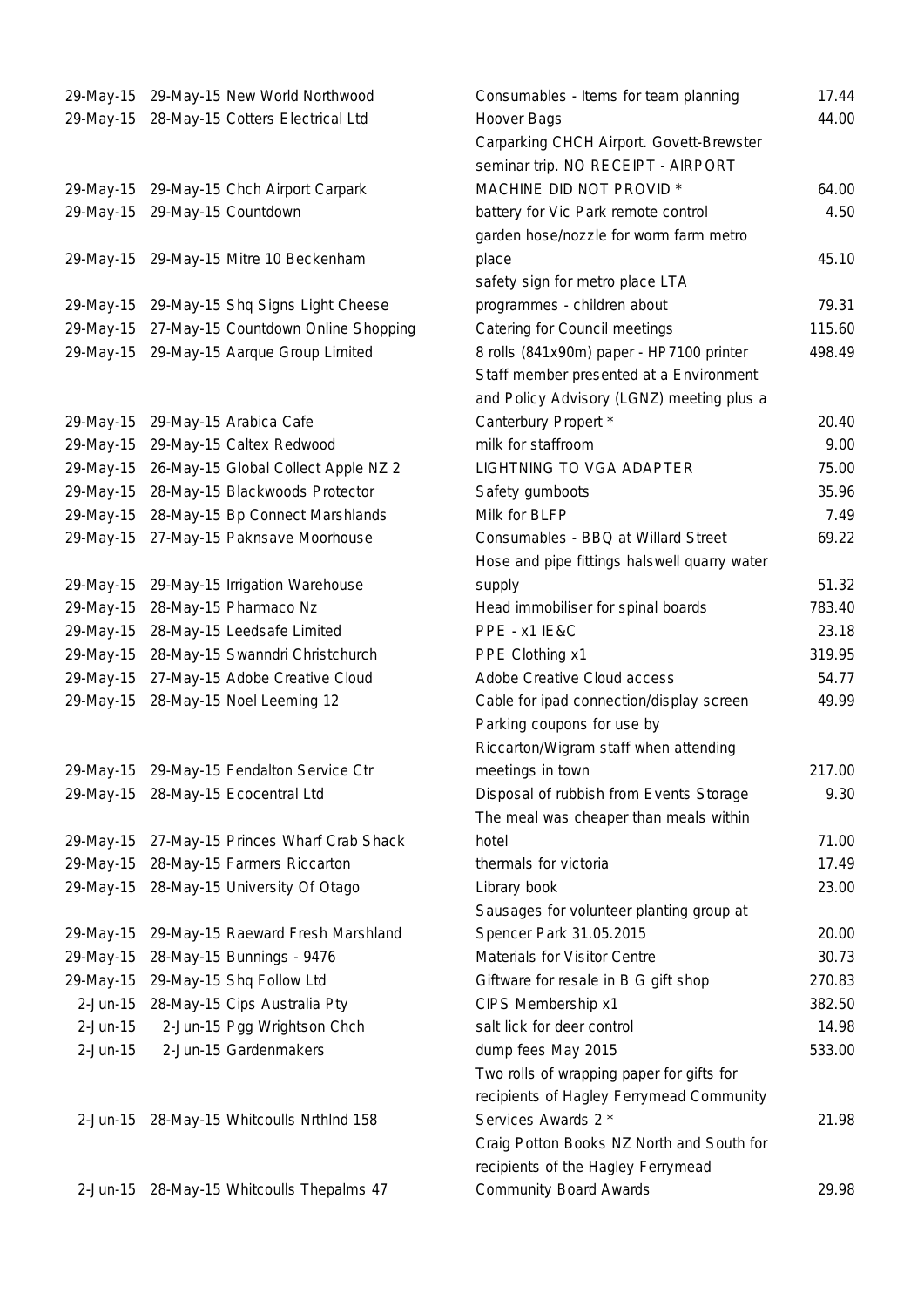|             |                             |                                           | ເບ ເປ           |
|-------------|-----------------------------|-------------------------------------------|-----------------|
|             |                             | 2-Jun-15 28-May-15 Whitcoulls Nrthlnd 158 | Con             |
|             |                             |                                           | Sist            |
|             |                             |                                           | Ferr            |
| $2$ -Jun-15 |                             | 29-May-15 Warehouse E/gate 123            | stor            |
| $2-Jun-15$  |                             | 31-May-15 Ecocentral Ltd                  | shel            |
| $2-Jun-15$  |                             | 30-May-15 Hootsuite Media Inc.            | Hoo             |
|             |                             |                                           | Parl            |
| $2$ -Jun-15 |                             | 29-May-15 Wilson Parking                  | inst            |
|             |                             |                                           | Plas            |
| $2$ -Jun-15 |                             | 2-Jun-15 Trowel Trade Centre              | afte            |
| $2-Jun-15$  |                             | 2-Jun-15 Auckland District Law            | Res             |
| $2-Jun-15$  |                             | 2-Jun-15 Parsley And Sage                 | Cate            |
| $2-Jun-15$  |                             | 29-May-15 Institute Of Directo            | Insti           |
| $2-Jun-15$  |                             | 28-May-15 Amazon Mktplace Pmts            | <b>Boo</b>      |
|             |                             |                                           | <b>Res</b>      |
| $2-Jun-15$  |                             | 28-May-15 Powerhouse Pnp                  | Due             |
| $2-Jun-15$  |                             | 28-May-15 Awl*pearson Education           | $IT-rf$         |
| $2-Jun-15$  |                             | 28-May-15 Awl*pearson Education           | $IT-rf$         |
| $2-Jun-15$  |                             | 28-May-15 Awl*pearson Education           | $IT-rf$         |
| $2-Jun-15$  |                             | 28-May-15 Awl*pearson Education           | $IT-rf$         |
| $2-Jun-15$  |                             | 29-May-15 Facebk *jt4cs7adr2              | Kids            |
|             |                             |                                           | App             |
| $2$ -Jun-15 |                             | 29-May-15 Createsend.Com Ema              | ame             |
| $2-Jun-15$  |                             | 29-May-15 Surveymonkey.Com                | Sur             |
| $2-Jun-15$  |                             | 29-May-15 Facebook Bkjym8nhx2             | Lets            |
| $2-Jun-15$  |                             | 31-May-15 Twitter*advertising             | FIF/            |
| $2-Jun-15$  |                             | 2-Jun-15 Briscoes Chch Salisbury          | Elec            |
| $2-Jun-15$  |                             | 29-May-15 Box.Com UK Ltd Usd              | Pdf             |
| $2$ -Jun-15 |                             | 29-May-15 Supasport Wholesale Ltd         | Giar            |
| $2$ -Jun-15 |                             | 2-Jun-15 Gardenmakers                     | Pea             |
|             | 2-Jun-15 2-Jun-15 Countdown |                                           | Clea            |
|             |                             |                                           | Lun             |
|             |                             | 2-Jun-15 28-May-15 Hms Airport Terminal   | at C            |
|             |                             |                                           | Lun             |
| $2-Jun-15$  |                             | 28-May-15 Hms Airport Terminal            | at C            |
| $2-Jun-15$  |                             | 2-Jun-15 New World Northwood              | Gro <sup></sup> |
|             |                             | 2-Jun-15 28-May-15 Paypal *nzrecreatio    | regi:           |
|             |                             | 2-Jun-15 29-May-15 Smiths City 3207       | vacı            |
|             |                             |                                           | glas            |
| $2$ -Jun-15 |                             | 29-May-15 The Service Company Ltd         | met             |
|             |                             |                                           | Uniy            |
| $2-Jun-15$  |                             | 2-Jun-15 Uoa Cce Conference               | of C            |
|             |                             |                                           | May             |
| $2$ -Jun-15 |                             | 1-Jun-15 New World South City             | Tea             |
| $2$ -Jun-15 |                             | 2-Jun-15 New World South City             | May             |
| 2-Jun-15    |                             | 2-Jun-15 New World South City             | May             |

|             |                                           | Craig Potton pictorial books of NZ as gifts  |        |
|-------------|-------------------------------------------|----------------------------------------------|--------|
|             |                                           | to recipients of Hagley Ferrymead            |        |
|             | 2-Jun-15 28-May-15 Whitcoulls Nrthlnd 158 | Community Board Awards *                     | 60.96  |
|             |                                           | Sistema Storage Box for Hagley               |        |
|             |                                           | Ferrymead Community Board Awards - to        |        |
| 2-Jun-15    | 29-May-15 Warehouse E/gate 123            | store everything for transport *             | 33.00  |
| 2-Jun-15    | 31-May-15 Ecocentral Ltd                  | shelter rubbish                              | 83.81  |
| 2-Jun-15    | 30-May-15 Hootsuite Media Inc.            | Hootsuite licence - Library web team         | 109.77 |
|             |                                           | Parking Gallery Van during David Cook De-    |        |
| 2-Jun-15    | 29-May-15 Wilson Parking                  | installation at Tuam Street                  | 6.60   |
|             |                                           | Plastering equipment - gallery restoration   |        |
| 2-Jun-15    | 2-Jun-15 Trowel Trade Centre              | after wall removal at 209 Tuam Street        | 50.33  |
| 2-Jun-15    | 2-Jun-15 Auckland District Law            | Research Skills for Lawyers text/resource    | 195.50 |
| 2-Jun-15    | 2-Jun-15 Parsley And Sage                 | Catering for Community Board Meeting         | 94.30  |
| $2$ -Jun-15 | 29-May-15 Institute Of Directo            | Institute of Directors function              | 35.00  |
| 2-Jun-15    | 28-May-15 Amazon Mktplace Pmts            | <b>Books</b>                                 | 176.14 |
|             |                                           | Research Symposium: Provenance and           |        |
| 2-Jun-15    | 28-May-15 Powerhouse Pnp                  | Due Diligence                                | 71.35  |
| 2-Jun-15    | 28-May-15 Awl*pearson Education           | IT-related training books x2                 | 110.46 |
| 2-Jun-15    | 28-May-15 Awl*pearson Education           | IT-related training books x2                 | 122.51 |
| 2-Jun-15    | 28-May-15 Awl*pearson Education           | IT-related training books x2                 | 193.59 |
| 2-Jun-15    | 28-May-15 Awl*pearson Education           | IT-related training books x2                 | 249.81 |
| 2-Jun-15    | 29-May-15 Facebk *jt4cs7adr2              | KidsFest Facebook posts                      | 7.00   |
|             |                                           | Approved Materials List additions &          |        |
| 2-Jun-15    | 29-May-15 Createsend.Com Ema              | amendments email.                            | 13.54  |
| 2-Jun-15    | 29-May-15 Surveymonkey.Com                | Survey Monkey monthly subscription           | 37.56  |
| 2-Jun-15    | 29-May-15 Facebook Bkjym8nhx2             | Lets Carpool & FIFA Facebook posts           | 140.04 |
| 2-Jun-15    | 31-May-15 Twitter*advertising             | FIFA Twitter post                            | 249.43 |
| 2-Jun-15    | 2-Jun-15 Briscoes Chch Salisbury          | Electric jug for staffroom                   | 40.00  |
| 2-Jun-15    | 29-May-15 Box.Com UK Ltd Usd              | Pdf Expert Ent sub Jun 15 (10 users)         | 65.00  |
| 2-Jun-15    | 29-May-15 Supasport Wholesale Ltd         | Giant Bags for holding fitness equipment     | 149.50 |
| $2$ -Jun-15 | 2-Jun-15 Gardenmakers                     | Peastraw 1 Bale sect A                       | 9.50   |
| 2-Jun-15    | 2-Jun-15 Countdown                        | Cleaning matertial for yard, smokoroom       | 31.97  |
|             |                                           | Lunch for FIFA U20 team welcome function     |        |
| 2-Jun-15    | 28-May-15 Hms Airport Terminal            | at Christchurch Airport                      | 7.20   |
|             |                                           | Lunch for FIFA U20 team welcome function     |        |
| 2-Jun-15    | 28-May-15 Hms Airport Terminal            | at Christchurch Airport                      | 24.45  |
| 2-Jun-15    | 2-Jun-15 New World Northwood              | Groynes milk 2lt + long life x 6             | 14.53  |
| 2-Jun-15    | 28-May-15 Paypal *nzrecreatio             | registration x1 green pavlova conference     | 816.50 |
| 2-Jun-15    | 29-May-15 Smiths City 3207                | vacuum bags for styx office                  | 39.98  |
|             |                                           | glass cleaner for Styx office, hand soap for |        |
| 2-Jun-15    | 29-May-15 The Service Company Ltd         | metro pl LTA programmes                      | 44.79  |
|             |                                           | University of Auckland Cities in a Climate   |        |
| 2-Jun-15    | 2-Jun-15 Uoa Cce Conference               | of Change conference                         | 475.00 |
|             |                                           | Mayor and Councillors LTP Lunch/Morning      |        |
| 2-Jun-15    | 1-Jun-15 New World South City             | Tea                                          | 51.90  |
| 2-Jun-15    | 2-Jun-15 New World South City             | Mayor and Councillors LTP Lunch              | 13.30  |
| 2-Jun-15    | 2-Jun-15 New World South City             | Mayor Councillors LTP Lunch/Morning tea      | 51.54  |
|             |                                           |                                              |        |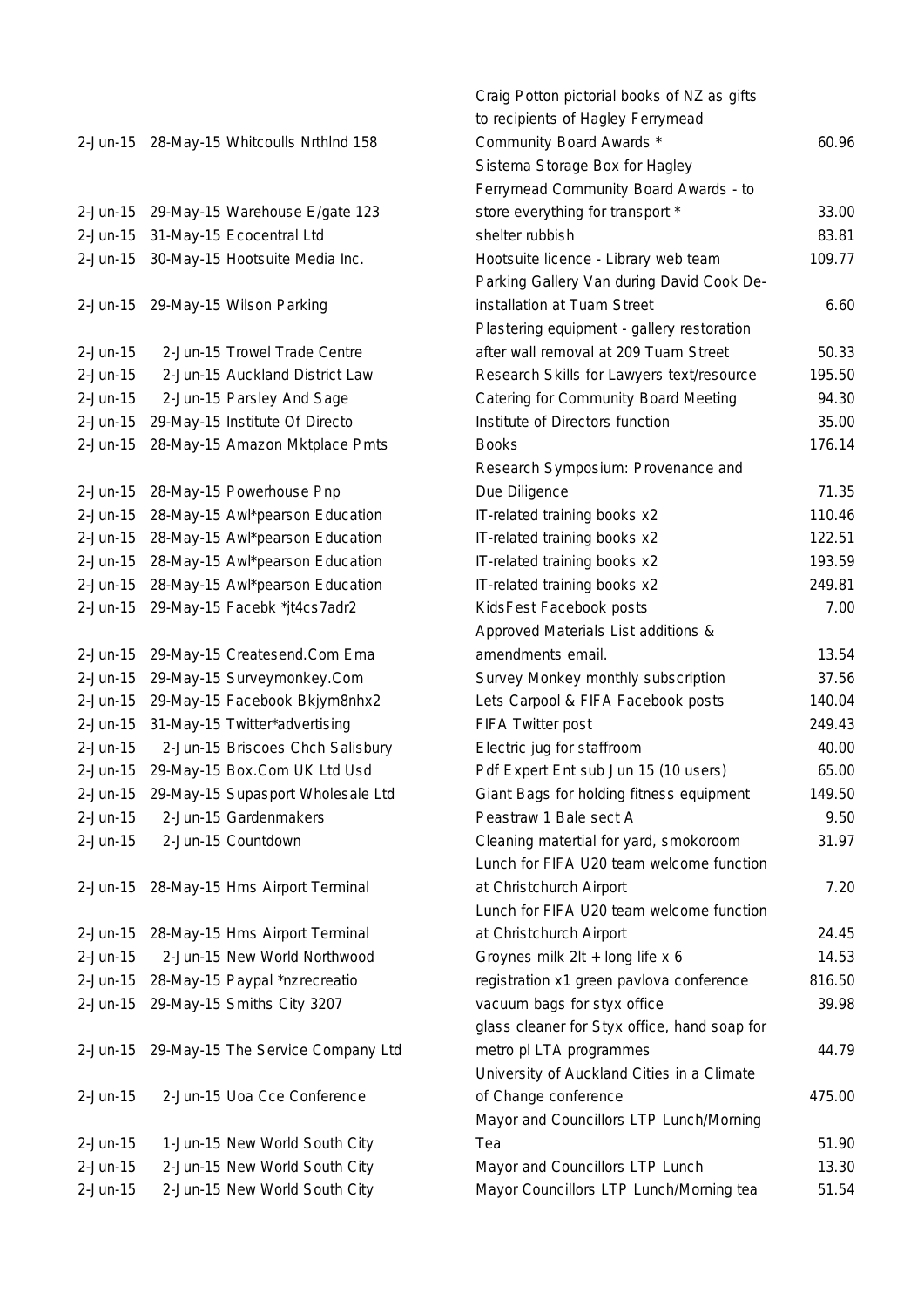| $2$ -Jun-15 | 2-Jun-15 Four Square Akaroa              | tea, coffee, cleaning products etc<br>Christchurch West Melton Water | 68.74  |
|-------------|------------------------------------------|----------------------------------------------------------------------|--------|
|             |                                          | Management Zone Committee - Catering -                               |        |
| $2$ -Jun-15 | 2-Jun-15 Parsley And Sage                | May 2015                                                             | 223.68 |
|             |                                          | Storage facility costs for overflow shop                             |        |
|             |                                          | merchandise and storing tools and                                    |        |
| $2$ -Jun-15 | 2-Jun-15 Safestore Container             | equipment.                                                           | 416.00 |
|             | 2-Jun-15 29-May-15 Wilson Parking        | Meeting in Civic, No CCC parks available                             | 4.60   |
|             |                                          | Digitus DVI Cable, DVI-D male to HDMI                                |        |
| $2$ -Jun-15 | 2-Jun-15 Ascent Technology Ltd           | Type A male, 2m                                                      | 20.98  |
|             |                                          | Wet vac and trays to deal with water leak                            |        |
|             | 2-Jun-15 30-May-15 Bunnings - 9476       | Jellie HX7                                                           | 125.98 |
|             |                                          | Membership payment x1 for Australasian                               |        |
|             | 2-Jun-15 28-May-15 Australasian Registr  | Registrars Committee                                                 | 54.67  |
|             | 2-Jun-15 29-May-15 Caltex Hornby         | Milk for tearoom                                                     | 3.20   |
|             | 2-Jun-15 29-May-15 Blackwoods Protector  | PPE Clothing x1                                                      | 156.82 |
|             | 2-Jun-15 29-May-15 Swanndri Christchurch | PPE Clothing x1                                                      | 319.95 |
|             | 2-Jun-15 31-May-15 Mbie Bldg & Housing   | Electrical Rego x1                                                   | 120.00 |
|             |                                          | Food during operations for FIFA game.                                |        |
|             |                                          | Acknowledge does not comply with current                             |        |
| $2$ -Jun-15 | 1-Jun-15 Hell Pizza                      | policy. Will be fund *                                               | 74.00  |
|             |                                          | Google Cromecast Wifi - IT had run out of                            |        |
|             | 2-Jun-15 29-May-15 Noel Leeming 12       | them                                                                 | 59.99  |
|             | 2-Jun-15 31-May-15 Jaycar Pty Ltd        | Camera for CEC                                                       | 149.00 |
|             |                                          | Survey monkey memberhip monthly                                      |        |
|             |                                          | subscription fee - Transport Education                               |        |
|             | 2-Jun-15 27-May-15 Surveymonkey.Com      | Team                                                                 | 480.00 |
|             | 2-Jun-15 29-May-15 Shirley Veterinary    | Euthanase dog Dakoda                                                 | 80.00  |
| $2$ -Jun-15 | 2-Jun-15 Fishpond Co NZ                  | <b>Botanic Garden library</b>                                        | 76.44  |
| 2-Jun-15    | 28-May-15 Amazon *mktplce Eu-Uk          | Library book                                                         | 151.19 |
|             | 2-Jun-15 30-May-15 Dunedin Art Gallery   | Library book                                                         | 89.00  |
|             | 2-Jun-15 30-May-15 Blue Star Taxis       | Taxi - Six60 - Arena to home                                         | 18.50  |
|             |                                          | Specialised sockets for removing lids off                            |        |
|             | 2-Jun-15 29-May-15 Bunnings - 9482       | Govs Bay tanker for Baffle Balls                                     | 28.98  |
|             | 2-Jun-15 29-May-15 Four Corner (NZ)      | Giftware for resale in B G gift shop                                 | 397.44 |
|             | 2-Jun-15 29-May-15 08til                 | Giftware for resale in B G gift shop                                 | 873.89 |
|             |                                          | binoculars for wildlife survey work                                  |        |
| $3-Jun-15$  | 3-Jun-15 Gun City                        | (replacement for damaged pair)                                       | 645.00 |
|             |                                          | Catering for Spreydon Heathcote                                      |        |
| $3-Jun-15$  | 3-Jun-15 Countdown                       | <b>Community Board</b>                                               | 28.49  |
| $3-Jun-15$  | 2-Jun-15 Wilson Parking                  | HR Training - Parking Fee                                            | 10.60  |
|             |                                          | Two clipboards, CDs for Photographs of                               |        |
|             |                                          | Community Board Award Winners, A5                                    |        |
| $3-Jun-15$  | 2-Jun-15 Wsl Eastgate                    | envelopes                                                            | 31.90  |
|             |                                          | 2 rubbish bins and assorted storage                                  |        |
| $3-Jun-15$  | 2-Jun-15 Warehouse E/gate 123            | containers for shelter kitchen                                       | 93.00  |
| $3-Jun-15$  | 2-Jun-15 Forman Building Systems         | Inv House maintenance - WO                                           | 804.54 |
|             |                                          |                                                                      |        |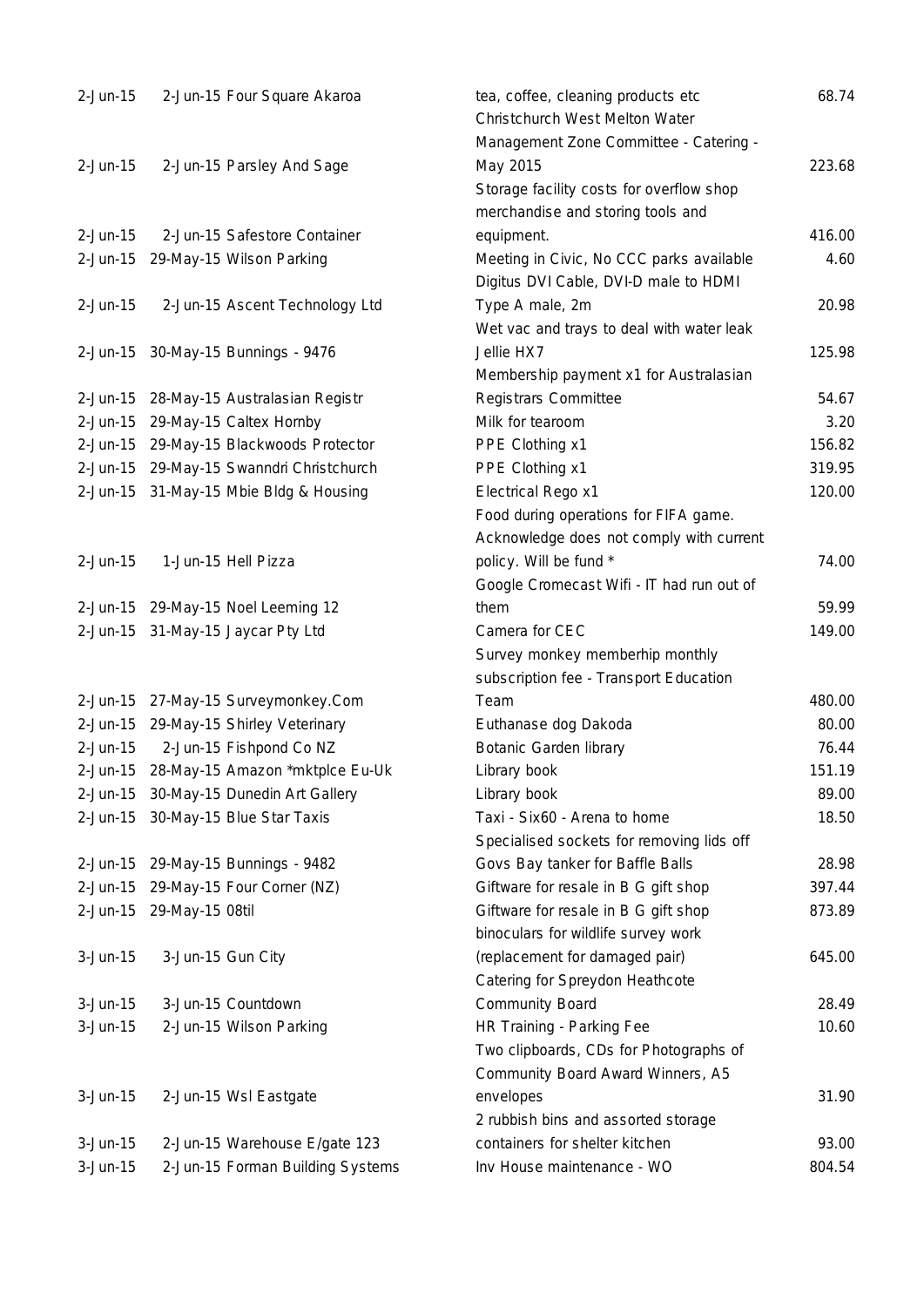| $3 - Jun-15$ |                   | 2-Jun-15 Wilson Parking          |
|--------------|-------------------|----------------------------------|
| 3-Jun-15     |                   | 2-Jun-15 Resene Paints           |
| 3-Jun-15     |                   | 1-Jun-15 Fulcrumapp.Com          |
| $3 - Jun-15$ |                   | 2-Jun-15 Quotable Value Nz       |
| 3-Jun-15     |                   | 3-Jun-15 Countdown               |
| 3-Jun-15     |                   | 2-Jun-15 Eeny Meeny              |
| $3 - Jun-15$ |                   | 28-May-15 Facebook Wr49582hx2    |
| 3-Jun-15     |                   | 2-Jun-15 Createsend.Com Ema      |
| 3-Jun-15     |                   | 2-Jun-15 Createsend.Com Ema      |
| 3-Jun-15     | 30-May-15 Goformz |                                  |
| 3-Jun-15     |                   | 3-Jun-15 Ferrymead Mitre 10 Mega |
| 3-Jun-15     |                   | 2-Jun-15 Advance Landscape       |
| $3 - Jun-15$ |                   | 2-Jun-15 Hirepool Dryers Rd      |
| 3-Jun-15     |                   | 2-Jun-15 Pearsons Coal & Garden  |
| 3-Jun-15     |                   | 2-Jun-15 Pearsons Coal & Garden  |
| 3-Jun-15     |                   | 2-Jun-15 Pearsons Coal & Garden  |
| $3-Jun-15$   |                   |                                  |
|              |                   | 2-Jun-15 Hirepool Dryers Rd      |
| 3-Jun-15     |                   | 2-Jun-15 Bunnings - 9476         |
| 3-Jun-15     |                   | 2-Jun-15 Sushi Time Southcity    |
| $3 - Jun-15$ |                   | 1-Jun-15 Dropbox*hkk3kwpdmt7v    |
| 3-Jun-15     |                   | 2-Jun-15 New World St Martins    |
| 3-Jun-15     |                   | 2-Jun-15 M J Shardlow & Colid    |
| $3-Jun-15$   |                   | 2-Jun-15 Hms Airport Terminal    |
| 3-Jun-15     |                   | 2-Jun-15 Chch Airport Carpark    |
| 3-Jun-15     | 2-Jun-15 Ipenz    |                                  |
|              |                   |                                  |
| 3-Jun-15     |                   | 2-Jun-15 Strawberry Sound Canty  |
| 3-Jun-15     |                   | 2-Jun-15 Strawberry Sound Canty  |
| 4-Jun-15     |                   | 2-Jun-15 Paknsave Moorhouse      |
| 4-Jun-15     |                   | 2-Jun-15 Kongreskompagnietdk     |
| 4-Jun-15     |                   | 4-Jun-15 Living Springs          |
| 4-Jun-15     |                   | 4-Jun-15 Pgg Wrightson Chch      |
| 4-Jun-15     |                   | 3-Jun-15 Bunnings - 9482         |
| 4-Jun-15     |                   | 4-Jun-15 Leedsafe Limited        |
| 4-Jun-15     |                   | 4-Jun-15 Leedsafe Limited        |
|              |                   |                                  |

|            |                                  | Parking Gallery Van during David Cook De-   |          |
|------------|----------------------------------|---------------------------------------------|----------|
| $3-Jun-15$ | 2-Jun-15 Wilson Parking          | installation at Tuam Street                 | 6.60     |
|            |                                  | Paint for 209 Tuam Street gallery           |          |
| $3-Jun-15$ | 2-Jun-15 Resene Paints           | restoration after wall removal              | 155.76   |
| $3-Jun-15$ | 1-Jun-15 Fulcrumapp.Com          | Asset data capture tool for CWW assets      | 143.26   |
|            |                                  | User licence for building costs information |          |
| $3-Jun-15$ | 2-Jun-15 Quotable Value Nz       | website (QV Costbuilder)                    | 199.00   |
|            |                                  | Refreshments for New Halswell Library       |          |
| $3-Jun-15$ | 3-Jun-15 Countdown               | open evening, recruitment drive             | 27.28    |
|            |                                  | Clay for Stop Motion Animation July         |          |
| 3-Jun-15   | 2-Jun-15 Eeny Meeny              | KidsFest holiday programme                  | 209.44   |
|            |                                  | Wheelie Bin, Let's Carpool & FIFA           |          |
| 3-Jun-15   | 28-May-15 Facebook Wr49582hx2    | Facebook posts                              | 236.28   |
| $3-Jun-15$ | 2-Jun-15 Createsend.Com Ema      | Te Hapua: Halswell Centre email             | 11.61    |
| $3-Jun-15$ | 2-Jun-15 Createsend.Com Ema      | Rec & Sport centres low usage email         | 19.63    |
| $3-Jun-15$ | 30-May-15 Goformz                | GoFormz Jun 15 Health Licensing             | 91.17    |
| $3-Jun-15$ | 3-Jun-15 Ferrymead Mitre 10 Mega | Stock for Maintenance van                   | 49.62    |
| $3-Jun-15$ | 2-Jun-15 Advance Landscape       | Styx weed mat staples x 2 boxes             | 91.94    |
|            |                                  | Credit Voucher Hirepool Dyers Rd            |          |
| 3-Jun-15   | 2-Jun-15 Hirepool Dryers Rd      | 800653583                                   | $-32.60$ |
| $3-Jun-15$ | 2-Jun-15 Pearsons Coal & Garden  | 800653585                                   | 41.00    |
| $3-Jun-15$ | 2-Jun-15 Pearsons Coal & Garden  | 800653585                                   | 67.50    |
| $3-Jun-15$ | 2-Jun-15 Pearsons Coal & Garden  | 800653585                                   | 73.50    |
| $3-Jun-15$ | 2-Jun-15 Hirepool Dryers Rd      | 800653583                                   | 120.00   |
|            |                                  | Miscellaneous - general self tapping        |          |
| $3-Jun-15$ | 2-Jun-15 Bunnings - 9476         | <b>SCrews</b>                               | 18.26    |
|            |                                  | Long Term Plan lunch for councillors and    |          |
| $3-Jun-15$ | 2-Jun-15 Sushi Time Southcity    | Mayor                                       | 38.40    |
| $3-Jun-15$ | 1-Jun-15 Dropbox*hkk3kwpdmt7v    | for Christchurch 360 trail file access      | 14.46    |
| $3-Jun-15$ | 2-Jun-15 New World St Martins    | Milk for staffroom                          | 4.99     |
|            |                                  | Fluoro gaffer tape to identify equipment    |          |
| 3-Jun-15   | 2-Jun-15 M J Shardlow & Colid    | from mcalpine st                            | 57.50    |
| $3-Jun-15$ | 2-Jun-15 Hms Airport Terminal    | Food while travelling for work              | 6.50     |
| $3-Jun-15$ | 2-Jun-15 Chch Airport Carpark    | Airport parking                             | 25.00    |
| $3-Jun-15$ | 2-Jun-15 Ipenz                   | Subscription to IPENZ                       | 83.38    |
|            |                                  | Repairs to Basketball Scoreboard            |          |
|            |                                  | controllers and Scoreboards and score       |          |
| $3-Jun-15$ | 2-Jun-15 Strawberry Sound Canty  | bench                                       | 706.43   |
| $3-Jun-15$ | 2-Jun-15 Strawberry Sound Canty  | Repairs to Show court 24 sec shot clock     | 1,023.50 |
| 4-Jun-15   | 2-Jun-15 Paknsave Moorhouse      | Independent Hearings Panel meeting          | 145.53   |
| 4-Jun-15   | 2-Jun-15 Kongreskompagnietdk     | attend NEXT conference                      | 925.29   |
|            |                                  | LMH Board Off-Site Meeting - Living         |          |
| 4-Jun-15   | 4-Jun-15 Living Springs          | <b>Springs Deposit</b>                      | 51.50    |
|            |                                  | boot waterproof wax for daily field work in |          |
| 4-Jun-15   | 4-Jun-15 Pgg Wrightson Chch      | wet forest conditions                       | 11.80    |
| 4-Jun-15   | 3-Jun-15 Bunnings - 9482         | Volunteer graffiti related resources        | 77.58    |
| 4-Jun-15   | 4-Jun-15 Leedsafe Limited        | PPE Issued Beanie x1                        | 19.99    |
| 4-Jun-15   | 4-Jun-15 Leedsafe Limited        | PPE Issued x1                               | 199.35   |
|            |                                  |                                             |          |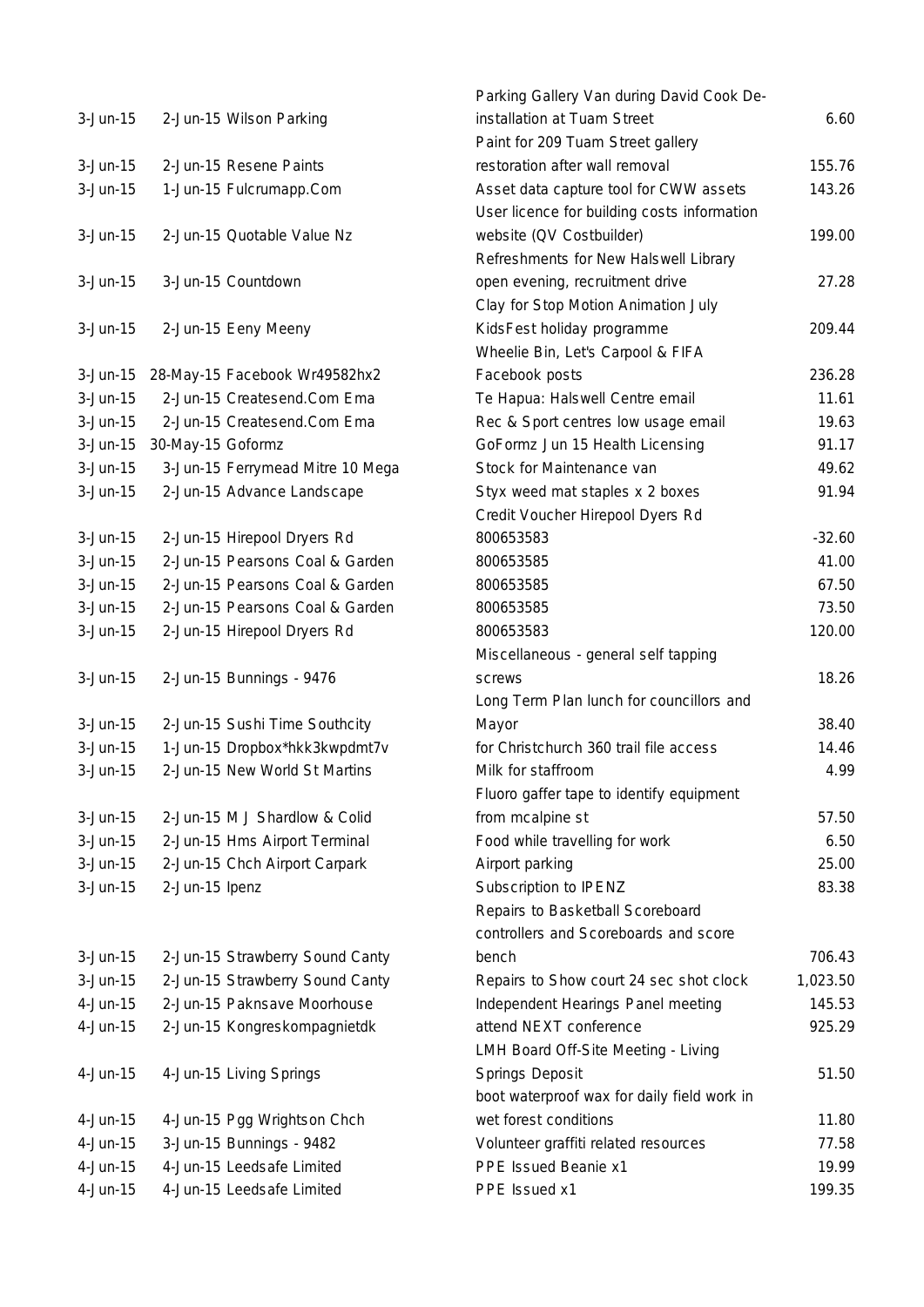4-Jun-15 3-Jun-15 Warehouse E/gate 123 4-Jun-15 3-Jun-15 Steel & Tube Chch, B 4-Jun-15 4-Jun-15 Countdown 4-Jun-15 3-Jun-15 Wilson Parking 4-Jun-15 2-Jun-15 Gm Cabs Pty. Ltd. 4-Jun-15 2-Jun-15 Zushi Surry Hills Tr 4-Jun-15 4-Jun-15 Geosystems NZ Ltd Chch 4-Jun-15 4-Jun-15 Road Signs And Traffic 4-Jun-15 4-Jun-15 Placemakers Riccarton 4-Jun-15 3-Jun-15 Portstone Garden Ctr 4-Jun-15 2-Jun-15 Facebook 9d4e78ngx2 4-Jun-15 3-Jun-15 Createsend.Com Ema 4-Jun-15 3-Jun-15 Createsend.Com Ema 4-Jun-15 3-Jun-15 Createsend.Com Ema 4-Jun-15 3-Jun-15 Createsend.Com Ema 4-Jun-15  $2$ -Jun-15 Y G\*yogaglo 4-Jun-15 3-Jun-15 1 \$ 8 Shop 4-Jun-15 3-Jun-15 Farmers 5579 4-Jun-15 3-Jun-15 Wsl Papanui 4-Jun-15 3-Jun-15 Companies Office Iponz 4-Jun-15 4-Jun-15 New World Northwood 4-Jun-15 3-Jun-15 New Zealand Planning Inst 4-Jun-15 3-Jun-15 New Zealand Planning Inst 4-Jun-15 3-Jun-15 New Zealand Planning Inst 4-Jun-15 3-Jun-15 New Zealand Planning Inst 4-Jun-15 3-Jun-15 New Zealand Planning Inst 4-Jun-15 3-Jun-15 New Zealand Planning Inst 4-Jun-15 3-Jun-15 New Zealand Planning Inst 4-Jun-15 4-Jun-15 Countdown 4-Jun-15 3-Jun-15 Medix 21 4-Jun-15 3-Jun-15 Eastgate Post Shop 4-Jun-15 4-Jun-15 Mister Minit 4-Jun-15 3-Jun-15 Bishopdale New World 4-Jun-15 3-Jun-15 Blacks Fasteners Lt fasteners in the fasteners on Port Hills 74.900 for 14.900 for 14.900 for 4-Jun-15 3-Jun-15 Simple Tech Apac Pty 4-Jun-15 4-Jun-15 Ferrymead Mitre 10 Mega 4-Jun-15 4-Jun-15 Wgtn Combined Taxis

| small animal cage                         | 70.00    |
|-------------------------------------------|----------|
| In House Maintenance - WO                 | 336.26   |
| Milk for Carlyle staff room               | 4.50     |
| Parking Gallery Van during David Cook De- |          |
| installation at Tuam Street               | 6.60     |
| AUD 46.83 - Taxi from Sydney airport to   |          |
| hotel                                     | 51.91    |
| AUD 69.50 - Dinner in Sydney for 2 staff  | 77.05    |
| auger head                                | 373.75   |
| FA RR Field Equipment Upgrades            | 1,150.00 |
| Materials for repairs at Pioneer Rec &    |          |
| <b>Sport Centre</b>                       | 79.11    |
| Volunteer recognition - St Chads          | 22.98    |
| Wheelie bin & FIFA Facebook posts         | 78.42    |
| Rec & Sport Centres Welcome email         | 7.66     |
| Cycleways: Works start email              | 34.10    |
| Rec & Sports Centres June/July newsletter |          |
| - Expired members email                   | 44.32    |
| Rec & Sports Centres newsletter           |          |
| (Members) email                           | 89.70    |
| Mind Body training website                | 25.98    |
| Props for storytime performances          | 4.00     |
| Bubble solution for babytime & storytime  |          |
| programmes                                | 17.99    |
| Balloons for storytime programme          | 20.00    |
| Tenancy Tribunal application              | 20.44    |
| supplies for nursery                      | 30.32    |
| <b>NZPI Membership Fee x1</b>             | 440.00   |
| NZPI Membership Fee x1                    | 440.00   |
| <b>NZPI Membership Fee x1</b>             | 440.00   |
| NZPI Membership Fee x1                    | 440.00   |
| <b>NZPI Membership Fee x1</b>             | 440.00   |
| NZPI Membership Fee x1                    | 440.00   |
| NZPI Membership Fee x1                    | 440.00   |
| get set go workshop                       | 18.77    |
| <b>Bubble Column Fish</b>                 | 85.10    |
| Trespass Order sent by Registered Mail    | 9.60     |
| Replacement key for Fiction alarmed door  | 9.80     |
| Catering for Shirley/Papanui Community    |          |
| Board Meeting held on 3 June 2015 at      |          |
| Papanui Service Centre                    | 33.70    |
| fasteners for new signs on Port Hills     | 74.90    |
| Te Hapua: Halswell Centre - GBIC SFP+     |          |
| 10G SR 850nm 300m MMF for Cisco           |          |
| switches (Media converters)               | 888.55   |
| Tiedown ratchet                           | 25.55    |
| metro managers meeting and meetings       |          |
| next day with MBIE                        | 35.90    |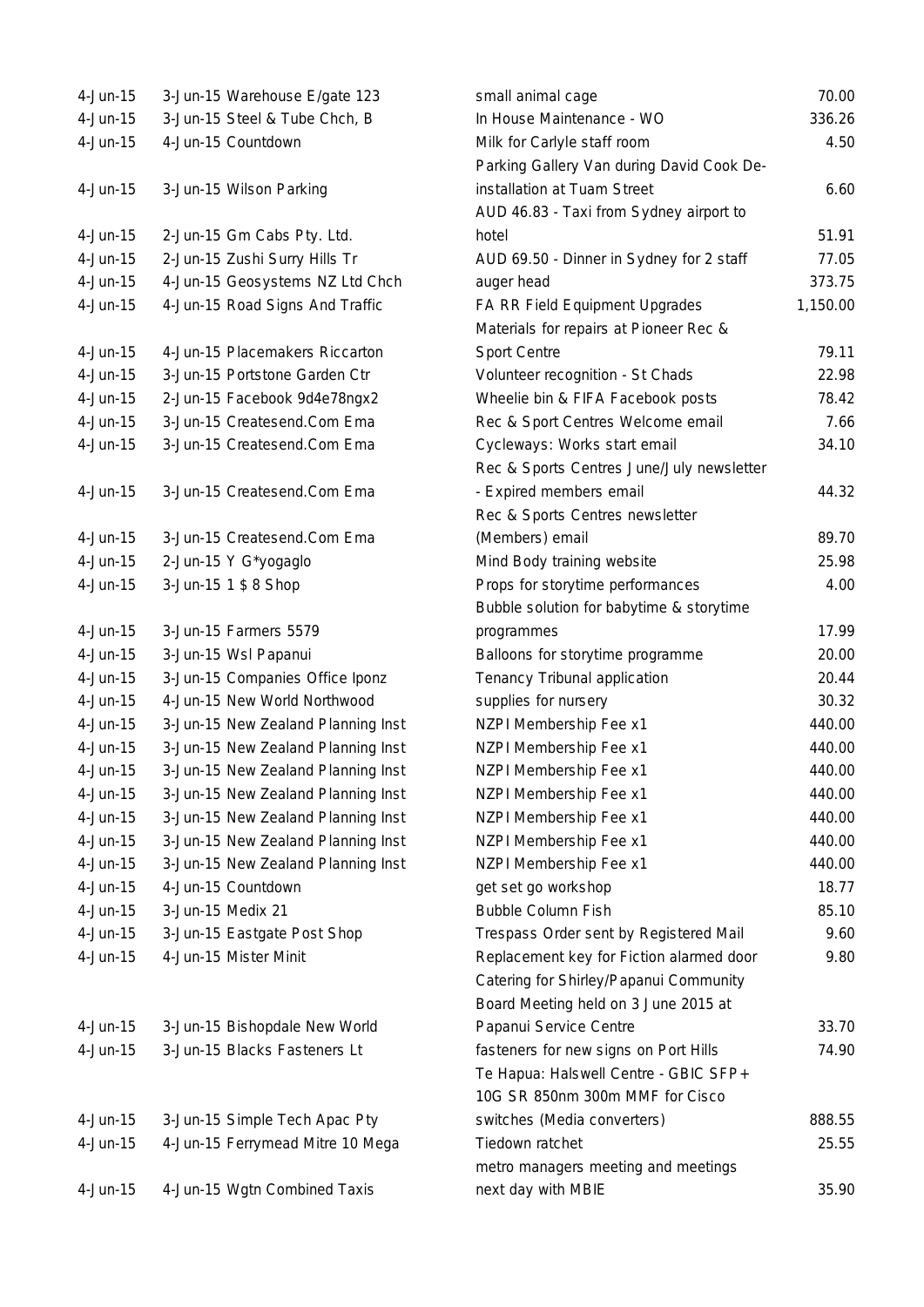| $4-Jun-15$   | 3-Jun-15 Bp Connect Marshlands     |
|--------------|------------------------------------|
| 4-Jun-15     | 3-Jun-15 Mico Equip Hornby         |
| 4-Jun-15     | 4-Jun-15 Pak N Save Hornby         |
| 4-Jun-15     | 3-Jun-15 Wsl Riccarton 66          |
| 4-Jun-15     | 3-Jun-15 Bunnings - 9476           |
|              |                                    |
| $4$ -Jun-15  | 3-Jun-15 Ascent Technology Ltd     |
| 4-Jun-15     | 1-Jun-15 The American Rose Society |
|              |                                    |
| 4-Jun-15     | 4-Jun-15 Pak N Save Wainoni        |
|              |                                    |
| 4-Jun-15     | 4-Jun-15 Placemakers Cranford St   |
| 4-Jun-15     | 1-Jun-15 Paypal *sciencenatu       |
|              |                                    |
| 4-Jun-15     | 3-Jun-15 Tnt Express Worldwid      |
| 5-Jun-15     | 5-Jun-15 Relish Catering           |
| 5-Jun-15     | 5-Jun-15 Freshchoice Barrington    |
| 5-Jun-15     | 4-Jun-15 Blackwoods Protector      |
| 5-Jun-15     | 4-Jun-15 Blackwoods Protector      |
|              |                                    |
| 5-Jun-15     | 4-Jun-15 Wilson Parking            |
| 5-Jun-15     | 4-Jun-15 Bridon New Zealand - Chch |
| 5-Jun-15     | 4-Jun-15 Corporate Cabs Limit      |
| 5-Jun-15     | 3-Jun-15 Paypal *highway1nzl       |
|              |                                    |
| 5-Jun-15     | 3-Jun-15 Www.Ingogo                |
|              |                                    |
| 5-Jun-15     | 4-Jun-15 Chch Airport Carpark      |
|              |                                    |
| 5-Jun-15     | 4-Jun-15 Warehouse Nthinds 120     |
|              |                                    |
| $5 - Jun-15$ | 5-Jun-15 Para Rubber Christchurch  |
| $5 - Jun-15$ | 3-Jun-15 Amazon Mktplace Pmts      |
| $5 - Jun-15$ | 3-Jun-15 Facebook Hke8t7jhx2       |
|              |                                    |
| 5-Jun-15     | 4-Jun-15 Createsend.Com Ema        |
| $5 - Jun-15$ | 4-Jun-15 Bunnings - 9476           |
|              |                                    |
|              |                                    |
| 5-Jun-15     | 4-Jun-15 Darbi Accessories         |
| $5 - Jun-15$ | 4-Jun-15 Blackwoods Protector      |
| $5 - Jun-15$ | 5-Jun-15 Mrs Hucks                 |
| $5 - Jun-15$ | 4-Jun-15 Ross Galt Lock & Key      |
| $5 - Jun-15$ | 2-Jun-15 Paypal *landmanlimi       |
| $5 - Jun-15$ | 5-Jun-15 Southern Woods Nursery    |
| 5-Jun-15     | 5-Jun-15 Ryder NZ Ltd              |
|              |                                    |
| 5-Jun-15     | 4-Jun-15 Couplands Bakeries        |

| 4-Jun-15     | 3-Jun-15 Bp Connect Marshlands     | Milk for BLFP                                | 7.49   |
|--------------|------------------------------------|----------------------------------------------|--------|
| 4-Jun-15     | 3-Jun-15 Mico Equip Hornby         | Pipe fitting HQP water line leak repair      | 23.00  |
| 4-Jun-15     | 4-Jun-15 Pak N Save Hornby         | Milk Hornby Library                          | 3.70   |
| $4$ -Jun-15  | 3-Jun-15 Wsl Riccarton 66          | wall planners                                | 15.98  |
| 4-Jun-15     | 3-Jun-15 Bunnings - 9476           | misc tools, screws, racking, cement, rake    | 182.78 |
|              |                                    | Ascent: Dynamix Cat6 Network cable           |        |
| 4-Jun-15     | 3-Jun-15 Ascent Technology Ltd     | shielded / unshielded for LI and RE          | 65.33  |
| $4$ -Jun-15  | 1-Jun-15 The American Rose Society | library web                                  | 21.66  |
|              |                                    | Morning Tea for full day training courses    |        |
| 4-Jun-15     | 4-Jun-15 Pak N Save Wainoni        | for CDEM Volunteers                          | 17.63  |
|              |                                    | H/S gear x1 at Spencer Beach Holiday         |        |
| 4-Jun-15     | 4-Jun-15 Placemakers Cranford St   | Park                                         | 470.86 |
| 4-Jun-15     | 1-Jun-15 Paypal *sciencenatu       | Giftware for resale in B G gift shop         | 215.28 |
|              |                                    | Customs - GST on giftware for resale in B    |        |
| 4-Jun-15     | 3-Jun-15 Tnt Express Worldwid      | G gift shop                                  | 440.32 |
| 5-Jun-15     | 5-Jun-15 Relish Catering           | LMH Board Seminar - 3 June 2015              | 98.50  |
| 5-Jun-15     | 5-Jun-15 Freshchoice Barrington    | Milk for staff                               | 8.44   |
| 5-Jun-15     | 4-Jun-15 Blackwoods Protector      | Safety shoes                                 | 79.23  |
| $5 - Jun-15$ | 4-Jun-15 Blackwoods Protector      | PPE Issued x1                                | 461.54 |
|              |                                    | Parking Gallery Van during David Cook De-    |        |
| 5-Jun-15     | 4-Jun-15 Wilson Parking            | installation at Tuam Street                  | 6.60   |
| 5-Jun-15     | 4-Jun-15 Bridon New Zealand - Chch | New Winch for stadium                        | 238.45 |
| 5-Jun-15     | 4-Jun-15 Corporate Cabs Limit      | Auckland Airport to Hotel                    | 87.20  |
| 5-Jun-15     | 3-Jun-15 Paypal *highway1nzl       | Event safety equipment                       | 421.94 |
|              |                                    | AUD 17.33 - Taxi to appointment in           |        |
| 5-Jun-15     | 3-Jun-15 Www.Ingogo                | Sydney                                       | 19.35  |
|              |                                    | Parking at Christchurch airport for Sydney   |        |
| 5-Jun-15     | 4-Jun-15 Chch Airport Carpark      | trip                                         | 48.00  |
|              |                                    | Replacement Cordlees phone for pool          |        |
| $5 - Jun-15$ | 4-Jun-15 Warehouse Nthlnds 120     | control, Poolside Rubbish bin.               | 55.00  |
|              |                                    | Replacement lifeguard poolside ergonomic     |        |
| $5 - Jun-15$ | 5-Jun-15 Para Rubber Christchurch  | mats                                         | 139.98 |
| 5-Jun-15     | 3-Jun-15 Amazon Mktplace Pmts      | <b>Books</b>                                 | 354.67 |
| 5-Jun-15     | 3-Jun-15 Facebook Hke8t7jhx2       | Wheelie bin & FIFA Facebook posts            | 47.67  |
|              |                                    | Important info about residential inspections |        |
| 5-Jun-15     | 4-Jun-15 Createsend.Com Ema        | email                                        | 16.63  |
| 5-Jun-15     | 4-Jun-15 Bunnings - 9476           | <b>Building materials</b>                    | 211.55 |
|              |                                    | replacement of gazebo damaged by a           |        |
|              |                                    | another community groups gazebo flying       |        |
| $5 - Jun-15$ | 4-Jun-15 Darbi Accessories         | into our gazebo                              | 577.01 |
| 5-Jun-15     | 4-Jun-15 Blackwoods Protector      | 3 x new inspectors equipment                 | 999.60 |
| 5-Jun-15     | 5-Jun-15 Mrs Hucks                 | Sponsorship meeting with Ngai Tahu           | 97.90  |
| 5-Jun-15     | 4-Jun-15 Ross Galt Lock & Key      | Styx combi lock guthries+keys cut PMKs       | 142.00 |
| 5-Jun-15     | 2-Jun-15 Paypal *landmanlimi       | 8004379939                                   | 927.09 |
| 5-Jun-15     | 5-Jun-15 Southern Woods Nursery    | trees for planting jobs                      | 137.14 |
| 5-Jun-15     | 5-Jun-15 Ryder NZ Ltd              | gas bottles swap for Groynes BBQ's           | 342.83 |
|              |                                    | food purchased for get set go workshop       |        |
| $5 - Jun-15$ | 4-Jun-15 Couplands Bakeries        | participants                                 | 78.40  |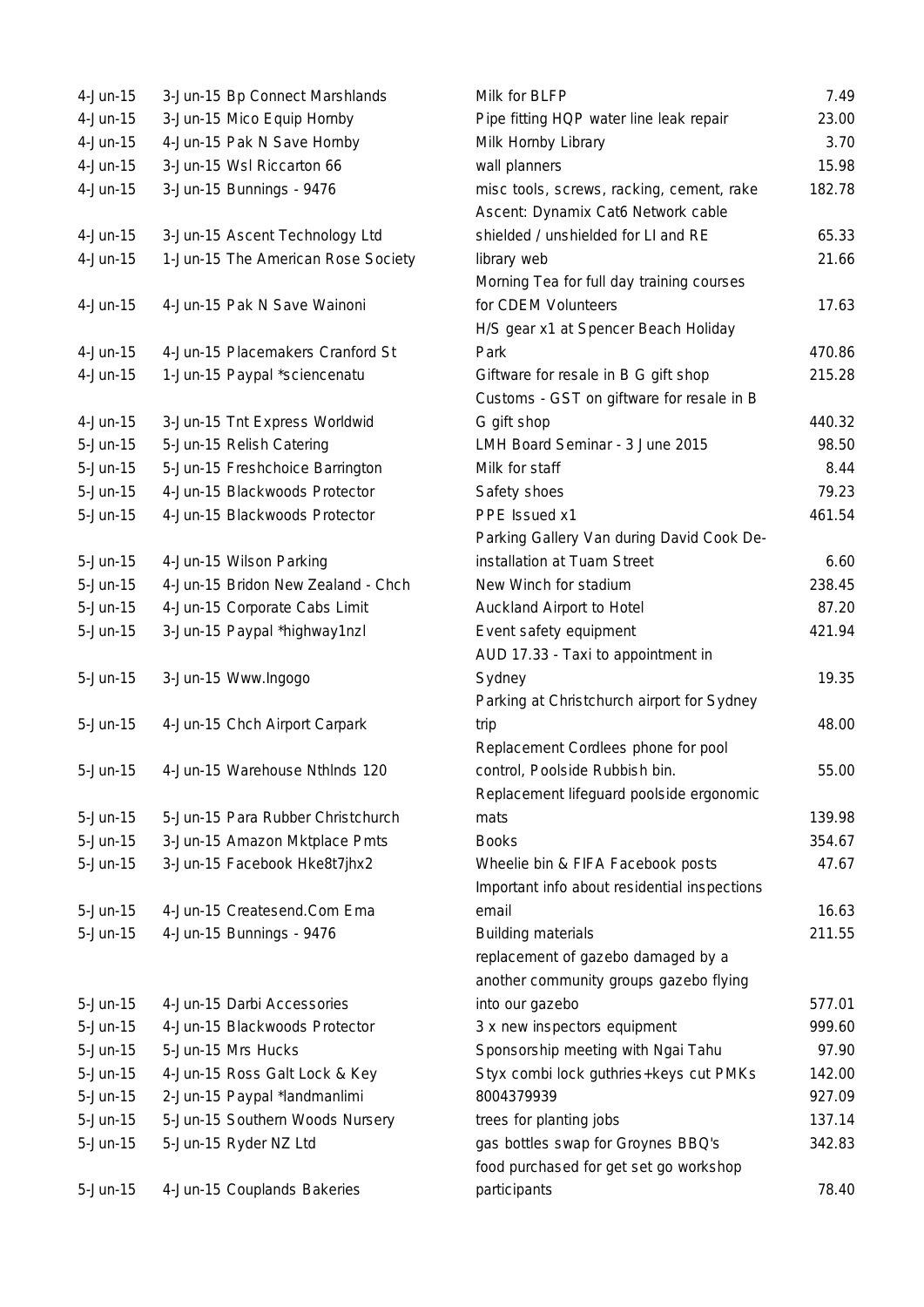| $5 - Jun-15$ | 3-Jun-15 Paknsave Moorhouse        | Kitchen supplies                              | 55.13  |
|--------------|------------------------------------|-----------------------------------------------|--------|
|              |                                    | metro managers meeting and meetings           |        |
| $5 - Jun-15$ | 5-Jun-15 Wgtn Combined Taxis       | next day with MBIE                            | 34.00  |
|              |                                    | Parking metro managers meeting and            |        |
| $5 - Jun-15$ | 5-Jun-15 Chch Airport Carpark      | meetings next day with                        | 64.00  |
|              |                                    | HQP arbour day community planting             |        |
| $5 - Jun-15$ | 5-Jun-15 Pak N Save Hornby         | catering                                      | 18.32  |
|              |                                    | Plungers - Halswell Quarry Volunteer day      |        |
| $5 - Jun-15$ | 5-Jun-15 Briscoes Hornby           | kit                                           | 63.99  |
| $5 - Jun-15$ | 5-Jun-15 Placemakers Antigua St    | In House Maintenance - WO                     | 8.10   |
| $5 - Jun-15$ | 3-Jun-15 Adobe Creative Cloud      | Adobe Creative Cloud access                   | 55.81  |
|              |                                    | Children's art activity book to reference for |        |
| $5 - Jun-15$ | 3-Jun-15 Bookdepository.Com        | CAG reopening publications                    | 39.43  |
|              |                                    | Catering for Burwood/Pegasus Community        |        |
| $5 - Jun-15$ | 5-Jun-15 Relish Catering           | Board meeting                                 | 174.34 |
| $5 - Jun-15$ | 5-Jun-15 Ccc Parking               | Parking for training course.                  | 8.50   |
|              |                                    | replace broken arrow panels on front of       |        |
| $5 - Jun-15$ | 4-Jun-15 Award Plastics Ltd        | score bench                                   | 142.60 |
|              |                                    | Virkon cleaning solution for                  |        |
| $5 - Jun-15$ | 4-Jun-15 Farmlands Trading So      | cleaning/disinfecting shelter.                | 138.00 |
| $5 - Jun-15$ | 5-Jun-15 Bselect - Moorhouse Ave   | Tyre repair plus credit card fee (\$1.20)     | 92.91  |
| $5 - Jun-15$ | 4-Jun-15 Farmlands Co-Operative So | animal pest bait rats                         | 72.73  |
| $5 - Jun-15$ | 4-Jun-15 Resene Paints             | graffiti cleaner and thinners                 | 102.03 |
| $5 - Jun-15$ | 4-Jun-15 Dawes Grain & Stock Fd    | seed for birds and carrots                    | 111.50 |
| $5 - Jun-15$ | 5-Jun-15 Ryder NZ Ltd              | gas bottle swap                               | 510.78 |
| $5 - Jun-15$ | 3-Jun-15 Amazon Mktplace Pmts      | library                                       | 26.36  |
| $5 - Jun-15$ | 3-Jun-15 Www.Summerfieldbooks.Com  | library                                       | 344.42 |
| $5 - Jun-15$ | 3-Jun-15 Gm Cabs Pty. Ltd.         | Taxi to the NRL head office                   | 17.94  |
| $5 - Jun-15$ | 3-Jun-15 Azure Catering            | Coffees with the NRL head office staff        | 23.45  |
| $5 - Jun-15$ | 3-Jun-15 Blue Fish Darling Ha      | Dinner - x2                                   | 131.18 |
| $5 - Jun-15$ | 5-Jun-15 Blue Star Taxis           | Taxi from airport to home                     | 56.30  |
|              |                                    | Food Items in the first week for Spencer      |        |
| $5 - Jun-15$ | 5-Jun-15 Countdown                 | beach holiday park                            | 29.80  |
|              |                                    | Giftware for resale in Botanic Gardens gift   |        |
| $5 - Jun-15$ | 3-Jun-15 Jill Main                 | shop                                          | 351.33 |
|              |                                    | Giftware for resale in Botanic Gardens gift   |        |
| $5 - Jun-15$ | 3-Jun-15 Have You Met Miss Jo      | shop                                          | 693.26 |
| 8-Jun-15     | 8-Jun-15 Supervalue Lyttleton      | Network Meeting June 2015                     | 26.03  |
|              |                                    | catering for Spreydon Heathcote               |        |
| 8-Jun-15     | 6-Jun-15 Parsley And Sage          | Community Board Meeting 3 June 2015           | 126.50 |
|              |                                    | Remix conference: Return travel via train.    |        |
| 8-Jun-15     | 4-Jun-15 St James C/rail           | Sydney airport.                               | 39.51  |
| 8-Jun-15     | 5-Jun-15 Farmlands Co-Operative So | dog food and hen feed                         | 399.66 |
| 8-Jun-15     | 7-Jun-15 Ecocentral Ltd            | shelter rubbish                               | 23.28  |
| 8-Jun-15     | 8-Jun-15 Ferrymead Mitre 10 Mega   | mouse traps                                   | 11.47  |
| 8-Jun-15     | 5-Jun-15 Nz Safety Br 23           | work trousers                                 | 42.57  |
|              |                                    | Parking Gallery Van during David Cook De-     |        |
| 8-Jun-15     | 5-Jun-15 Wilson Parking            | installation at Tuam Street                   | 6.60   |
|              |                                    |                                               |        |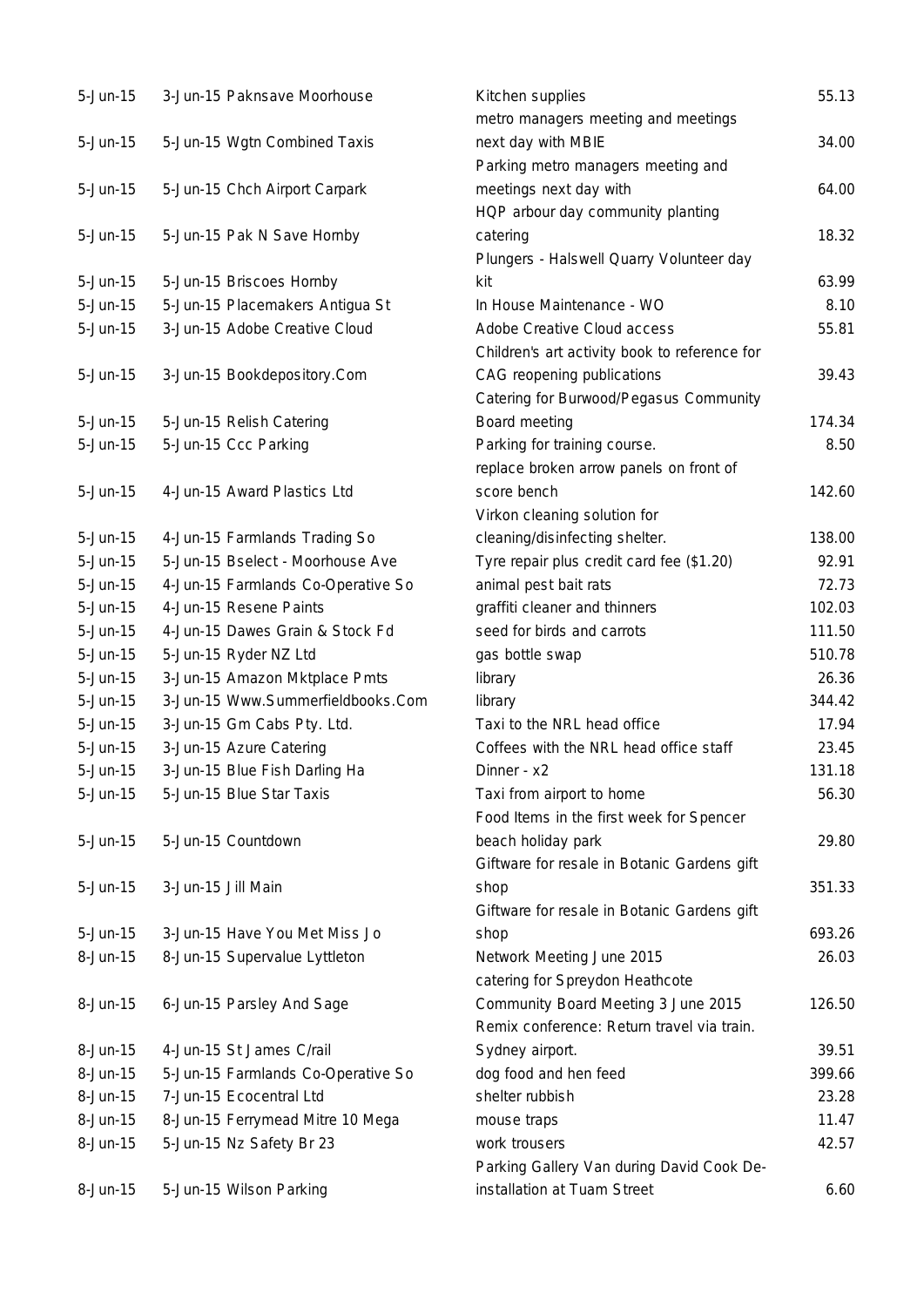| 8-Jun-15       | 7-Jun-15 Chch Airport Carpark    | Car Parking Christchurch Airport           | 100.00    |
|----------------|----------------------------------|--------------------------------------------|-----------|
| 8-Jun-15       | 4-Jun-15 Formassembly.Com        | Online form software                       | 359.95    |
| 8-Jun-15       | 6-Jun-15 Bc.Basecamp 2855507     | basecamp collaborative project space       | 29.12     |
|                |                                  | AUD 44.63 Taxi from Central Sydney to      |           |
| $8-Jun-15$     | 4-Jun-15 Gm Cabs Australia       | airport                                    | 49.70     |
|                |                                  | Credit Voucher (AUD 433.41) Rydges         |           |
| 8-Jun-15       | 4-Jun-15 Rydges Sydney Ce        | Sydney Central. Plus bank fees             | $-456.25$ |
|                |                                  | AUD 433.41 - Accommodation & meals         |           |
|                |                                  | charged in error then refunded. Should     |           |
| $8 - Jun - 15$ | 4-Jun-15 Rydges Sydney Ce        | have been charged back via *               | 481.01    |
|                |                                  | tape for packing boxes for tenants moving  |           |
| 8-Jun-15       | 5-Jun-15 Wsl South City          | during EQ repairs                          | 28.95     |
|                |                                  | Intro to Welfare Course - CDEM Volunteers  |           |
| 8-Jun-15       | 6-Jun-15 New World South City    | 6 June 2015                                | 213.00    |
| 8-Jun-15       | 5-Jun-15 Blackwoods Protector    | Replacement hose fittings                  | 48.48     |
|                |                                  | Aquakneadit tile gap filler, cleaning      |           |
| 8-Jun-15       | 5-Jun-15 Bunnings - 9476         | equipment                                  | 137.84    |
| 8-Jun-15       | 6-Jun-15 Kmart - Shirley         | Replace Digital time for taking Pool stats | 16.00     |
| 8-Jun-15       | 5-Jun-15 Computer Dynamics Ltd   | Media converters & USB extension cable     | 456.88    |
| 8-Jun-15       | 4-Jun-15 Facebook Hc8a386hx2     | Dog registration Facebook post             | 100.36    |
| $8-Jun-15$     | 5-Jun-15 Createsend.Com Ema      | Rec & sport Centres Survey                 | 13.72     |
| 8-Jun-15       | 5-Jun-15 Facebk *enmez7wcr2      | KidsFest Facebook posts                    | 29.00     |
|                |                                  | Wheelie bin, Dog registration, Snap Send   |           |
| 8-Jun-15       | 5-Jun-15 Facebook 5xym58wgx2     | Solve & FIFA Facebook posts                | 87.04     |
|                |                                  | Wheelie bin, Snap Send Solve & FIFA        |           |
| 8-Jun-15       | 6-Jun-15 Facebook M7x588sgx2     | Facebook posts                             | 167.45    |
| 8-Jun-15       | 7-Jun-15 Point Break Backpacker  | card used in error on personal transaction | 35.30     |
|                |                                  | Inspection equipment: Agfa Optima, 4GB,    |           |
| 8-Jun-15       | 7-Jun-15 Hanafins Camera & Video | Nano BC Stile                              | 159.00    |
| 8-Jun-15       | 8-Jun-15 Repco Sydenham 67       | Inspector equipment                        | 68.00     |
| 8-Jun-15       | 5-Jun-15 Companies Office Iponz  | Tenancy Tribunal application               | 20.44     |
| 8-Jun-15       | 5-Jun-15 Kens Cameras & Video    | 1 x 3f scan for Collection 101 book        | 30.00     |
|                |                                  | annual subscription for Spot GPS location  |           |
| 8-Jun-15       | 4-Jun-15 Gus*spot Messenger      | device                                     | 237.55    |
| 8-Jun-15       | 5-Jun-15 Ascot Television Ser    | installation of data screen at Styx Office | 230.00    |
|                |                                  | Business Case Writing Training in          |           |
| 8-Jun-15       | 4-Jun-15 Paypal *knowledgehu     | Christchurch                               | 649.00    |
|                |                                  | Carrageenan gum for paper marbling for the |           |
| 8-Jun-15       | 5-Jun-15 Www.Gonative.Co.Nz      | Hands On Day                               | 43.50     |
| 8-Jun-15       | 8-Jun-15 Countdown               | first aid supplies                         | 24.50     |
| 8-Jun-15       | 8-Jun-15 Countdown               | first aid supplies                         | 35.00     |
|                |                                  | Biscuits for sister city chairs meeting on |           |
| 8-Jun-15       | 6-Jun-15 Countdown               | 16 June, and for future meetings           | 4.98      |
| 8-Jun-15       | 7-Jun-15 Cashmere Super Dairy    | volunteer expenses morning tea             | 19.95     |
| 8-Jun-15       | 4-Jun-15 Harvey Norman Stores    | work photo development                     | 41.42     |
| 8-Jun-15       | 8-Jun-15 Caltex Redwood          | milk for staffroom                         | 9.00      |
|                |                                  | DHL Tax invoice for importation of GBICS   |           |
| 8-Jun-15       | 5-Jun-15 Dhl Express             | from Australia                             | 184.78    |
|                |                                  |                                            |           |

| Car Parking Christchurch Airport           | 100.00  |
|--------------------------------------------|---------|
| Online form software                       | 359.95  |
| basecamp collaborative project space       | 29.12   |
| AUD 44.63 Taxi from Central Sydney to      |         |
| airport                                    | 49.70   |
| Credit Voucher (AUD 433.41) Rydges         |         |
| Sydney Central. Plus bank fees             | -456.25 |
| AUD 433.41 - Accommodation & meals         |         |
| charged in error then refunded. Should     |         |
| have been charged back via *               | 481.01  |
| tape for packing boxes for tenants moving  |         |
| during EQ repairs                          | 28.95   |
| Intro to Welfare Course - CDEM Volunteers  |         |
| 6 June 2015                                | 213.00  |
| Replacement hose fittings                  | 48.48   |
| Aquakneadit tile gap filler, cleaning      |         |
| equipment                                  | 137.84  |
| Replace Digital time for taking Pool stats | 16.00   |
| Media converters & USB extension cable     | 456.88  |
| Dog registration Facebook post             | 100.36  |
| Rec & sport Centres Survey                 | 13.72   |
| KidsFest Facebook posts                    | 29.00   |
| Wheelie bin, Dog registration, Snap Send   |         |
| Solve & FIFA Facebook posts                | 87.04   |
| Wheelie bin, Snap Send Solve & FIFA        |         |
| Facebook posts                             | 167.45  |
| card used in error on personal transaction | 35.30   |
| Inspection equipment: Agfa Optima, 4GB,    |         |
| Nano BC Stile                              | 159.00  |
| Inspector equipment                        | 68.00   |
| Tenancy Tribunal application               | 20.44   |
| 1 x 3f scan for Collection 101 book        | 30.00   |
| annual subscription for Spot GPS location  |         |
| device                                     | 237.55  |
| installation of data screen at Styx Office | 230.00  |
| <b>Business Case Writing Training in</b>   |         |
| Christchurch                               | 649.00  |
| Carrageenan gum for paper marbling for the |         |
| Hands On Day                               | 43.50   |
| first aid supplies                         | 24.50   |
| first aid supplies                         | 35.00   |
| Biscuits for sister city chairs meeting on |         |
| 16 June, and for future meetings           | 4.98    |
| volunteer expenses morning tea             | 19.95   |
| work photo development                     | 41.42   |
| milk for staffroom                         | 9.00    |
| DHL Tax invoice for importation of GBICS   |         |
| from Australia                             | 184.78  |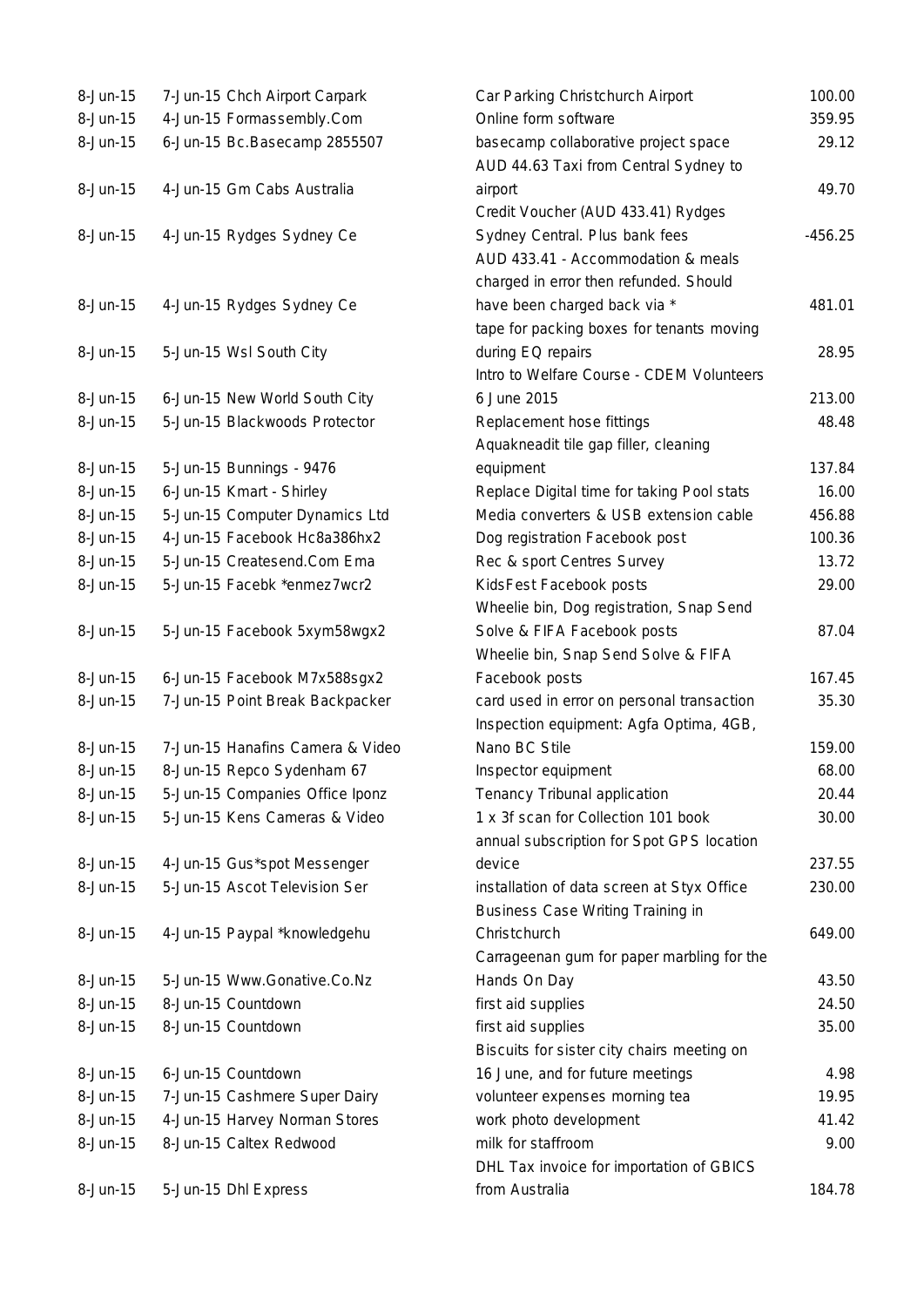| 8-Jun-15    | 4-Jun-15 Kiwi Cabs                 | metro managers meeting and meetings<br>next day with MBIE<br>Accommodation at a friends fell through at<br>last minute so need to book into a | 11.90    |
|-------------|------------------------------------|-----------------------------------------------------------------------------------------------------------------------------------------------|----------|
| 8-Jun-15    | 5-Jun-15 Citylife Hotel Wellington | hotel.Metro Managers *<br>4 No. ladder end caps for steps in Sport                                                                            | 191.84   |
| 8-Jun-15    | 5-Jun-15 Paramount Pools & Spas    | pool at Jellie Park<br>1 No. water retaining board. 2 No. packs                                                                               | 17.20    |
| 8-Jun-15    | 5-Jun-15 Ian Coombes Ltd           | pooltest 6 test tubes for Pioneer Pool                                                                                                        | 212.18   |
| 8-Jun-15    | 8-Jun-15 Garden City Bowl          | 10 pin bowling activity                                                                                                                       | 21.00    |
| 8-Jun-15    | 5-Jun-15 Halswell Butchery 2007 Lt | HQP Arbour Day community event                                                                                                                | 64.89    |
| 8-Jun-15    | 6-Jun-15 New World Halswell        | HQP Arbour Day community event                                                                                                                | 11.04    |
| 8-Jun-15    | 5-Jun-15 Bunnings - 9476           | wash down hose reel                                                                                                                           | 182.16   |
| 8-Jun-15    | 5-Jun-15 Swanndri Christchurch     | safety work pants                                                                                                                             | 329.85   |
| 8-Jun-15    | 5-Jun-15 Perennial                 | boot cleaner for house                                                                                                                        | 388.00   |
| 8-Jun-15    | 5-Jun-15 Nz Safety Br 23           | safety work boots                                                                                                                             | 406.15   |
|             |                                    | Credit Voucher (AUD 55.71) Art Gallery                                                                                                        |          |
|             |                                    | Nsw Webs - Refund for books not supplied                                                                                                      |          |
| 8-Jun-15    | 4-Jun-15 Art Gallery Nsw Webs      | by Art Gallery NSW i *                                                                                                                        | $-58.61$ |
|             |                                    | PlayStation 4 - Halswell fit-out 1 x console                                                                                                  |          |
| 8-Jun-15    | 8-Jun-15 Mighty Ape Limited        | for test / cage & frame fitting                                                                                                               | 588.90   |
| 8-Jun-15    | 8-Jun-15 Armstrong Locksmiths      | user group keys for Nth New Brighton Hall                                                                                                     | 90.00    |
| 8-Jun-15    | 5-Jun-15 Chch Airport Carpark      | Airport parking                                                                                                                               | 32.00    |
| 8-Jun-15    | 5-Jun-15 Common Ground Publishi    | Conference registration                                                                                                                       | 863.88   |
| 8-Jun-15    | 3-Jun-15 The Malaya                | Lunch with Nine Live and Ticketek                                                                                                             | 257.27   |
| 8-Jun-15    | 4-Jun-15 Sample Coffee             | Coffee with Chugg Entertainment                                                                                                               | 12.81    |
| 8-Jun-15    | 4-Jun-15 Cafe Gnome Pty Ltd        | Coffee with Secret Sounds                                                                                                                     | 16.65    |
| 8-Jun-15    | 4-Jun-15 Basket Brothers Syd       | Brunch - Sydney                                                                                                                               | 16.65    |
| 8-Jun-15    | 4-Jun-15 Central Elec C/rail       | Train from Sydney CBD to airport                                                                                                              | 18.87    |
| 8-Jun-15    | 5-Jun-15 Blackwoods Protector      | Safety helmets, chainsaw and gloves                                                                                                           | 401.54   |
| 8-Jun-15    | 5-Jun-15 Couplands Bakeries        | Milk for Spencer Beach holiday park                                                                                                           | 44.88    |
| 8-Jun-15    | 5-Jun-15 Perennial                 | Ground Marking spikes for fields at QEII                                                                                                      | 488.75   |
| 8-Jun-15    | 5-Jun-15 Oceans Floral Limited     | Promotion/Event materials                                                                                                                     | 89.70    |
| 8-Jun-15    | 6-Jun-15 Pak N Save Northlands     | Event materials                                                                                                                               | 3.89     |
| 8-Jun-15    | 6-Jun-15 Acquisitions Northlands   | Event materials                                                                                                                               | 9.95     |
|             |                                    | Catering for Older Adults Network Meeting                                                                                                     |          |
| 8-Jun-15    | 6-Jun-15 New World Ilam            | - Wednesday 10 June 2015.                                                                                                                     | 8.47     |
|             |                                    | Catering for SAW (Sydenham, Addington,                                                                                                        |          |
|             |                                    | Waltham) Network Meeting - Tuesday 16                                                                                                         |          |
| 8-Jun-15    | 7-Jun-15 New World Halswell        | June 2015.                                                                                                                                    | 5.48     |
|             |                                    | Lyttelton Port Recovery Plan (LPRP)                                                                                                           |          |
|             |                                    | Working Party Meetings 2015 (gluten free                                                                                                      |          |
| $9$ -Jun-15 | 9-Jun-15 Supervalue Lyttleton      | biscuits)                                                                                                                                     | 7.18     |
|             |                                    | saw, machette, crc, mouse                                                                                                                     |          |
|             |                                    | baits, wheelbarrow wheel, pvc tape, bungee                                                                                                    |          |
| 9-Jun-15    | 9-Jun-15 Mitre 10 Bishopdale       | cord, nuts, screws, wheelbarrow tubes                                                                                                         | 378.16   |
| 9-Jun-15    | 7-Jun-15 Trumba Corporation        | Trumba June 2015                                                                                                                              | 189.18   |
| 9-Jun-15    | 8-Jun-15 Bookit.Co.Nz              | Airbus ticket travel conference                                                                                                               | 28.00    |
|             |                                    |                                                                                                                                               |          |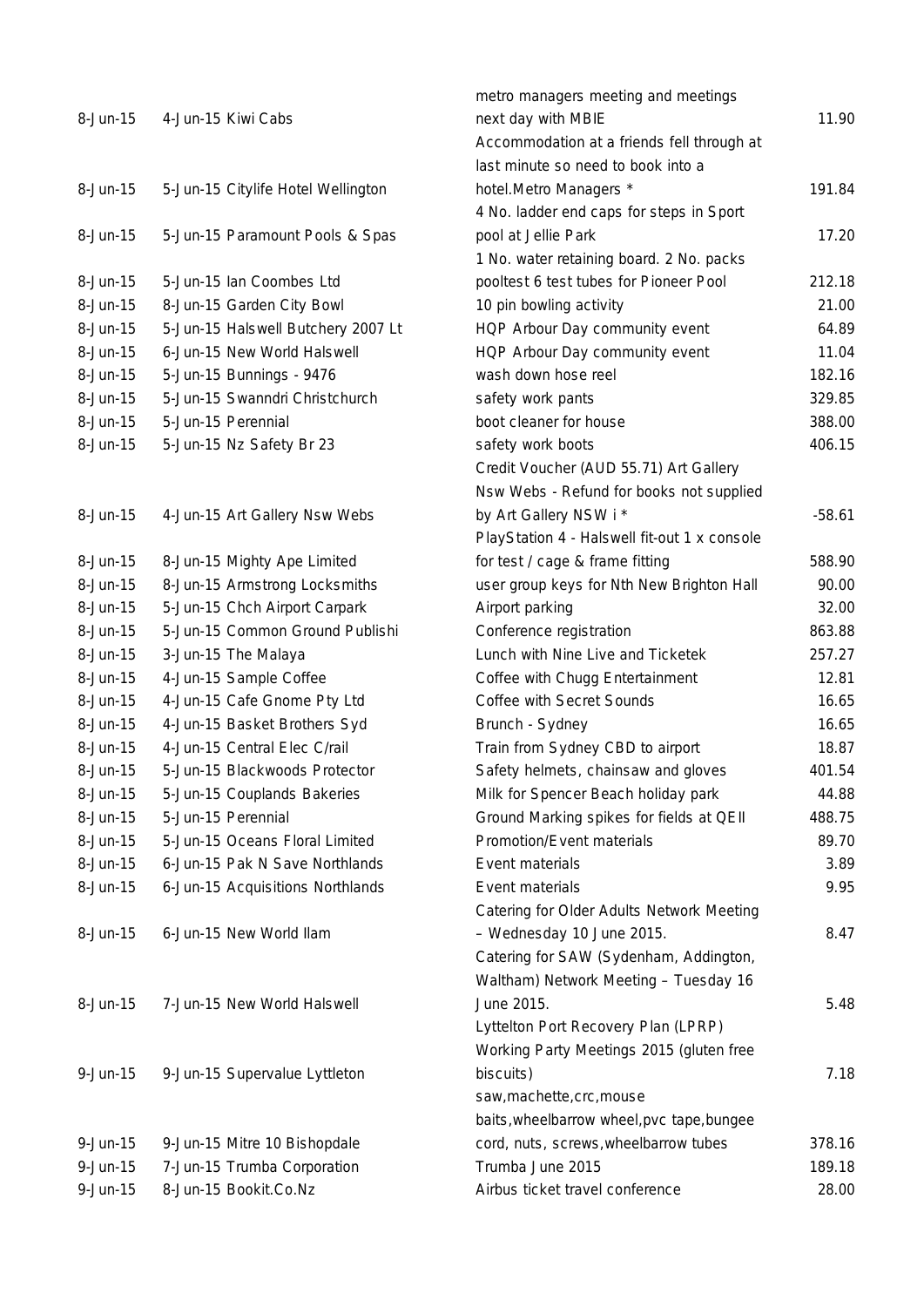| 9-Jun-15     | 9-Jun-15 Auckland District Law             | Statute Law in NZ textbook/resource         | 131.49 |
|--------------|--------------------------------------------|---------------------------------------------|--------|
|              |                                            | Catering for Submissions Committee          |        |
| $9 - Jun-15$ | 9-Jun-15 Parsley And Sage                  | meeting                                     | 54.63  |
| $9 - Jun-15$ | 8-Jun-15 Nz Post A/c Receivab              | Rental on post box 3845                     | 185.00 |
|              |                                            | Wheelie bin, Snap Send Solve & FIFA         |        |
| $9 - Jun-15$ | 7-Jun-15 Facebook 4bl688sgx2               | double header                               | 117.75 |
|              |                                            | Rec & Sports Centres Newsletter - Bring a   |        |
| $9 - Jun-15$ | 8-Jun-15 Createsend.Com Ema                | Friend                                      | 15.13  |
| $9 - Jun-15$ | 8-Jun-15 les Ltd                           | replacement bulbs for PA                    | 382.54 |
| $9 - Jun-15$ | 8-Jun-15 Companies Office Iponz            | Tenancy Tribunal application                | 20.44  |
|              |                                            | payment for 3 staff meals at IPWEA          |        |
| $9 - Jun-15$ | 9-Jun-15 Relish                            | conference 9 June 2015 Rotorua              | 80.50  |
|              |                                            | Airport parking for Treasury/MBIE meeting   |        |
| $9 - Jun-15$ | 8-Jun-15 Chch Airport Carpark              | WLG 8/6/15                                  | 32.00  |
| 9-Jun-15     | 9-Jun-15 Debit Adj - Rev Chargeback Credit | Debit Adjustment Rev Chargeback Credit      | 30.00  |
| $9 - Jun-15$ | 9-Jun-15 Debit Adj - Rev Chargeback Credit | Debit Adjustment Rev Chargeback Credit      | 55.00  |
|              |                                            | Keys for new staff member and               |        |
| $9 - Jun-15$ | 9-Jun-15 Mister Minit                      | replacement key for roller door             | 58.80  |
|              |                                            | volunteer expenses-eastenders morning       |        |
| $9 - Jun-15$ | 8-Jun-15 New World St Martins              | tea.                                        | 34.93  |
| $9 - Jun-15$ | 9-Jun-15 Branz                             | <b>BRANZ - Key to Quality</b>               | 920.00 |
| $9 - Jun-15$ | 8-Jun-15 Wsl Riccarton 66                  | Crayons for Matariki Events                 | 19.90  |
| $9 - Jun-15$ | 8-Jun-15 Lft Group                         | Repairs to lifeguard radios                 | 71.88  |
|              |                                            | Stationery and others required for Planning |        |
| $9 - Jun-15$ | 8-Jun-15 Warehouse Sthcity 175             | Day                                         | 21.57  |
|              |                                            | Helmets for new staff & to replace broken   |        |
| $9 - Jun-15$ | 8-Jun-15 Cycle Sport New Zealand           | from team vans - Cycle Safe                 | 50.60  |
|              |                                            | Helmets for new staff & replacing broken    |        |
| $9 - Jun-15$ | 8-Jun-15 Cycle Sport New Zealand           | for Team Vans - Cycle Safe                  | 103.50 |
|              |                                            | Catering for Hagley/Ferrymead Community     |        |
| 9-Jun-15     | 8-Jun-15 Relish Catering                   | Board meeting                               | 101.20 |
|              |                                            | candles for lantern parade and schools      |        |
| $9$ -Jun-15  | 9-Jun-15 Jaycar Pty Ltd                    | lantern workshops                           | 386.00 |
| $9 - Jun-15$ | 8-Jun-15 Resene Paints                     | H&S item for asbestos in building           | 70.12  |
|              |                                            | Spot Prizes - motorcycle maunals /books     |        |
| 10-Jun-15    | 9-Jun-15 Whitcoulls Online                 | for road safety event                       | 224.61 |
| 10-Jun-15    | 9-Jun-15 Global Culture Christchrc         | Vests signprinted and embroidered           | 165.60 |
| 10-Jun-15    | 9-Jun-15 Si Component Centre               | In House Maintenance - WO                   | 30.19  |
|              |                                            | Exhibition research, meeting. Bus travel    |        |
| 10-Jun-15    | 10-Jun-15 Bookit.Co.Nz                     | return: Auckland Airport / City             | 28.00  |
|              |                                            | Catering for Hagley/Ferrymead Community     |        |
| 10-Jun-15    | 10-Jun-15 Countdown                        | <b>Board</b>                                | 39.50  |
| 10-Jun-15    | 9-Jun-15 Ecocentral Ltd                    | Rubbish from Compound                       | 51.22  |
| 10-Jun-15    | 10-Jun-15 Mrc Transmark Limited            | In House Maintenance - WO                   | 44.16  |
|              |                                            | Coffee meeting with Queenstown Lakes        |        |
| 10-Jun-15    | 10-Jun-15 Pioneer Stadium Cafe             | DC                                          | 10.60  |
|              |                                            | Excel 2013 Essential Skills and Excel       |        |
| 10-Jun-15    | 10-Jun-15 Ace Training                     | 2013 Timesaving Features                    | 713.00 |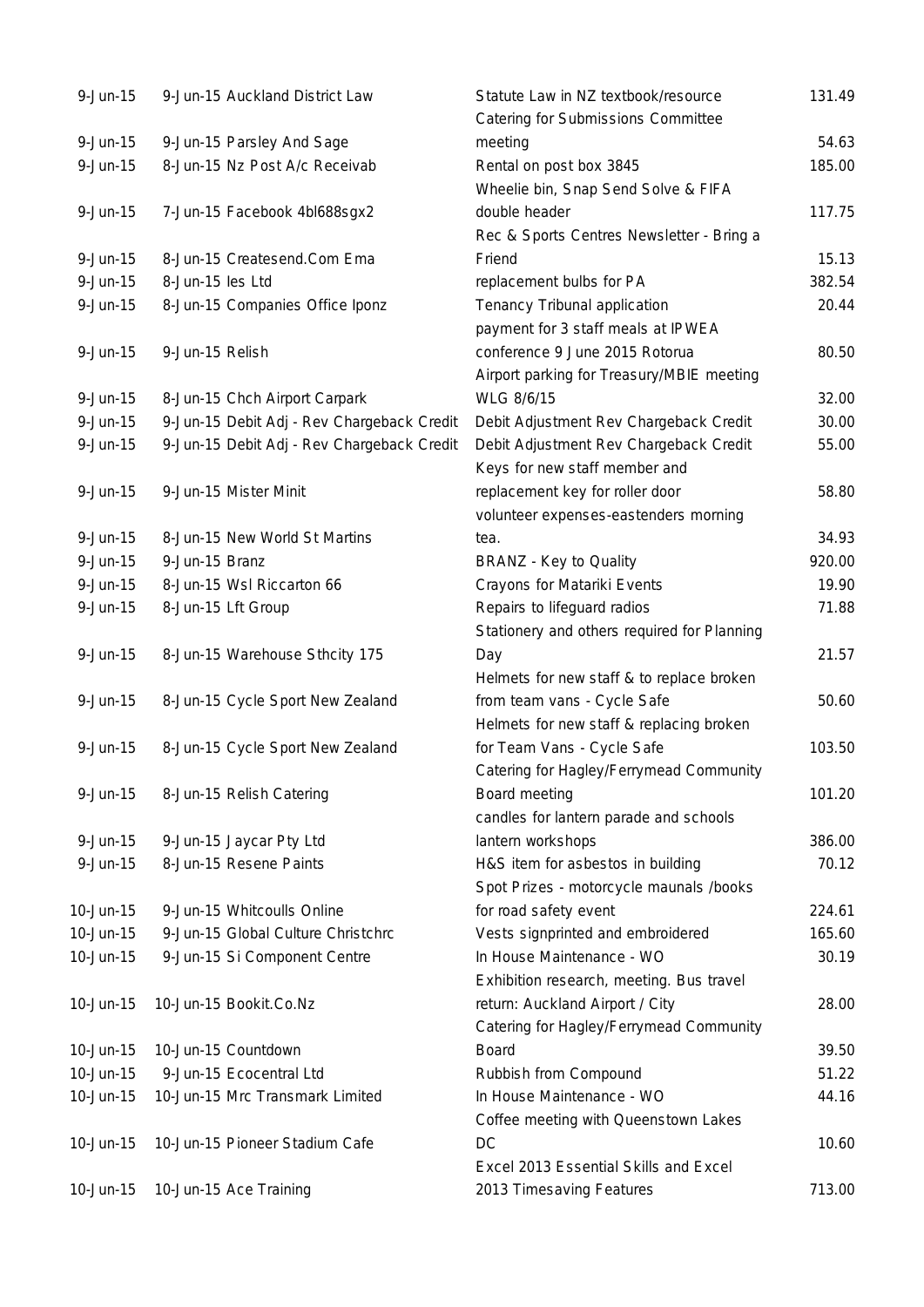10-Jun-15 10-Jun-15 Auckland Co Op Taxis 10-Jun-15 8-Jun-15 Twitter\*advertising 10-Jun-15 8-Jun-15 Facebook Nyy2782hx2 10-Jun-15 8-Jun-15 Google\*adws8544300887 10-Jun-15 9-Jun-15 Createsend.Com Ema 10-Jun-15 10-Jun-15 Countdown 10-Jun-15 9-Jun-15 Companies Office Iponz 10-Jun-15 9-Jun-15 Companies Office Iponz 10-Jun-15 9-Jun-15 Companies Office Iponz 10-Jun-15 10-Jun-15 Pgg Wrightson Chch 10-Jun-15 9-Jun-15 Canterbury Playcentre 10-Jun-15 8-Jun-15 Pastperfect Software 10-Jun-15 10-Jun-15 Briscoes Chch Salisbury 10-Jun-15 10-Jun-15 Aarque Group Limited 10-Jun-15 9-Jun-15 Wilson Parking 10-Jun-15 10-Jun-15 Old Stables Nursery 10-Jun-15 10-Jun-15 Southern Woods Nursery 10-Jun-15 10-Jun-15 Old Stables Nursery 10-Jun-15 9-Jun-15 Wilson Parking 10-Jun-15 9-Jun-15 Bunnings - 9476 10-Jun-15 10-Jun-15 Wgtn Combined Taxis 10-Jun-15 10-Jun-15 Wgtn Combined Taxis 10-Jun-15 9-Jun-15 Wsl South City 10-Jun-15 10-Jun-15 Battery Masta 10-Jun-15 9-Jun-15 Bp Connect Marshlands 10-Jun-15 9-Jun-15 Bunnings - 9482 10-Jun-15 9-Jun-15 Bunnings - 9482 11-Jun-15 9-Jun-15 Paknsave Moorhouse 11-Jun-15 11-Jun-15 Pgg Wrightson Chch 11-Jun-15 11-Jun-15 Battery Masta 11-Jun-15 10-Jun-15 Chch Airport Carpark 11-Jun-15 10-Jun-15 Steel & Tube Chch, B 11-Jun-15 10-Jun-15 Egmont Commercial Ltd 11-Jun-15 10-Jun-15 Bunnings - 9476 11-Jun-15 10-Jun-15 Wilson Parking 11-Jun-15 11-Jun-15 Hoyts Northlands 11-Jun-15 9-Jun-15 Sprout Social

| Taxi from Meetings 2015 to Auckland         |        |
|---------------------------------------------|--------|
| airport                                     | 61.10  |
| Snap Send Save Twitter post                 | 100.00 |
| FIFA, Dog Registration & Snap Send Solve    |        |
| Facebook posts                              | 138.34 |
| Snap Send Solve Google post                 | 186.77 |
| Te Hapua - Halswell Centre email            | 11.29  |
| leaving cake                                | 32.99  |
| Tenancy Tribunal application                | 20.44  |
| Tenancy Tribunal application                | 20.44  |
| Tenancy Tribunal application                | 20.44  |
| sterilizer for pots. Shovel handles.        | 236.98 |
| birthday cards, sensory toys Southern       |        |
| Centre. Parachutes for Gynmastics           | 193.25 |
| Subscription to Past Perfect                | 628.73 |
| maintenance/replacement of cleaning and     |        |
| emergency equipment                         | 527.67 |
| 3 x printheads for HP7100 printer           | 788.22 |
| Parking Gallery Van during David Cook De-   |        |
| installation at Tuam Street                 | 6.60   |
| Rhododendron for section E                  | 35.00  |
| Plants for section E and D                  | 125.05 |
| Rhododendrons for section E                 | 300.00 |
| Parking - Distribution                      | 10.60  |
| tools for gate repairs, post hole borer etc | 297.71 |
| Taxi while away for work                    | 31.10  |
| Taxi while away for work                    | 40.40  |
| Training resources for CPTED workshops      | 126.07 |
| Batteries for front gate BLFP               | 103.50 |
| Diesel for Spencer Beach holiday camp       |        |
| (fuel card to be set up)                    | 51.75  |
| Ladder for spencer beach holiday camp       | 303.85 |
| Tool kit combo for spencer beach holiday    |        |
| park                                        | 768.98 |
| Independent Hearings Panel meeting          | 72.93  |
| weed sprays, dye, ring fasteners, fork      |        |
| handle                                      | 592.95 |
| Batteries for BBQs, fire trailor            | 676.50 |
| Parking CHCH airport while in Auckland x 1  |        |
| day for exhibition research, meeting.       | 25.00  |
| H & S Equipment - Replacements for worn     |        |
| Slings                                      | 176.30 |
| labels for plant propagation trays          | 61.12  |
| Sealant for shower                          | 5.93   |
| Attending CBOS Project Meeting - Civic      |        |
| <b>Offices</b>                              | 9.60   |
| Staff Reward and Recognition at GC          | 100.00 |
| sprout social media monitoring              | 285.73 |
|                                             |        |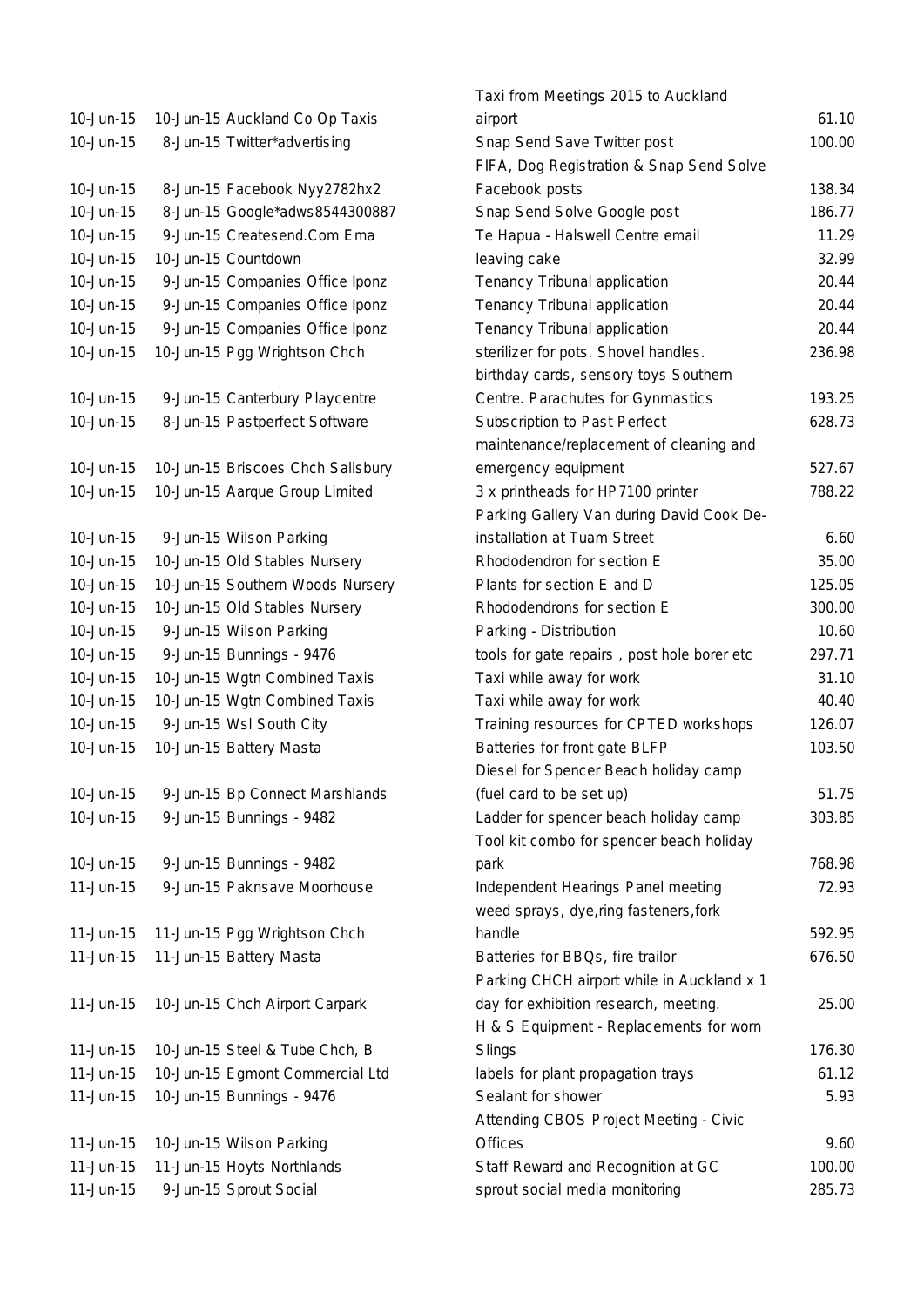| 11-Jun-15    | 9-Jun-15 Stamford Plaza             |
|--------------|-------------------------------------|
| 11-Jun-15    | 10-Jun-15 Chch Airport Carpark      |
| 11-Jun-15    | 10-Jun-15 Chch Airport Carpark      |
| 11-Jun-15    | 9-Jun-15 Facebook Xml688sgx2        |
|              |                                     |
| 11-Jun-15    | 10-Jun-15 Createsend.Com Ema        |
| 11-Jun-15    | 10-Jun-15 Createsend.Com Ema        |
| 11-Jun-15    | 11-Jun-15 Mitre 10 Rangiora         |
| 11-Jun-15    | 10-Jun-15 Wsl South City            |
| 11-Jun-15    | 11-Jun-15 Institute Of It Prof Nz   |
|              |                                     |
| 11-Jun-15    | 10-Jun-15 Bunnings - 9482           |
|              |                                     |
| 11-Jun-15    | 11-Jun-15 Fresh Choice Parklands    |
| 11-Jun-15    | 10-Jun-15 Companies Office Iponz    |
|              |                                     |
| 11-Jun-15    | 10-Jun-15 Outsider Mountain Sprt    |
| 11-Jun-15    | 10-Jun-15 Packaging House Chch      |
| 11-Jun-15    | 10-Jun-15 New Zealand Planning Inst |
|              |                                     |
| 11-Jun-15    | 10-Jun-15 Parsley And Sage          |
| 11-Jun-15    | 9-Jun-15 Amazon Mktplace Pmts       |
|              |                                     |
| 11-Jun-15    | 10-Jun-15 Wilson Parking            |
|              |                                     |
| 11-Jun-15    | 10-Jun-15 Bunnings - 9476           |
|              |                                     |
| 11-Jun-15    | 11-Jun-15 Goldpine Christchurch     |
|              |                                     |
| $11$ -Jun-15 | 11-Jun-15 Goldpine Christchurch     |
|              |                                     |
|              |                                     |
| 11-Jun-15    | 10-Jun-15 Nice Technology           |
| 11-Jun-15    | 10-Jun-15 Global Pc Shirley         |
| 11-Jun-15    | 10-Jun-15 Global Pc Riccarton       |
| 11-Jun-15    | 11-Jun-15 Magnets NZ Ltd            |
| 11-Jun-15    | 11-Jun-15 Pak N Save Riccarton      |
| 11-Jun-15    | 10-Jun-15 Caltex Hornby             |
| 11-Jun-15    | 9-Jun-15 Harvey Norman              |
| 11-Jun-15    | 10-Jun-15 Bunnings - 9476           |
| 11-Jun-15    | 11-Jun-15 Paper Plus New Brighton   |
| 11-Jun-15    | 10-Jun-15 Hms Airport Terminal      |
| 11-Jun-15    | 10-Jun-15 Chch Airport Carpark      |
|              |                                     |
| 11-Jun-15    | 11-Jun-15 Anzor Fasteners           |

|             |                                     | Meal while travelling \$64 plus 2%            |        |
|-------------|-------------------------------------|-----------------------------------------------|--------|
|             |                                     | surcharge. \$9 beverage to be reimbursed      |        |
| 11-Jun-15   | 9-Jun-15 Stamford Plaza             | as soon as possible.                          | 65.30  |
| $11-Jun-15$ | 10-Jun-15 Chch Airport Carpark      | Car parking at Christchurch airport           | 64.00  |
| $11-Jun-15$ | 10-Jun-15 Chch Airport Carpark      | Airport parking                               | 75.00  |
| 11-Jun-15   | 9-Jun-15 Facebook Xml688sgx2        | Wheelie bin & FIFA Facebook posts             | 331.79 |
|             |                                     | Rec & Sports Centre 3 month membership        |        |
| 11-Jun-15   | 10-Jun-15 Createsend.Com Ema        | email                                         | 7.57   |
| $11-Jun-15$ | 10-Jun-15 Createsend.Com Ema        | Rec & Sport Centres Welcome email             | 8.19   |
| $11-Jun-15$ | 11-Jun-15 Mitre 10 Rangiora         | Painting supplies                             | 34.25  |
| 11-Jun-15   | 10-Jun-15 Wsl South City            | Crayons for matariki activities               | 14.95  |
| $11-Jun-15$ | 11-Jun-15 Institute Of It Prof Nz   | Security Course                               | 619.00 |
|             |                                     | Operational - powerboard, key tags, ext       |        |
| 11-Jun-15   | 10-Jun-15 Bunnings - 9482           | leads, duct tape, odour eliminator            | 90.29  |
|             |                                     | staff room expenses, coffee, tea, sugar,      |        |
| 11-Jun-15   | 11-Jun-15 Fresh Choice Parklands    | milk, dishwashing liquid                      | 125.01 |
| $11-Jun-15$ | 10-Jun-15 Companies Office Iponz    | Tenancy Tribunal application                  | 20.44  |
|             |                                     | Personal Protective Clothing/uniform work     |        |
| $11-Jun-15$ | 10-Jun-15 Outsider Mountain Sprt    | boots x1                                      | 344.94 |
| 11-Jun-15   | 10-Jun-15 Packaging House Chch      | stretch wrap for wrapping tree rootballs      | 191.54 |
| $11-Jun-15$ | 10-Jun-15 New Zealand Planning Inst | NZPI CPD Course x1                            | 57.50  |
|             |                                     | Catering for Fendalton 15 June Board          |        |
| 11-Jun-15   | 10-Jun-15 Parsley And Sage          | Meeting                                       | 53.59  |
| 11-Jun-15   | 9-Jun-15 Amazon Mktplace Pmts       | 2x sensory toys - vibrating snakes            | 108.26 |
|             |                                     | accidental use - refunded through visitor     |        |
| 11-Jun-15   | 10-Jun-15 Wilson Parking            | centre till                                   | 10.60  |
|             |                                     | emergency kit maintenance and                 |        |
| 11-Jun-15   | 10-Jun-15 Bunnings - 9476           | replacement                                   | 120.80 |
|             |                                     | freight charge for transporting timber to Vic |        |
| 11-Jun-15   | 11-Jun-15 Goldpine Christchurch     | Park                                          | 138.00 |
|             |                                     | Assorted timber for general track             |        |
| $11-Jun-15$ | 11-Jun-15 Goldpine Christchurch     | maintenance work                              | 976.87 |
|             |                                     | Raspberry Pi + SD card & case for building    |        |
|             |                                     | an experimental thin client to provide a      |        |
| 11-Jun-15   | 10-Jun-15 Nice Technology           | more cost effect *                            | 109.00 |
| $11-Jun-15$ | 10-Jun-15 Global Pc Shirley         | Computer cards                                | 21.51  |
| 11-Jun-15   | 10-Jun-15 Global Pc Riccarton       | Computer cards                                | 108.00 |
| $11-Jun-15$ | 11-Jun-15 Magnets NZ Ltd            | Magnetic Strip for the whiteboard             | 218.50 |
| 11-Jun-15   | 11-Jun-15 Pak N Save Riccarton      | Cake and soft drink for retirement party      | 19.19  |
| $11-Jun-15$ | 10-Jun-15 Caltex Hornby             | Milk Hornby Library                           | 6.40   |
| $11-Jun-15$ | 9-Jun-15 Harvey Norman              | Apple MacBook pro power adaptor               | 119.00 |
| 11-Jun-15   | 10-Jun-15 Bunnings - 9476           | fastcrete and hinge for gate repair           | 45.26  |
| $11-Jun-15$ | 11-Jun-15 Paper Plus New Brighton   | Office stationary for Rawhiti                 | 16.46  |
| $11-Jun-15$ | 10-Jun-15 Hms Airport Terminal      | Food while travelling for work                | 6.50   |
| 11-Jun-15   | 10-Jun-15 Chch Airport Carpark      | parking while travelling for work             | 25.00  |
|             |                                     | Fasteners for Nelson Hoops to secure to       |        |
| 11-Jun-15   | 11-Jun-15 Anzor Fasteners           | floor                                         | 47.27  |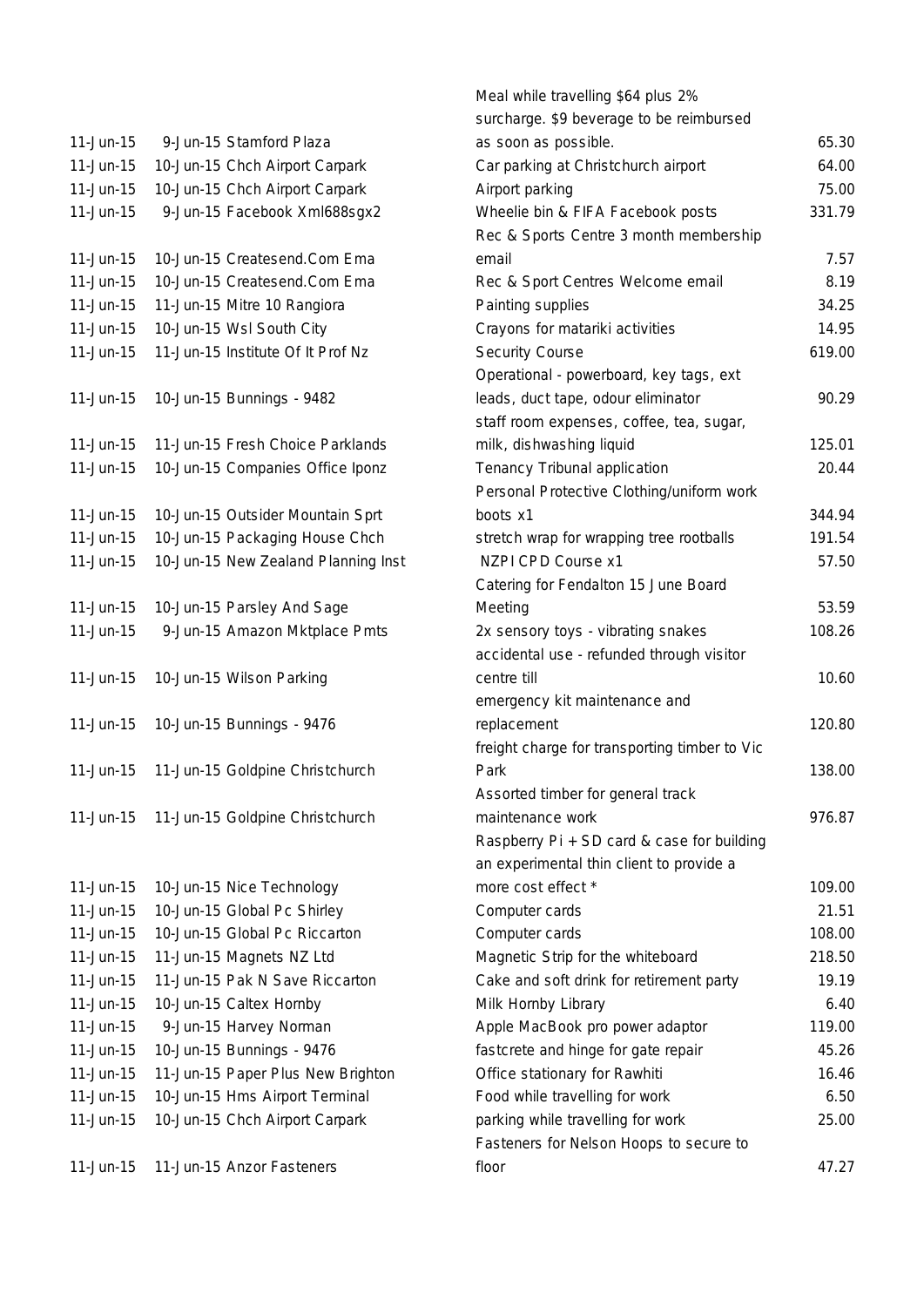| 11-Jun-15   | 11-Jun-15 Ferrymead Mitre 10 Mega   |
|-------------|-------------------------------------|
| 11-Jun-15   | 8-Jun-15 Paypal *marstonbook        |
| 11-Jun-15   | 9-Jun-15 Skr*abebooks.Co 3gmm9t     |
|             |                                     |
| 11-Jun-15   | 9-Jun-15 Bookdepository.Com         |
| 11-Jun-15   | 9-Jun-15 Amazon Mktplace Pmts       |
| 11-Jun-15   | 9-Jun-15 Bookdepository.Com         |
|             |                                     |
| $11-Jun-15$ | 10-Jun-15 Bp Connect Marshlands     |
| 11-Jun-15   | 11-Jun-15 Four Square Akaroa        |
| 12-Jun-15   | 12-Jun-15 Shq Street Food           |
|             |                                     |
| 12-Jun-15   | 12-Jun-15 Fairfax Media (Ps)        |
| 12-Jun-15   | 11-Jun-15 Blackwoods Protector      |
| 12-Jun-15   | 12-Jun-15 Freshchoice Barrington    |
| 12-Jun-15   | 11-Jun-15 Bunnings - 9482           |
| 12-Jun-15   | 11-Jun-15 Humes Pipeline Systems    |
|             |                                     |
| 12-Jun-15   | 10-Jun-15 Rydges Hotel              |
| 12-Jun-15   | 11-Jun-15 Scorpio Books             |
| 12-Jun-15   | 10-Jun-15 Facebook Z6c288ngx2       |
| 12-Jun-15   | 11-Jun-15 Createsend.Com Ema        |
| 12-Jun-15   | 11-Jun-15 Bunnings - 9482           |
| 12-Jun-15   | 11-Jun-15 Bunnings - 9476           |
| 12-Jun-15   | 12-Jun-15 Hardings Chemist Post     |
| 12-Jun-15   | 11-Jun-15 Ross Galt Lock & Key      |
| 12-Jun-15   | 11-Jun-15 Ministry Of Justice       |
| 12-Jun-15   | 11-Jun-15 Courier Post Christc      |
| 12-Jun-15   | 12-Jun-15 Mitre 10 Bishopdale       |
| 12-Jun-15   | 11-Jun-15 New Zealand Planning Inst |
| 12-Jun-15   | 12-Jun-15 Countdown                 |
| 12-Jun-15   | 11-Jun-15 Farmers - Shirley         |
| 12-Jun-15   | 11-Jun-15 Farmers - Shirley         |
| 12-Jun-15   | 12-Jun-15 New World South City      |
| 12-Jun-15   | 11-Jun-15 Global Pc Riccarton       |
| 12-Jun-15   | 12-Jun-15 Branz                     |
| 12-Jun-15   | 12-Jun-15 Branz                     |
| 12-Jun-15   | 10-Jun-15 Formassembly.Com Forma    |
| 12-Jun-15   | 12-Jun-15 Branz                     |
|             |                                     |
|             |                                     |
|             | 12-Jun-15 12-Jun-15 Ccc Parking     |
| 12-Jun-15   | 11-Jun-15 Ross Galt Lock & Key      |
| 12-Jun-15   | 11-Jun-15 Wilson Parking            |

|             |                                     | Tape Measure (2), Keys cut, Wood for      |          |
|-------------|-------------------------------------|-------------------------------------------|----------|
| $11-Jun-15$ | 11-Jun-15 Ferrymead Mitre 10 Mega   | beam                                      | 57.49    |
| 11-Jun-15   | 8-Jun-15 Paypal *marstonbook        | library                                   | 88.60    |
| 11-Jun-15   | 9-Jun-15 Skr*abebooks.Co 3gmm9t     | library                                   | 44.48    |
|             |                                     | Credit Voucher Bookdepository.Com -       |          |
| 11-Jun-15   | 9-Jun-15 Bookdepository.Com         | same book ordered twice by mistake        | $-45.16$ |
| $11-Jun-15$ | 9-Jun-15 Amazon Mktplace Pmts       | library                                   | 65.96    |
| $11-Jun-15$ | 9-Jun-15 Bookdepository.Com         | library                                   | 90.32    |
|             |                                     | Petrol for Spencer Beach holiday camp     |          |
| 11-Jun-15   | 10-Jun-15 Bp Connect Marshlands     | (fuel card to be set up)                  | 41.43    |
|             |                                     | Milk for tea breaks, wipes, liquid soap,  |          |
| 11-Jun-15   | 11-Jun-15 Four Square Akaroa        | dishwashing liquid for kitchen duties.    | 18.63    |
| 12-Jun-15   | 12-Jun-15 Shq Street Food           | Independent Hearings Panel meeting        | 50.00    |
|             |                                     | Press retail for May including 2% visa    |          |
| 12-Jun-15   | 12-Jun-15 Fairfax Media (Ps)        | surcharge                                 | 349.27   |
| 12-Jun-15   | 11-Jun-15 Blackwoods Protector      | shoes and socks uniform                   | 210.23   |
| 12-Jun-15   | 12-Jun-15 Freshchoice Barrington    | Milk for staffroom                        | 3.59     |
| 12-Jun-15   | 11-Jun-15 Bunnings - 9482           | Padlock for storage container             | 13.97    |
| 12-Jun-15   | 11-Jun-15 Humes Pipeline Systems    | In House Maintenance - WO                 | 759.00   |
|             |                                     | One night accommodation with breakfast    |          |
| 12-Jun-15   | 10-Jun-15 Rydges Hotel              | at Rydges Hotel - MEETINGS 2015 deal      | 191.76   |
| 12-Jun-15   | 11-Jun-15 Scorpio Books             | Urban design book - Living in Paradox     | 75.00    |
| 12-Jun-15   | 10-Jun-15 Facebook Z6c288ngx2       | FIFA Facebook posts                       | 209.15   |
| 12-Jun-15   | 11-Jun-15 Createsend.Com Ema        | Council Decision on Town Hall email       | 98.25    |
| 12-Jun-15   | 11-Jun-15 Bunnings - 9482           | <b>Building supplies</b>                  | 165.52   |
| 12-Jun-15   | 11-Jun-15 Bunnings - 9476           | Painting equipment                        | 176.39   |
| 12-Jun-15   | 12-Jun-15 Hardings Chemist Post     | Postage                                   | 8.90     |
| 12-Jun-15   | 11-Jun-15 Ross Galt Lock & Key      | Key for Papanui boxing                    | 30.00    |
| 12-Jun-15   | 11-Jun-15 Ministry Of Justice       | Attachment order to recover debt          | 50.00    |
| 12-Jun-15   | 11-Jun-15 Courier Post Christc      | seed to Appletons, Nelson.                | 43.10    |
| 12-Jun-15   | 12-Jun-15 Mitre 10 Bishopdale       | hacksaw to replace broken one             | 38.06    |
| 12-Jun-15   | 11-Jun-15 New Zealand Planning Inst | <b>NZPI CPD Course</b>                    | 57.50    |
| 12-Jun-15   | 12-Jun-15 Countdown                 | community service awards gifts            | 119.88   |
| 12-Jun-15   | 11-Jun-15 Farmers - Shirley         | Toys & Games for customer use             | 78.46    |
| 12-Jun-15   | 11-Jun-15 Farmers - Shirley         | Toys & Games for customer use             | 94.98    |
| 12-Jun-15   | 12-Jun-15 New World South City      | Soup for lunchtime wellness session       | 23.14    |
| 12-Jun-15   | 11-Jun-15 Global Pc Riccarton       | Computer cards                            | 79.00    |
| 12-Jun-15   | 12-Jun-15 Branz                     | <b>BRANZ Seminar</b>                      | 184.00   |
| 12-Jun-15   | 12-Jun-15 Branz                     | <b>BRANZ Seminar</b>                      | 184.00   |
| 12-Jun-15   | 10-Jun-15 Formassembly.Com Forma    | licence for on-line form creation         | 56.13    |
|             |                                     | Book order - House Building Guide 3rd ed. |          |
| 12-Jun-15   | 12-Jun-15 Branz                     | x 15 copies                               | 1,013.00 |
|             |                                     | Parking fees incurred while attending     |          |
|             |                                     | Word/Excel training courses in Civic      |          |
| 12-Jun-15   | 12-Jun-15 Ccc Parking               | <b>Offices</b>                            | 6.70     |
| 12-Jun-15   | 11-Jun-15 Ross Galt Lock & Key      | Afterhours call out - 111 Siren           | 160.00   |
|             |                                     | Parking Gallery Van during David Cook De- |          |
| 12-Jun-15   | 11-Jun-15 Wilson Parking            | installation at Tuam Street               | 6.60     |
|             |                                     |                                           |          |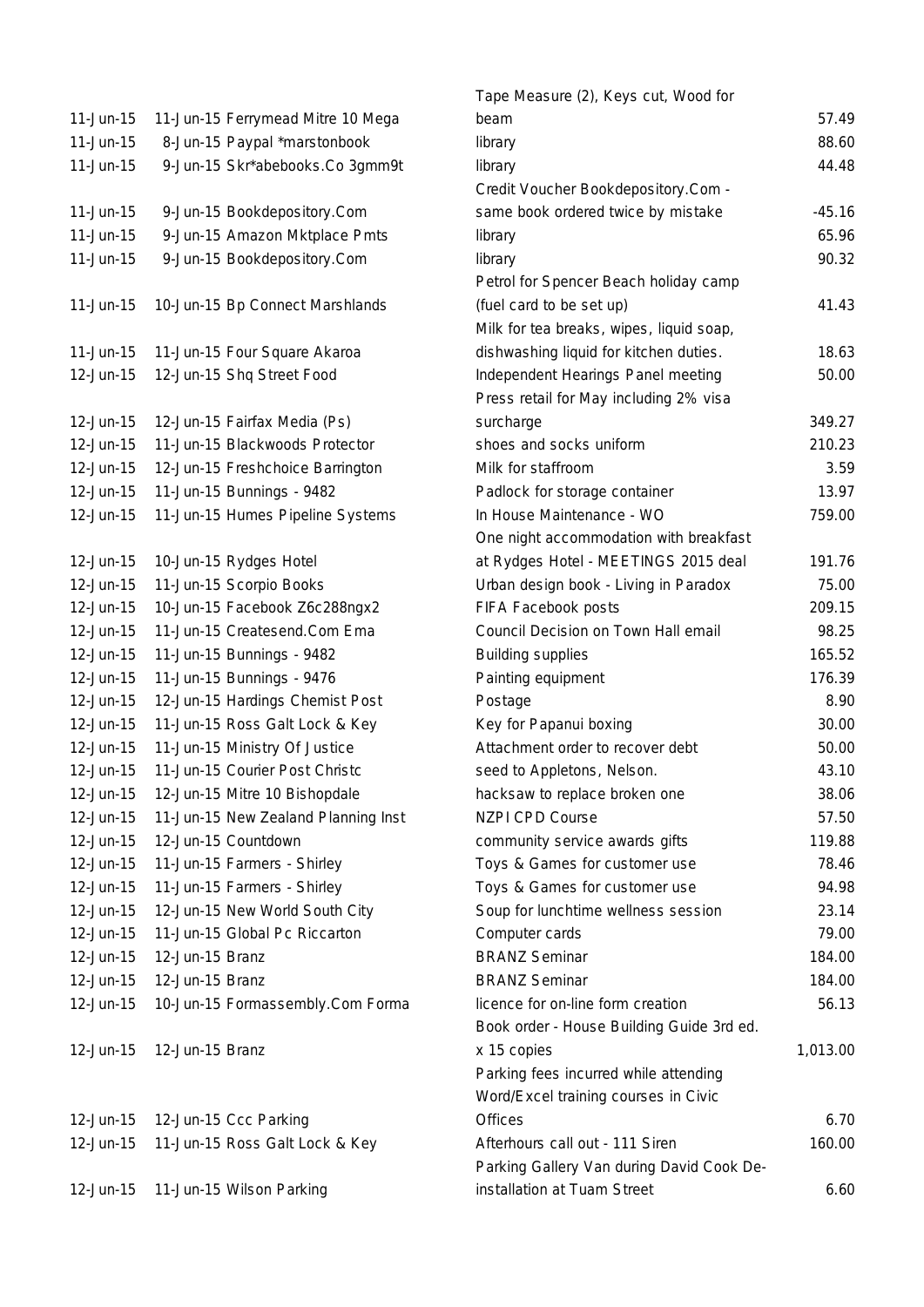| 12-Jun-15  | 10-Jun-15 The Bean Hive Cafe              |
|------------|-------------------------------------------|
| 12-Jun-15  | 12-Jun-15 Countdown                       |
| 12-Jun-15  | 11-Jun-15 Bunnings - 9482                 |
| 12-Jun-15  | 11-Jun-15 Amazon Services-Kindle          |
| 12-Jun-15  | 11-Jun-15 Chch Casino Carpark             |
| 12-Jun-15  | 11-Jun-15 Bunnings - 9482                 |
| 12-Jun-15  | 11-Jun-15 Bunnings - 9482                 |
| 12-Jun-15  | 11-Jun-15 Blacks Fasteners Lt             |
| 15-Jun-15  | 12-Jun-15 Governors Bay Hotel             |
| 15-Jun-15  | 15-Jun-15 Pgg Wrightson Chch              |
| 15-Jun-15  | 15-Jun-15 Pgg Wrightson Chch              |
| 15-Jun-15  | 12-Jun-15 Nz Post Stamps Centr            |
| 15-Jun-15  | 15-Jun-15 James Bull & Co                 |
| 15-Jun-15  | 12-Jun-15 Super Cheap Auto                |
| 15-Jun-15  | 14-Jun-15 Westfield Gift Voucher          |
| 15-Jun-15  | 14-Jun-15 Ecocentral Ltd                  |
| 15-Jun-15  | 12-Jun-15 Dotmar Engineering Plast        |
| 15-Jun-15  | 12-Jun-15 Applied Industrial Techno       |
| 15-Jun-15  | 15-Jun-15 Placemakers Antigua St          |
| 15-Jun-15  | 13-Jun-15 Bunnings - 9476                 |
| 15-Jun-15  | 11-Jun-15 Paypal *wrapmarket              |
| 15-Jun-15  | 15-Jun-15 Vendhq.Com                      |
| 1 F 1. 1 F | $10 \text{ km} \times 10 \text{ Nshond} $ |

- 15-Jun-15 12-Jun-15 Richard Suckling
- 15-Jun-15 13-Jun-15 Nature Discoveries
- 15-Jun-15 13-Jun-15 Nature Discoveries

| 15-Jun-15 14-Jun-15 New World South City |
|------------------------------------------|
| 15-Jun-15 15-Jun-15 Wgtn Combined Taxis  |
| 15-Jun-15    14-Jun-15 Bunnings - 9476   |
| 15-Jun-15    14-Jun-15 Bunnings - 9476   |
|                                          |

| 12-Jun-15     | 10-Jun-15 The Bean Hive Cafe        | Meal during travel for work<br>9.80            |          |
|---------------|-------------------------------------|------------------------------------------------|----------|
| 12-Jun-15     | 12-Jun-15 Countdown                 | Milk for warehouse<br>4.50                     |          |
|               |                                     | H&S item for removal of park information       |          |
| 12-Jun-15     | 11-Jun-15 Bunnings - 9482           | book and boxes                                 | 62.12    |
| 12-Jun-15     | 11-Jun-15 Amazon Services-Kindle    | library                                        | 20.91    |
|               |                                     | mistake-paid for parking with wrong card       |          |
| 12-Jun-15     | 11-Jun-15 Chch Casino Carpark       | have reimbursed                                | 12.00    |
|               |                                     | grinding cutting discs, hasp and staple,       |          |
| 12-Jun-15     | 11-Jun-15 Bunnings - 9482           | meter box                                      | 124.39   |
| 12-Jun-15     | 11-Jun-15 Bunnings - 9482           | Tie downs for ute and trailer.                 | 54.52    |
|               |                                     | Tools and equipment for Spencer beach          |          |
| 12-Jun-15     | 11-Jun-15 Blacks Fasteners Lt       | holiday park                                   | 79.93    |
|               |                                     | LMH Board and Allandale Reserve                |          |
| 15-Jun-15     | 12-Jun-15 Governors Bay Hotel       | Management Committee - Venue Hire              | 150.00   |
|               |                                     | post-mounted water troughs for bative          |          |
| 15-Jun-15     | 15-Jun-15 Pgg Wrightson Chch        | pigeon drinking in Victoria Park               | 395.60   |
|               |                                     | fertlilizer tablets (8 boxes) for revegetation |          |
| 15-Jun-15     | 15-Jun-15 Pgg Wrightson Chch        | plantings                                      | 840.00   |
|               |                                     | Resale of stamps through Botanic Gardens       |          |
| 15-Jun-15     | 12-Jun-15 Nz Post Stamps Centr      | shop                                           | 997.50   |
| 15-Jun-15     | 15-Jun-15 James Bull & Co           | cut extra locker keys                          | 242.00   |
| $15 - Jun-15$ | 12-Jun-15 Super Cheap Auto          | Jumper Leads for all Network cars              | 437.60   |
|               |                                     | Gift Voucher for guest speaker at              |          |
|               |                                     | Hagley/Ferrymead Community Service             |          |
| 15-Jun-15     | 14-Jun-15 Westfield Gift Voucher    | Awards 2015                                    | 100.00   |
| 15-Jun-15     | 14-Jun-15 Ecocentral Ltd            | shelter rubbish                                | 23.28    |
| 15-Jun-15     | 12-Jun-15 Dotmar Engineering Plast  | In House Maintenance - WO                      | 64.82    |
| 15-Jun-15     | 12-Jun-15 Applied Industrial Techno | In House Maintenance - WO                      | 119.28   |
| 15-Jun-15     | 15-Jun-15 Placemakers Antigua St    | In House Maintenance - WO                      | 170.23   |
|               |                                     | materials needed to move pavers to             |          |
|               |                                     | Linwood Library (Transitional Suburban         |          |
| 15-Jun-15     | 13-Jun-15 Bunnings - 9476           | Project).                                      | 89.55    |
| 15-Jun-15     | 11-Jun-15 Paypal *wrapmarket        | Bootstrap licence - projects team              | 13.36    |
| 15-Jun-15     | 15-Jun-15 Vendhq.Com                | Vend licence                                   | 674.00   |
| 15-Jun-15     | 12-Jun-15 Richard Suckling          | eye test                                       | 51.70    |
| 15-Jun-15     | 13-Jun-15 Nature Discoveries        | dinosaur for halswell childrens area           | 69.99    |
| 15-Jun-15     | 13-Jun-15 Nature Discoveries        | native birds for childrens area halswell       | 139.95   |
|               |                                     | First Aid Course - Welfare & Rescue            |          |
| 15-Jun-15     | 14-Jun-15 New World South City      | Volunteers - day 1 of 2 day course             | 139.00   |
|               |                                     | taxi Wellington CBD to Wellington airport      |          |
| 15-Jun-15     | 15-Jun-15 Wgtn Combined Taxis       | 15 June                                        | 28.90    |
| 15-Jun-15     | 14-Jun-15 Bunnings - 9476           | Event Equipment                                | 633.32   |
| 15-Jun-15     | 14-Jun-15 Bunnings - 9476           | Event supplies - Culture Galore                | 720.95   |
|               |                                     | Venue Connect 2015 conference                  |          |
| 15-Jun-15     | 11-Jun-15 laam Inc                  | registration USD 899.00                        | 1,319.65 |
| 15-Jun-15     | 13-Jun-15 Nzila                     | <b>NZILA Professional fees</b>                 | 605.00   |
| 15-Jun-15     | 11-Jun-15 Facebook Ucs688sgx2       | Snap Send Solve & FIFA Facebook posts          | 247.62   |
| 15-Jun-15     | 12-Jun-15 Facebook Q2whw7shx2       | Snap Send Save & FIFA Facebook posts           | 340.80   |
|               |                                     |                                                |          |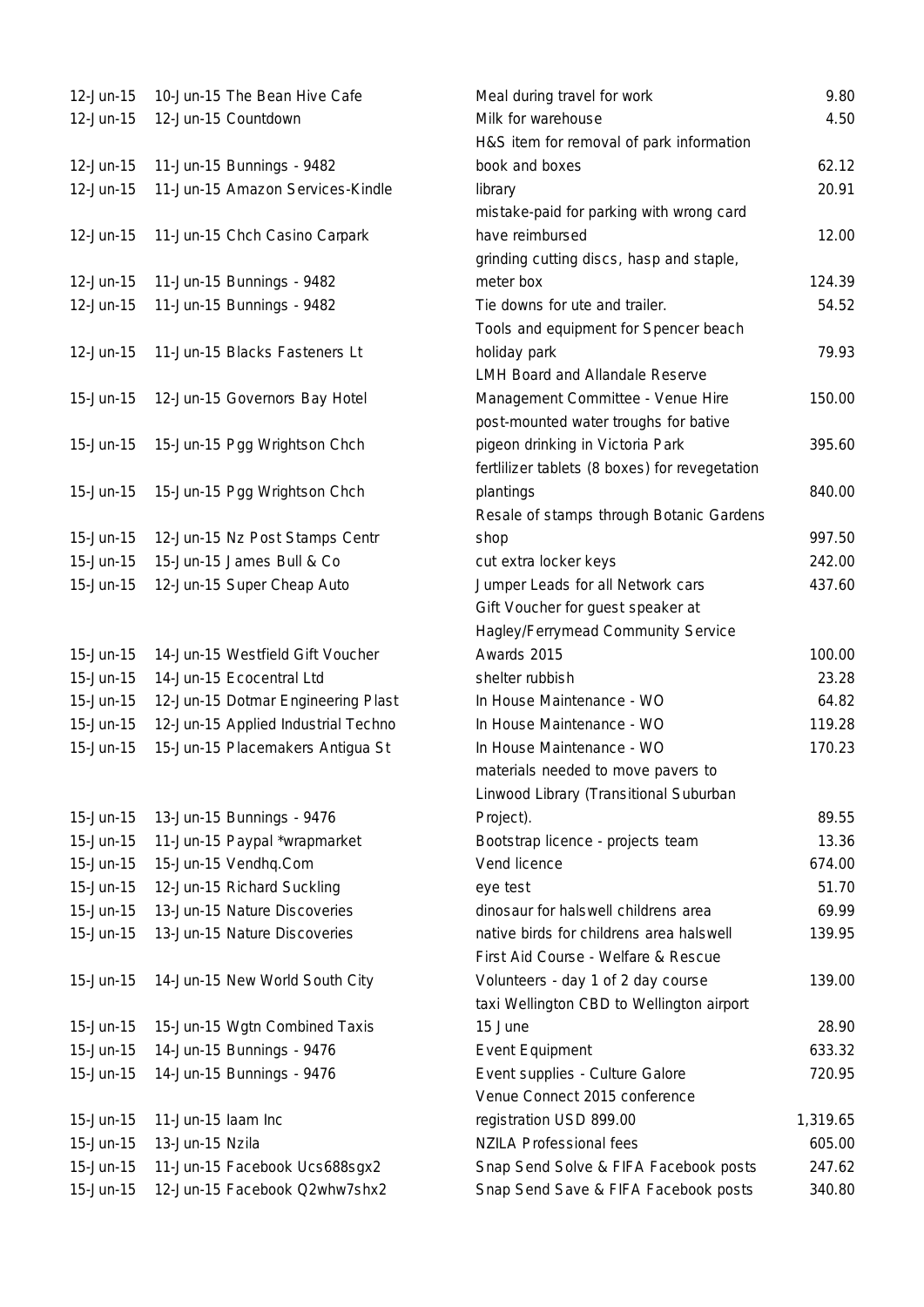| 15-Jun-15              | 13-Jun-15 Facebook 3afvx7ahx2                                 |
|------------------------|---------------------------------------------------------------|
| 15-Jun-15              | 12-Jun-15 les Ltd                                             |
|                        |                                                               |
| 15-Jun-15              | 14-Jun-15 Mitre 10 Mega Hornby                                |
| 15-Jun-15              | 12-Jun-15 Smiths Hire                                         |
| 15-Jun-15              | 12-Jun-15 Bp Connect Marshlands                               |
| 15-Jun-15              | 12-Jun-15 Warehouse Sthcity 175                               |
|                        |                                                               |
| 15-Jun-15              | 12-Jun-15 Whitcoulls Thepalms 47                              |
|                        |                                                               |
| 15-Jun-15              | 12-Jun-15 Whitcoulls NrthInd 158                              |
|                        |                                                               |
| 15-Jun-15              | 12-Jun-15 Paypal *campaignfor                                 |
|                        |                                                               |
| 15-Jun-15              | 13-Jun-15 Darfield Pharmacy                                   |
| 15-Jun-15              | 11-Jun-15 Whitcoulls Thepalms 47                              |
| 15-Jun-15              | 12-Jun-15 Lil Regie Ltd                                       |
| 15-Jun-15              | 13-Jun-15 Cyclone Cycles & Mowers                             |
| 15-Jun-15              | 15-Jun-15 Countdown                                           |
|                        |                                                               |
| 15-Jun-15              | 15-Jun-15 Caltex Redwood                                      |
| 15-Jun-15              | 12-Jun-15 Service Fees - Spendvisio                           |
| 15-Jun-15              | 13-Jun-15 Peter Timbs Meats                                   |
| 15-Jun-15              | 14-Jun-15 Fresh Choice Parklands                              |
| 15-Jun-15              | 12-Jun-15 Warehouse Sthcity 175                               |
|                        |                                                               |
|                        |                                                               |
| 15-Jun-15              | 15-Jun-15 Fishpond Co NZ                                      |
| 15-Jun-15              | 13-Jun-15 Mitre 10 Bishopdale                                 |
| 15-Jun-15              | 11-Jun-15 Amazon Mktplace Pmts                                |
| 15-Jun-15              | 11-Jun-15 Amazon Mktplace Pmts                                |
| 15-Jun-15              | 12-Jun-15 Amazon Mktplace Pmts                                |
| 15-Jun-15              | 12-Jun-15 University Bookshop Dn                              |
| 16-Jun-15              | 15-Jun-15 Thai Container                                      |
| 16-Jun-15              | 15-Jun-15 Auckland University                                 |
| $16 - Jun-15$          | 15-Jun-15 Auckland University                                 |
| 16-Jun-15              | 16-Jun-15 Gardenmakers                                        |
|                        |                                                               |
|                        |                                                               |
|                        |                                                               |
| 16-Jun-15              | 16-Jun-15 Photo Warehouse                                     |
| 16-Jun-15              | 15-Jun-15 Chch Airport Carpark                                |
| $16$ -Jun- $15$        | 16-Jun-15 Briscoes Riccarton                                  |
| 16-Jun-15              | 15-Jun-15 Nzila                                               |
|                        |                                                               |
| 16-Jun-15              | 15-Jun-15 Net 24                                              |
|                        |                                                               |
| 16-Jun-15              | 16-Jun-15 Bookit.Co.Nz                                        |
|                        |                                                               |
| 16-Jun-15<br>16-Jun-15 | 14-Jun-15 Facebook Kbh288ngx2<br>15-Jun-15 Createsend.Com Ema |

| 15-Jun-15       | 13-Jun-15 Facebook 3afvx7ahx2        | Snap Send Save & FIFA Facebook posts        | 514.76   |
|-----------------|--------------------------------------|---------------------------------------------|----------|
| 15-Jun-15       | 12-Jun-15 les Ltd                    | network bulbs<br>106.48                     |          |
|                 |                                      | Paint, electrical fittings, glue, sundry    |          |
| 15-Jun-15       | 14-Jun-15 Mitre 10 Mega Hornby       | building material                           | 682.95   |
| 15-Jun-15       | 12-Jun-15 Smiths Hire                | hire digger for nursery                     | 189.00   |
| 15-Jun-15       | 12-Jun-15 Bp Connect Marshlands      | Milk for BLFP tearoom                       | 10.98    |
| 15-Jun-15       | 12-Jun-15 Warehouse Sthcity 175      | Supplies for Library Activities             | 100.80   |
|                 |                                      | community service awards - board funded -   |          |
| 15-Jun-15       | 12-Jun-15 Whitcoulls Thepalms 47     | gifts for recipients                        | 77.94    |
|                 |                                      | community service awards - board funded -   |          |
| 15-Jun-15       | 12-Jun-15 Whitcoulls NrthInd 158     | gifts for recipients                        | 104.91   |
|                 |                                      | Registration fee for The Big Draw public    |          |
| 15-Jun-15       | 12-Jun-15 Paypal *campaignfor        | programme in October 2015                   | 69.39    |
|                 |                                      | Alum powder for coating paper for marbling  |          |
| 15-Jun-15       | 13-Jun-15 Darfield Pharmacy          | for the Hands On Day                        | 16.00    |
| 15-Jun-15       | 11-Jun-15 Whitcoulls Thepalms 47     | Toys & Games for customer use               | 67.97    |
| 15-Jun-15       | 12-Jun-15 Lil Regie Ltd              | Digital technology for tourism workshop     | 299.00   |
| 15-Jun-15       | 13-Jun-15 Cyclone Cycles & Mowers L  | general service - canycon ride-on mower     | 351.80   |
| 15-Jun-15       | 15-Jun-15 Countdown                  | morning tea supplies for staff              | 21.53    |
| 15-Jun-15       | 15-Jun-15 Caltex Redwood             | Milk for staffroom                          | 9.00     |
| 15-Jun-15       | 12-Jun-15 Service Fees - Spendvision | Service Fees Spendvision                    | 1,423.24 |
| 15-Jun-15       | 13-Jun-15 Peter Timbs Meats          | Volunteer planting BBQ supplies-Spit Res    | 178.22   |
| 15-Jun-15       | 14-Jun-15 Fresh Choice Parklands     | Volunteer planting BBQ supplies-Spit Res    | 106.96   |
| 15-Jun-15       | 12-Jun-15 Warehouse Sthcity 175      | toasters for the tea rooms                  | 99.00    |
|                 |                                      | Book order - Building a house: framing      |          |
| 15-Jun-15       | 15-Jun-15 Fishpond Co NZ             | practices                                   | 84.74    |
| 15-Jun-15       | 13-Jun-15 Mitre 10 Bishopdale        | Door Seal Tape                              | 14.98    |
| 15-Jun-15       | 11-Jun-15 Amazon Mktplace Pmts       | library                                     | 57.16    |
| 15-Jun-15       | 11-Jun-15 Amazon Mktplace Pmts       | library                                     | 205.70   |
| 15-Jun-15       | 12-Jun-15 Amazon Mktplace Pmts       | library                                     | 38.78    |
| 15-Jun-15       | 12-Jun-15 University Bookshop Dn     | Library book                                | 60.49    |
| 16-Jun-15       | 15-Jun-15 Thai Container             | Independent Hearings Panel meeting          | 53.50    |
| 16-Jun-15       | 15-Jun-15 Auckland University        | Design for social Innovation                | 300.00   |
| 16-Jun-15       | 15-Jun-15 Auckland University        | Design for social Innovation                | 300.00   |
| $16$ -Jun- $15$ | 16-Jun-15 Gardenmakers               | dump fees June 2015<br>679.78               |          |
|                 |                                      | Prizes for the Night of D'Light photography |          |
|                 |                                      | competition - 6 vouchers for Photo          |          |
| 16-Jun-15       | 16-Jun-15 Photo Warehouse            | Warehouse                                   | 900.00   |
| 16-Jun-15       | 15-Jun-15 Chch Airport Carpark       | Airport parking 15 June                     | 25.00    |
| 16-Jun-15       | 16-Jun-15 Briscoes Riccarton         | Heater for the fitness centre               | 19.99    |
| 16-Jun-15       | 15-Jun-15 Nzila                      | NZILA professional Fees                     | 605.00   |
|                 |                                      | Website hosting for Spencer Beach           |          |
| 16-Jun-15       | 15-Jun-15 Net 24                     | Holiday Park website                        | 34.44    |
|                 |                                      | Return Airbus transfer Auckland Airport to  |          |
| 16-Jun-15       | 16-Jun-15 Bookit.Co.Nz               | City while visiting Auckland Art Gallery    | 28.00    |
|                 |                                      | Wheelie bin, Snap Send Save & FIFA          |          |
| 16-Jun-15       | 14-Jun-15 Facebook Kbh288ngx2        | Facebook posts                              | 176.84   |
| 16-Jun-15       | 15-Jun-15 Createsend.Com Ema         | Art Gallery Newsletter                      | 13.44    |
|                 |                                      |                                             |          |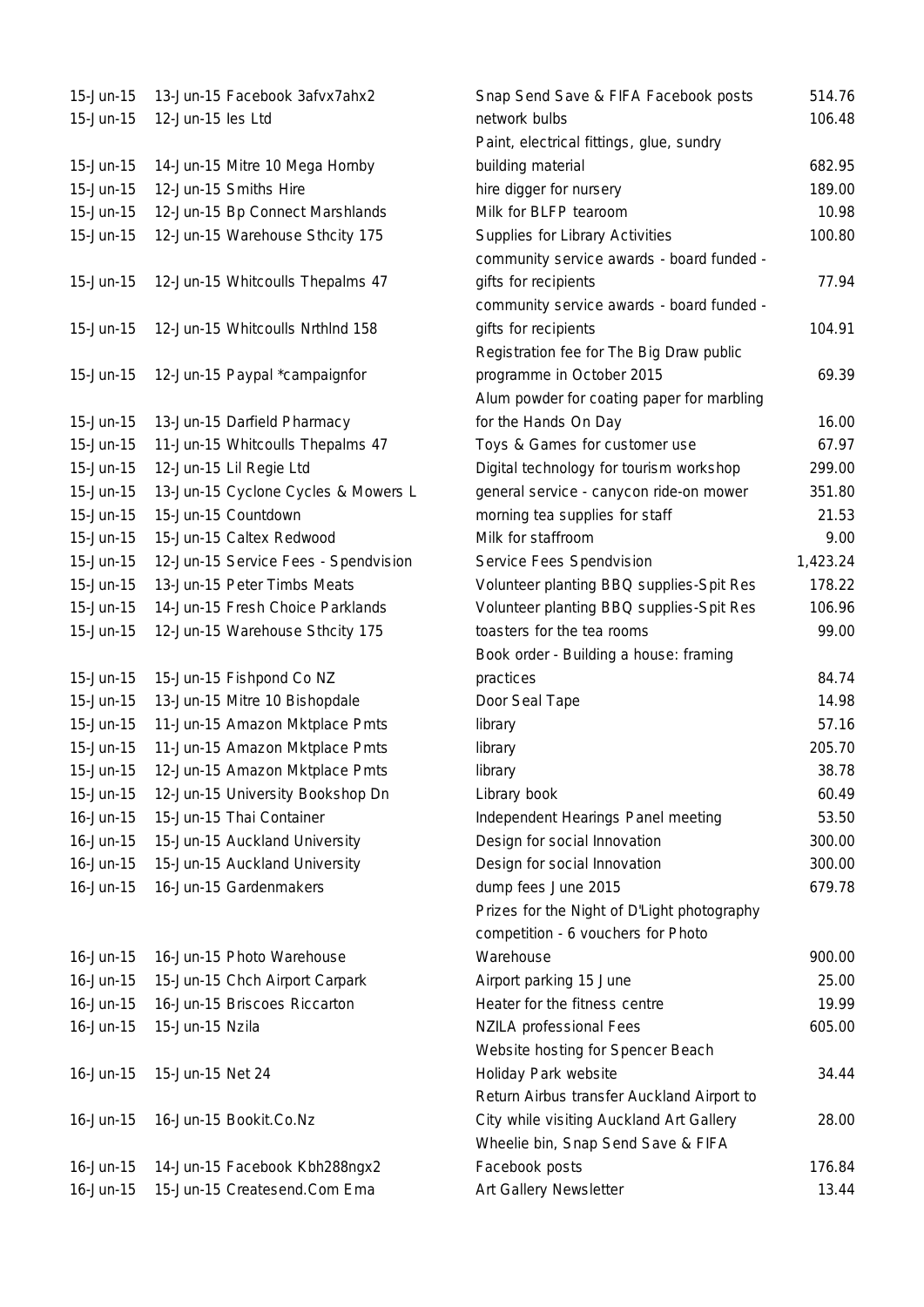| 16-Jun-15       | 15-Jun-15 Createsend.Com Ema       |
|-----------------|------------------------------------|
| 16-Jun-15       | 15-Jun-15 No 1 Fitness             |
| 16-Jun-15       | 15-Jun-15 Ministry Of Justice      |
| 16-Jun-15       | 15-Jun-15 Ministry Of Justice      |
|                 |                                    |
| 16-Jun-15       | 15-Jun-15 Workplace Safety Sup     |
|                 |                                    |
| 16-Jun-15       | 15-Jun-15 Net 24                   |
|                 |                                    |
|                 |                                    |
| 16-Jun-15       | 15-Jun-15 Phonequip                |
|                 |                                    |
| 16-Jun-15       | 15-Jun-15 Wsl Papanui              |
| $16$ -Jun- $15$ | 15-Jun-15 Hadstock And Miss Feaver |
|                 |                                    |
| 16-Jun-15       | 13-Jun-15 American Association For |
|                 |                                    |
| 16-Jun-15       | 16-Jun-15 Placemakers Riccarton    |
|                 |                                    |
| 16-Jun-15       | 16-Jun-15 Goldpine Christchurch    |
| 16-Jun-15       | 16-Jun-15 Ccc Parking              |
| $16$ -Jun- $15$ | 15-Jun-15 Design Coach & Body      |
|                 |                                    |
| 16-Jun-15       | 15-Jun-15 Two Rivers Cafe          |
| 16-Jun-15       | 16-Jun-15 New World South City     |
|                 |                                    |
| 16-Jun-15       | 16-Jun-15 Southern Woods Nursery   |
| 16-Jun-15       | 16-Jun-15 Pak N Save Hornby        |
| 16-Jun-15       | 15-Jun-15 Blacks Fasteners Lt      |
| 16-Jun-15       | 15-Jun-15 Shuk Christchurch        |
|                 |                                    |
| 16-Jun-15       | 15-Jun-15 Thomson Reuters          |
| 16-Jun-15       | 16-Jun-15 Wgtn Combined Taxis      |
| 16-Jun-15       | 16-Jun-15 Wgtn Combined Taxis      |
|                 |                                    |
| 16-Jun-15       | 15-Jun-15 Warehouse E/gate 123     |
| 16-Jun-15       | 15-Jun-15 Kowhai Media Limited     |
| 17-Jun-15       | 17-Jun-15 Chch City Council Civic  |
|                 |                                    |
| 17-Jun-15       | 17-Jun-15 Briscoes Riccarton       |
| 17-Jun-15       | 17-Jun-15 Ccc Parking              |
| 17-Jun-15       | 16-Jun-15 Warehouse Sthcity 175    |
| 17-Jun-15       | 17-Jun-15 Battery Masta            |
|                 |                                    |
| 17-Jun-15       | 17-Jun-15 Relish Catering          |
| 17-Jun-15       | 17-Jun-15 Ferrymead Mitre 10 Mega  |
| 17-Jun-15       | 16-Jun-15 Rex Wheels & Castors     |
| 17-Jun-15       | 16-Jun-15 les Ltd                  |
|                 |                                    |

| 16-Jun-15       | 15-Jun-15 Createsend.Com Ema       | Swimsmart newsletter                        | 54.03    |
|-----------------|------------------------------------|---------------------------------------------|----------|
| 16-Jun-15       | 15-Jun-15 No 1 Fitness             | <b>Fitness Equipment</b>                    | 39.50    |
| 16-Jun-15       | 15-Jun-15 Ministry Of Justice      | Attachment order to recover debt            | 50.00    |
| 16-Jun-15       | 15-Jun-15 Ministry Of Justice      | Attachment order to recover debt            | 50.00    |
|                 |                                    | First Aid Cabinet and Suppies for yard and  |          |
| 16-Jun-15       | 15-Jun-15 Workplace Safety Sup     | vehicles                                    | 948.06   |
|                 |                                    | Monthly team text alerting system -         |          |
| 16-Jun-15       | 15-Jun-15 Net 24                   | Decisions [D4H]                             | 11.50    |
|                 |                                    | New Handsfree telephone for Resource        |          |
|                 |                                    | Consents (phone is used as the Duty         |          |
| 16-Jun-15       | 15-Jun-15 Phonequip                | Planner Phone)                              | 354.00   |
|                 |                                    | community service awards - board funded -   |          |
|                 |                                    | frames for certificates                     | 59.64    |
| 16-Jun-15       | 15-Jun-15 Wsl Papanui              |                                             |          |
| 16-Jun-15       | 15-Jun-15 Hadstock And Miss Feaver | flowers for staff - Mum deceased            | 54.00    |
|                 |                                    | subs to American Assn State and Local       |          |
| 16-Jun-15       | 13-Jun-15 American Association For | History                                     | 169.40   |
|                 |                                    | sandpaper, paint glue wipes, cutting knife, |          |
| 16-Jun-15       | 16-Jun-15 Placemakers Riccarton    | cabinet catch, araldite                     | 190.99   |
|                 |                                    | timber for track work on Port Hills         |          |
| $16 - Jun-15$   | 16-Jun-15 Goldpine Christchurch    | <b>Reserves</b>                             | 1,071.11 |
| 16-Jun-15       | 16-Jun-15 Ccc Parking              | parking                                     | 5.15     |
| 16-Jun-15       | 15-Jun-15 Design Coach & Body      | command unit repairs                        | 1,092.50 |
|                 |                                    | Food and drink expenses for 2 staff while   |          |
| 16-Jun-15       | 15-Jun-15 Two Rivers Cafe          | on trip collecting new acquisi *            | 14.00    |
| 16-Jun-15       | 16-Jun-15 New World South City     | Consumables - BBQ top up supplies           | 5.97     |
|                 |                                    | HQP Trees for Gansu Garden (wrong           |          |
| 16-Jun-15       | 16-Jun-15 Southern Woods Nursery   | payment was refunded)                       | 156.40   |
| 16-Jun-15       | 16-Jun-15 Pak N Save Hornby        | Milk Hornby Library                         | 5.15     |
| 16-Jun-15       | 15-Jun-15 Blacks Fasteners Lt      | In House Maintenance - WO                   | 5.62     |
| 16-Jun-15       | 15-Jun-15 Shuk Christchurch        | In House Maintenance - WO                   | 210.74   |
|                 |                                    | Book order - Building law handbook 2014 x   |          |
| 16-Jun-15       | 15-Jun-15 Thomson Reuters          | 5 copies                                    | 483.00   |
| 16-Jun-15       | 16-Jun-15 Wgtn Combined Taxis      | Taxi in Wellington                          | 61.00    |
| $16$ -Jun- $15$ | 16-Jun-15 Wgtn Combined Taxis      | Taxi in Wellington                          | 72.60    |
|                 |                                    | spoons, knives & forks for staff @ BFP      |          |
| 16-Jun-15       | 15-Jun-15 Warehouse E/gate 123     | and SP                                      | 17.98    |
| 16-Jun-15       | 15-Jun-15 Kowhai Media Limited     | library                                     | 74.00    |
| 17-Jun-15       | 17-Jun-15 Chch City Council Civic  | Parking coupons                             | 201.50   |
|                 |                                    | Speydon/Heathocote -safety mat and two      |          |
|                 |                                    |                                             |          |
| 17-Jun-15       | 17-Jun-15 Briscoes Riccarton       | carafes for Board room                      | 79.97    |
| 17-Jun-15       | 17-Jun-15 Ccc Parking              | Parking for a meeting at Civic              | 6.70     |
| 17-Jun-15       | 16-Jun-15 Warehouse Sthcity 175    | frames for plant displays                   | 34.30    |
| 17-Jun-15       | 17-Jun-15 Battery Masta            | Mobile Phone Battery x1                     | 39.95    |
|                 |                                    | Catering for Hagley Ferrymead Community     |          |
| 17-Jun-15       | 17-Jun-15 Relish Catering          | Board                                       | 101.20   |
| 17-Jun-15       | 17-Jun-15 Ferrymead Mitre 10 Mega  | sack barrow / light.                        | 102.97   |
| 17-Jun-15       | 16-Jun-15 Rex Wheels & Castors     | Wheels for basket trolley                   | 16.90    |
| 17-Jun-15       | 16-Jun-15 les Ltd                  | Network bulbs                               | 21.25    |
|                 |                                    |                                             |          |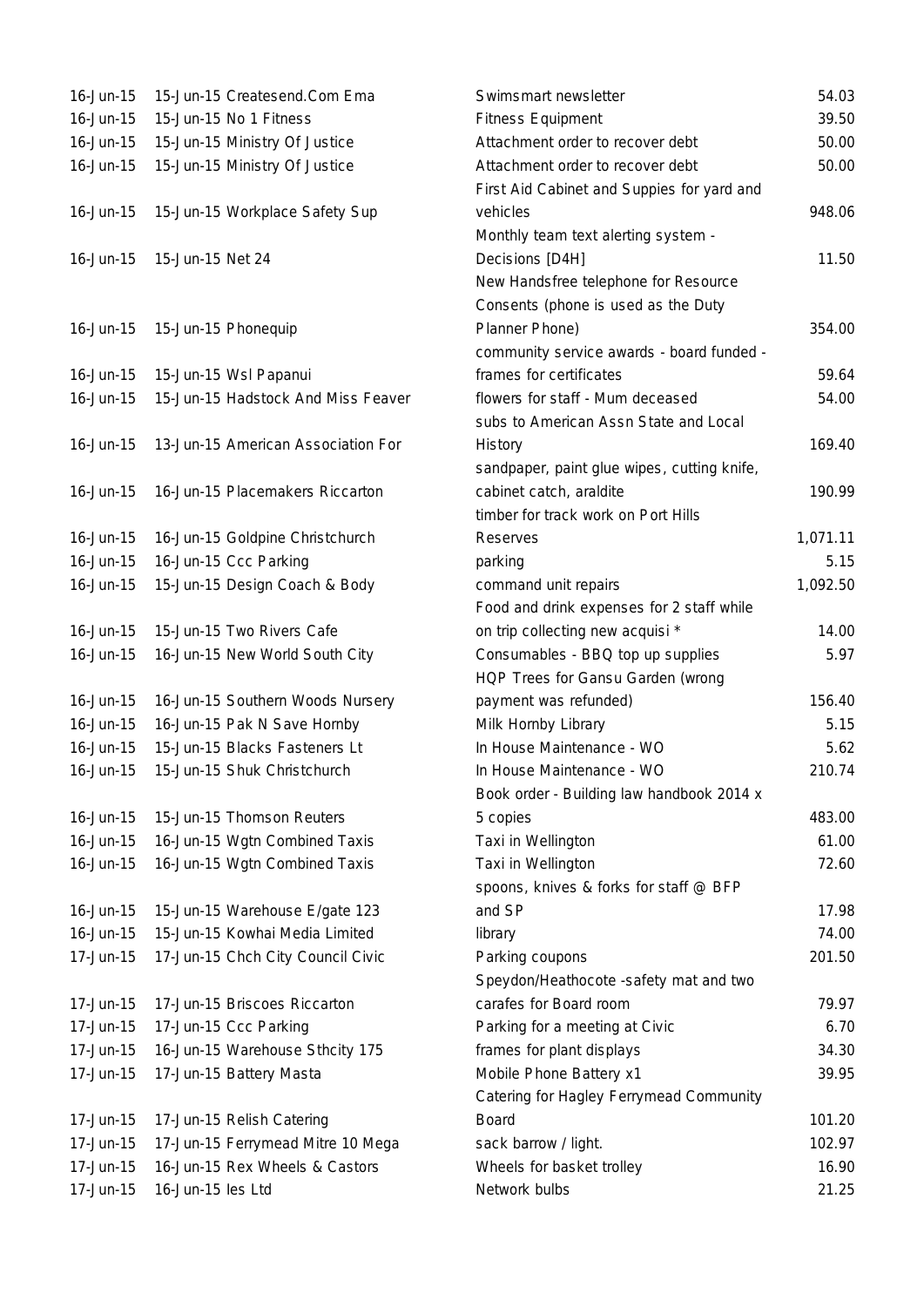| 17-Jun-15 | 17-Jun-15 The Villas                    |
|-----------|-----------------------------------------|
| 17-Jun-15 | 16-Jun-15 Toyworld Tower Junction       |
|           |                                         |
| 17-Jun-15 | 16-Jun-15 Hoyts Riccarton               |
| 17-Jun-15 | 16-Jun-15 Westfield Gift Voucher        |
| 17-Jun-15 | 16-Jun-15 The Service Company Ltd       |
|           |                                         |
| 17-Jun-15 | 17-Jun-15 Ccc Parking                   |
| 17-Jun-15 | 17-Jun-15 Ccc Parking                   |
| 17-Jun-15 | 15-Jun-15 Facebook Sscv58wgx2           |
| 17-Jun-15 | 15-Jun-15 Twitter*advertising           |
| 17-Jun-15 | 16-Jun-15 Hoyts Riccarton               |
|           |                                         |
| 17-Jun-15 | 16-Jun-15 Westfield Gift Voucher        |
| 17-Jun-15 | 16-Jun-15 Bunnings - 9482               |
| 17-Jun-15 | 16-Jun-15 les Ltd                       |
| 17-Jun-15 | 16-Jun-15 Blackwoods Protector          |
| 17-Jun-15 | 17-Jun-15 Ccc Parking                   |
| 17-Jun-15 | 16-Jun-15 Jackson Electrical Southe     |
| 17-Jun-15 | 16-Jun-15 Companies Office Iponz        |
|           |                                         |
| 17-Jun-15 | 16-Jun-15 P & J Group Limited           |
| 17-Jun-15 | 17-Jun-15 Mitre 10 Bishopdale           |
| 17-Jun-15 | 16-Jun-15 Richard Suckling              |
| 17-Jun-15 | 17-Jun-15 Chch Airport Carpark          |
|           |                                         |
| 17-Jun-15 | 16-Jun-15 Warehouse E/gate 123          |
|           |                                         |
| 17-Jun-15 | 14-Jun-15 Papilio Texascraft            |
| 17-Jun-15 | 17-Jun-15 Countdown                     |
|           | 17-Jun-15 17-Jun-15 New World Halswell  |
|           |                                         |
| 17-Jun-15 | 16-Jun-15 Bunnings - 9476               |
|           |                                         |
| 17-Jun-15 | 15-Jun-15 Ozeki Cafe & Bar              |
| 17-Jun-15 | 16-Jun-15 The Lido Cafe                 |
|           |                                         |
| 17-Jun-15 | 16-Jun-15 Tatsushi                      |
|           |                                         |
|           | 17-Jun-15 17-Jun-15 Strait Shipping Ltd |
|           |                                         |
| 17-Jun-15 | 17-Jun-15 Strait Shipping Ltd           |
|           |                                         |
|           | 17-Jun-15 17-Jun-15 Strait Shipping Ltd |
|           |                                         |
|           | 17-Jun-15   17-Jun-15   Z   Grove   Rd  |
|           |                                         |

|           |                                        | Lunch with external consultant - (CERA)        |        |
|-----------|----------------------------------------|------------------------------------------------|--------|
| 17-Jun-15 | 17-Jun-15 The Villas                   | NCL philanthropic                              | 20.00  |
| 17-Jun-15 | 16-Jun-15 Toyworld Tower Junction      | <b>Competition Prizes - KidsFest Marketing</b> | 550.00 |
|           |                                        | Prizes for competitions associated with        |        |
| 17-Jun-15 | 16-Jun-15 Hoyts Riccarton              | KidsFest marketing                             | 750.00 |
| 17-Jun-15 | 16-Jun-15 Westfield Gift Voucher       | <b>Competition Prizes - KidsFest Marketing</b> | 750.00 |
| 17-Jun-15 | 16-Jun-15 The Service Company Ltd      | Laundry Detergent and brush and shovel         | 142.60 |
|           |                                        | Parking Receipt attending Ops Group TL         |        |
| 17-Jun-15 | 17-Jun-15 Ccc Parking                  | Forum - Civic Offices                          | 5.15   |
| 17-Jun-15 | 17-Jun-15 Ccc Parking                  | Parking for meetings                           | 6.70   |
| 17-Jun-15 | 15-Jun-15 Facebook Sscv58wgx2          | FIFA Facebook posts                            | 88.02  |
| 17-Jun-15 | 15-Jun-15 Twitter*advertising          | <b>FIFA Twitter posts</b>                      | 199.95 |
| 17-Jun-15 | 16-Jun-15 Hoyts Riccarton              | Hoyts vouchers - Social media promotion        | 200.00 |
|           |                                        | Westfield vouchers for social media            |        |
| 17-Jun-15 | 16-Jun-15 Westfield Gift Voucher       | promotion and models                           | 960.00 |
| 17-Jun-15 | 16-Jun-15 Bunnings - 9482              | Sealant                                        | 11.67  |
| 17-Jun-15 | 16-Jun-15 les Ltd                      | network bulbs                                  | 76.82  |
| 17-Jun-15 | 16-Jun-15 Blackwoods Protector         | Safety gear - helmet, overalls                 | 144.10 |
| 17-Jun-15 | 17-Jun-15 Ccc Parking                  | Parking while attending a meeting at Civic     | 6.70   |
| 17-Jun-15 | 16-Jun-15 Jackson Electrical Southe    | <b>Electrical Lifeguards</b>                   | 871.70 |
| 17-Jun-15 | 16-Jun-15 Companies Office Iponz       | Tenancy Tribunal application                   | 20.44  |
|           |                                        | Light Black Ink cartridge and Maintenance      |        |
| 17-Jun-15 | 16-Jun-15 P & J Group Limited          | tank for Epson plotter                         | 700.64 |
| 17-Jun-15 | 17-Jun-15 Mitre 10 Bishopdale          | staples, flexitubs for nursery.                | 39.94  |
| 17-Jun-15 | 16-Jun-15 Richard Suckling             | Eye examination                                | 51.75  |
| 17-Jun-15 | 17-Jun-15 Chch Airport Carpark         | Green Pavlova conference parking               | 20.00  |
|           |                                        | community service awards - board funded -      |        |
| 17-Jun-15 | 16-Jun-15 Warehouse E/gate 123         | usb sticks for photos                          | 105.10 |
|           |                                        | for use on temporary Botanic gardens           |        |
|           | 17-Jun-15 14-Jun-15 Papilio Texascraft | signs                                          | 242.26 |
| 17-Jun-15 | 17-Jun-15 Countdown                    | Wellbeing session                              | 12.00  |
| 17-Jun-15 | 17-Jun-15 New World Halswell           | Milk for staffroom                             | 4.39   |
|           |                                        | roofing sealing tape to adhere to ducts        |        |
| 17-Jun-15 | 16-Jun-15 Bunnings - 9476              | above spin room                                | 89.53  |
|           |                                        | Food and drink expenses for 2x staff while     |        |
| 17-Jun-15 | 15-Jun-15 Ozeki Cafe & Bar             | on trip collecting new acquisi *               | 130.00 |
|           |                                        | Food and drink expenses for 2x staff while     |        |
| 17-Jun-15 | 16-Jun-15 The Lido Cafe                | on trip collecting new acquisi *               | 18.90  |
|           |                                        | Food and drink expenses for 2x staff while     |        |
| 17-Jun-15 | 16-Jun-15 Tatsushi                     | on trip collecting new acquisi *               | 29.00  |
|           |                                        | Food and drink expenses for 2x staff while     |        |
| 17-Jun-15 | 17-Jun-15 Strait Shipping Ltd          | on trip collecting new acquisi *               | 9.00   |
|           |                                        | Food and drink expenses for 2x staff while     |        |
| 17-Jun-15 | 17-Jun-15 Strait Shipping Ltd          | on trip collecting new acquisi *               | 9.00   |
|           |                                        | Food and drink expenses for 2x staff while     |        |
| 17-Jun-15 | 17-Jun-15 Strait Shipping Ltd          | on trip collecting new acquisi *               | 14.50  |
|           |                                        | Fuel expenses and food and drink costs for     |        |
| 17-Jun-15 | 17-Jun-15 Z Grove Rd                   | 2x staff while on trip collect *               | 78.29  |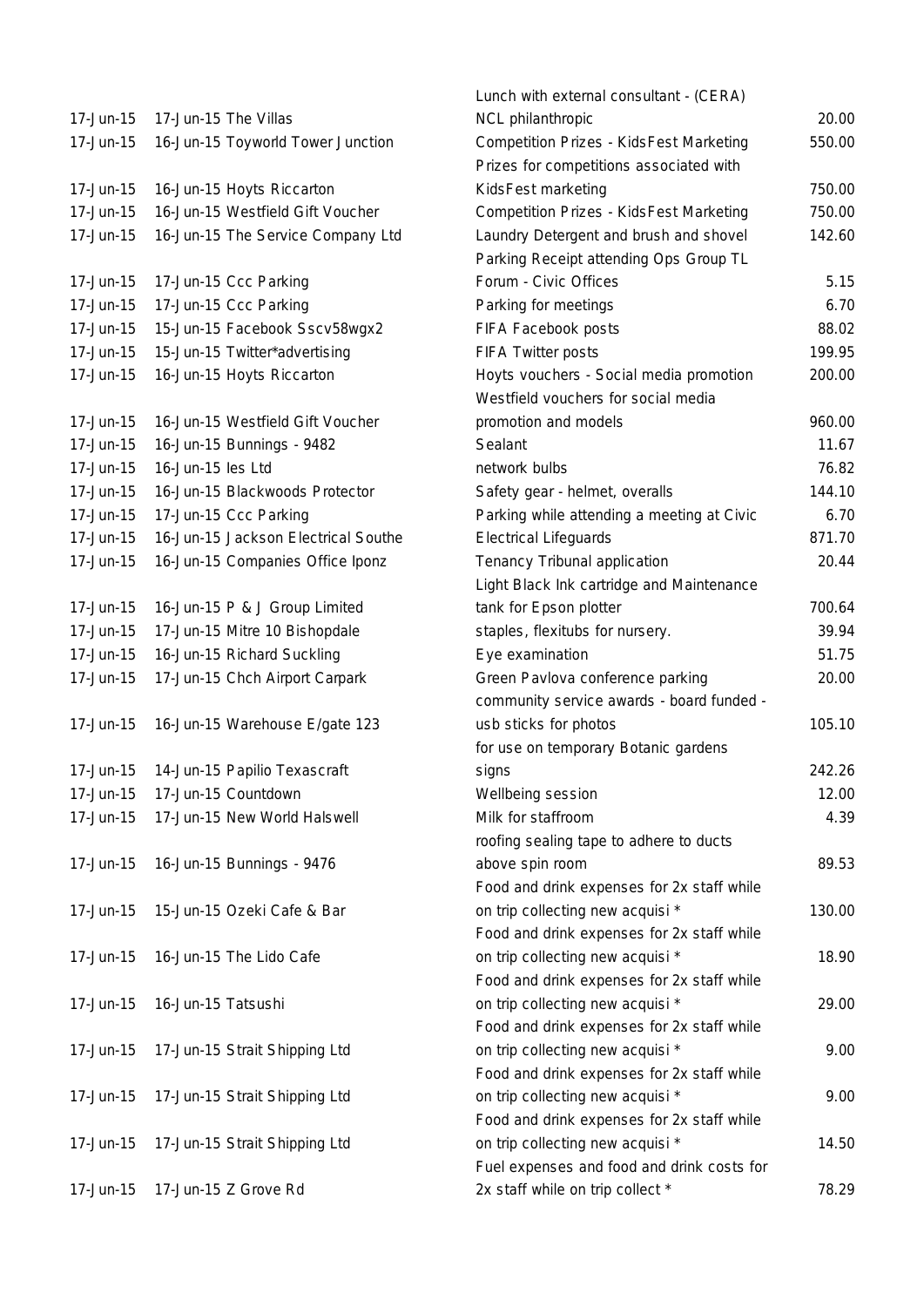| 17-Jun-15 |                 | 15-Jun-15 Paknsave Moorhouse                                       | Gowerton a<br>Miscellaneo |
|-----------|-----------------|--------------------------------------------------------------------|---------------------------|
| 17-Jun-15 |                 | 16-Jun-15 Warehouse Sthcity 175                                    | supplies                  |
| 17-Jun-15 |                 | 17-Jun-15 Southern Woods Nursery                                   | Credit Vouc               |
|           |                 |                                                                    | Book order                |
| 17-Jun-15 | 17-Jun-15 Branz |                                                                    | controls x 2              |
| 17-Jun-15 |                 | 16-Jun-15 Mico Montreal St 7080                                    | irrigation pa             |
| 17-Jun-15 |                 | 16-Jun-15 Omc Power Equipment                                      | Oil and Spa               |
|           |                 |                                                                    | Catering for              |
| 17-Jun-15 |                 | 17-Jun-15 Countdown                                                | meeting 17                |
| 17-Jun-15 |                 | 16-Jun-15 Write Group Limited                                      | Review of P               |
| 17-Jun-15 |                 | 16-Jun-15 Write Group Limited                                      | Review of P               |
|           |                 |                                                                    | Catering for              |
| 17-Jun-15 |                 | 17-Jun-15 Relish Catering                                          | Board meet                |
| 17-Jun-15 |                 | 16-Jun-15 Hms Airport Terminal                                     | Meal during               |
| 17-Jun-15 |                 | 16-Jun-15 Chch Airport Carpark                                     | Car parking               |
| 17-Jun-15 |                 | 17-Jun-15 Wgtn Combined Taxis                                      | Taxi to Wgt               |
| 17-Jun-15 |                 | 17-Jun-15 Wgtn Combined Taxis                                      | Taxi from W               |
| 17-Jun-15 |                 | 14-Jun-15 The American Rose Society                                | library                   |
| 17-Jun-15 |                 | 15-Jun-15 Oxford University Press                                  | library                   |
| 17-Jun-15 |                 | 15-Jun-15 Shop. Wisley. Co. Uk                                     | library                   |
|           |                 |                                                                    | Briscoes - C              |
|           |                 |                                                                    | Community                 |
| 17-Jun-15 |                 | 17-Jun-15 Briscoes Riccarton                                       | Awards - Sp               |
| 18-Jun-15 |                 | 18-Jun-15 Ccc Parking                                              | Parking at 0              |
| 18-Jun-15 |                 | 18-Jun-15 Ccc Parking                                              | Parking for               |
|           |                 |                                                                    | Catering pro              |
|           |                 |                                                                    | Ferrymead                 |
| 18-Jun-15 |                 | 17-Jun-15 Ami Stadium                                              | Services Av               |
| 18-Jun-15 |                 | 18-Jun-15 Southern Woods Nursery                                   | plants for C              |
| 18-Jun-15 |                 | 18-Jun-15 New World South City                                     | Milk for Car              |
| 18-Jun-15 |                 | 18-Jun-15 Ccc Parking                                              | parking for I             |
|           |                 |                                                                    | Parking to a              |
| 18-Jun-15 |                 | 18-Jun-15 Ccc Parking                                              | Session at                |
| 18-Jun-15 |                 | 18-Jun-15 Placemakers Riccarton                                    | nails                     |
|           |                 |                                                                    | BBQ brush                 |
| 18-Jun-15 |                 | 18-Jun-15 Mitre 10 Beckenham                                       | chemical ge               |
| 18-Jun-15 |                 | 18-Jun-15 Countdown                                                | Food for rev              |
| 18-Jun-15 |                 | 18-Jun-15 Fendalton Service Ctr                                    |                           |
|           |                 |                                                                    | Parking cou<br>Powerboard |
| 18-Jun-15 |                 |                                                                    | Akaroa Sen                |
| 18-Jun-15 |                 | 17-Jun-15 Warehouse Sthcity 175<br>18-Jun-15 Fendalton Service Ctr |                           |
|           |                 |                                                                    | Parking cou               |
| 18-Jun-15 |                 | 16-Jun-15 Facebook 7mx788sgx2                                      | <b>FIFA Faceb</b>         |
| 18-Jun-15 |                 | 16-Jun-15 Cenvp.Org                                                | annual mem                |
| 18-Jun-15 |                 | 16-Jun-15 Desktop Technology Srvcs                                 | Word Q 4 V                |
| 18-Jun-15 |                 | 18-Jun-15 Ferrymead Mitre 10 Mega                                  | Chlorine for              |
| 18-Jun-15 |                 | 17-Jun-15 Wilson Parking                                           | parking for r             |

|           |                                     | Consumable expense - Whakahoa,               |           |
|-----------|-------------------------------------|----------------------------------------------|-----------|
| 17-Jun-15 | 15-Jun-15 Paknsave Moorhouse        | Gowerton and Lyn Christie BBQ                | 69.36     |
|           |                                     | Miscellaneous - Clent Lane Lounge            |           |
| 17-Jun-15 | 16-Jun-15 Warehouse Sthcity 175     | supplies                                     | 16.00     |
| 17-Jun-15 | 17-Jun-15 Southern Woods Nursery    | Credit Voucher Southern Woods Nursery        | $-156.40$ |
|           |                                     | Book order - Building basics: building       |           |
| 17-Jun-15 | 17-Jun-15 Branz                     | controls x 20 copies                         | 1,048.00  |
| 17-Jun-15 | 16-Jun-15 Mico Montreal St 7080     | irrigation parts to rise sprinklers          | 18.05     |
| 17-Jun-15 | 16-Jun-15 Omc Power Equipment       | Oil and Sparkplugs                           | 42.18     |
|           |                                     | Catering for Riccarton Liaison Group         |           |
| 17-Jun-15 | 17-Jun-15 Countdown                 | meeting 17 June 2015                         | 20.73     |
| 17-Jun-15 | 16-Jun-15 Write Group Limited       | Review of Parking Letters                    | 426.00    |
| 17-Jun-15 | 16-Jun-15 Write Group Limited       | Review of Parking Letters                    | 1,000.00  |
|           |                                     | Catering for Burwood/Pegasus Community       |           |
| 17-Jun-15 | 17-Jun-15 Relish Catering           | Board meeting                                | 174.34    |
| 17-Jun-15 | 16-Jun-15 Hms Airport Terminal      | Meal during travel for work                  | 6.50      |
| 17-Jun-15 | 16-Jun-15 Chch Airport Carpark      | Car parking for domestic travel              | 25.00     |
| 17-Jun-15 | 17-Jun-15 Wgtn Combined Taxis       | Taxi to Wgtn Aiport                          | 30.40     |
| 17-Jun-15 | 17-Jun-15 Wgtn Combined Taxis       | Taxi from Wgtn Airport to Wgtn CBD           | 46.30     |
| 17-Jun-15 | 14-Jun-15 The American Rose Society | library                                      | 29.40     |
| 17-Jun-15 | 15-Jun-15 Oxford University Press   | library                                      | 140.35    |
| 17-Jun-15 | 15-Jun-15 Shop. Wisley. Co. Uk      | library                                      | 405.91    |
|           |                                     | Briscoes - Certificate frames for 2015       |           |
|           |                                     | <b>Community Service &amp; Youth Service</b> |           |
| 17-Jun-15 | 17-Jun-15 Briscoes Riccarton        | Awards - Spreydon/Heathcote *                | 115.50    |
| 18-Jun-15 | 18-Jun-15 Ccc Parking               | Parking at Civic for meeting                 | 6.70      |
| 18-Jun-15 | 18-Jun-15 Ccc Parking               | Parking for meeting at Civic                 | 6.70      |
|           |                                     | Catering provided by VBase for Hagley        |           |
|           |                                     | Ferrymead Community Board Community          |           |
| 18-Jun-15 | 17-Jun-15 Ami Stadium               | Services Awards 2015                         | 1,242.00  |
| 18-Jun-15 | 18-Jun-15 Southern Woods Nursery    | plants for Council landscape project         | 28.12     |
| 18-Jun-15 | 18-Jun-15 New World South City      | Milk for Carlyle staffroom                   | 4.30      |
| 18-Jun-15 | 18-Jun-15 Ccc Parking               | parking for PoaP                             | 6.70      |
|           |                                     | Parking to attend RSU PoaP Planning          |           |
| 18-Jun-15 | 18-Jun-15 Ccc Parking               | Session at Civic Offices                     | 6.70      |
| 18-Jun-15 | 18-Jun-15 Placemakers Riccarton     | nails                                        | 11.60     |
|           |                                     | BBQ brush cleaner, wallpaper paste for       |           |
| 18-Jun-15 | 18-Jun-15 Mitre 10 Beckenham        | chemical gel                                 | 60.98     |
| 18-Jun-15 | 18-Jun-15 Countdown                 | Food for revege planting volunteer bbq       | 223.60    |
| 18-Jun-15 | 18-Jun-15 Fendalton Service Ctr     | Parking coupons                              | 62.00     |
|           |                                     | Powerboard, hooks, blue tac for new          |           |
| 18-Jun-15 | 17-Jun-15 Warehouse Sthcity 175     | Akaroa Service Centre                        | 48.00     |
| 18-Jun-15 | 18-Jun-15 Fendalton Service Ctr     | Parking coupons                              | 62.00     |
| 18-Jun-15 | 16-Jun-15 Facebook 7mx788sgx2       | FIFA Facebook posts                          | 205.36    |
| 18-Jun-15 | 16-Jun-15 Cenvp.Org                 | annual membership                            | 454.79    |
| 18-Jun-15 | 16-Jun-15 Desktop Technology Srvcs  | Word Q 4 Version 3                           | 129.95    |
| 18-Jun-15 | 18-Jun-15 Ferrymead Mitre 10 Mega   | Chlorine for slipways                        | 97.71     |
| 18-Jun-15 | 17-Jun-15 Wilson Parking            | parking for meeting                          | 8.60      |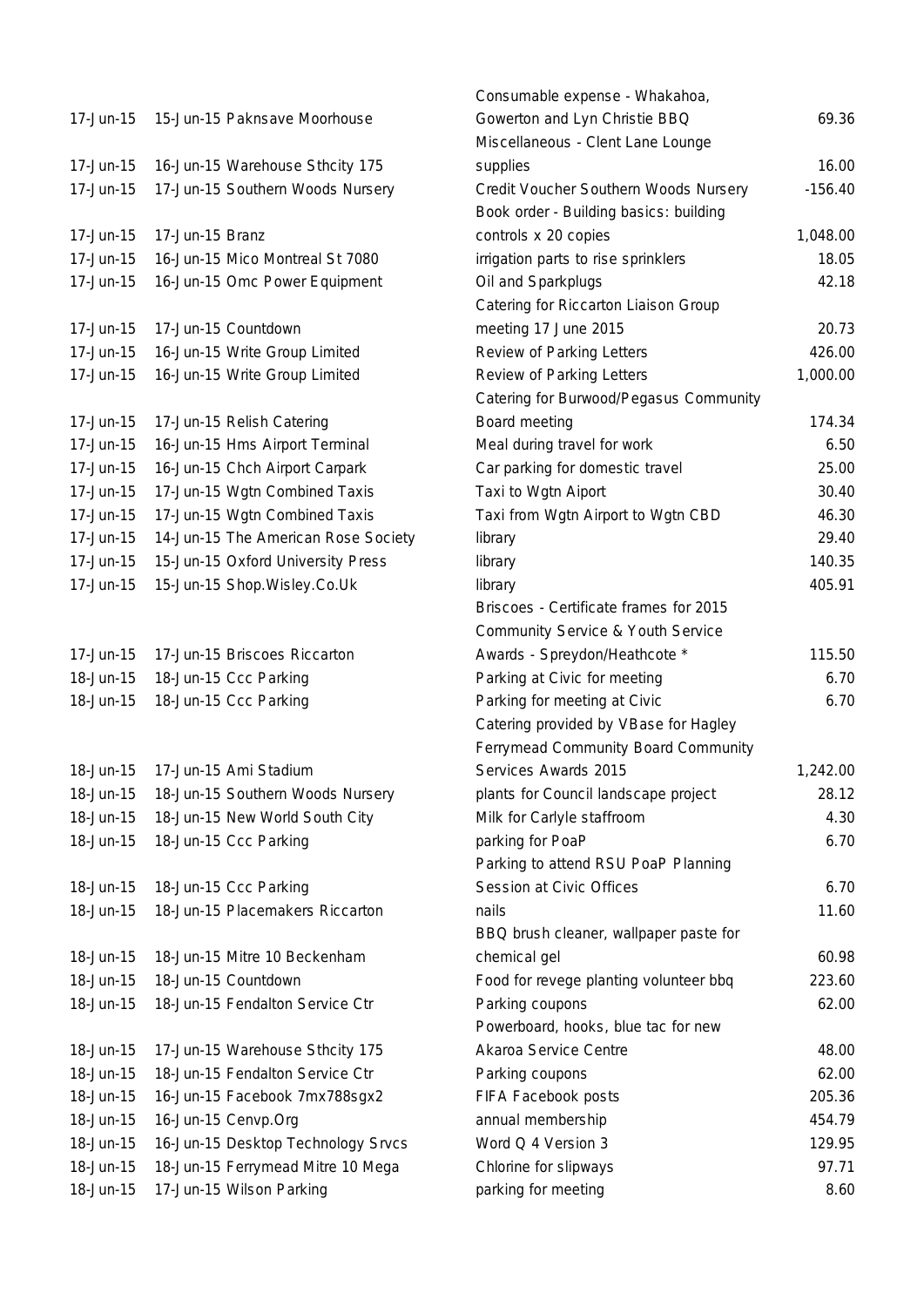| 18-Jun-15 | 18-Jun-15 Mitre 10 Mega Hornby    |
|-----------|-----------------------------------|
| 18-Jun-15 | 17-Jun-15 Companies Office Iponz  |
| 18-Jun-15 | 17-Jun-15 Companies Office Iponz  |
| 18-Jun-15 | 17-Jun-15 Companies Office Iponz  |
| 18-Jun-15 | 17-Jun-15 Ministry Of Justice     |
| 18-Jun-15 | 17-Jun-15 Parkhouse Rd Garden     |
| 18-Jun-15 | 17-Jun-15 Allwood Trees Ltd       |
| 18-Jun-15 | 17-Jun-15 Allwood Trees Ltd       |
|           |                                   |
| 18-Jun-15 | 17-Jun-15 Blackwoods Protector    |
| 18-Jun-15 | 17-Jun-15 Canterbury Logburner    |
|           |                                   |
|           |                                   |
| 18-Jun-15 | 18-Jun-15 Briscoes Chch Salisbury |
| 18-Jun-15 | 18-Jun-15 Countdown               |
|           |                                   |
| 18-Jun-15 | 18-Jun-15 Countdown               |
|           |                                   |
|           |                                   |
| 18-Jun-15 | 17-Jun-15 Bishopdale New World    |
|           |                                   |
|           |                                   |
| 18-Jun-15 | 17-Jun-15 Georgios Gafe           |
| 18-Jun-15 | 16-Jun-15 Whitcoulls Thepalms 47  |
|           |                                   |
| 18-Jun-15 | 18-Jun-15 New World South City    |
| 18-Jun-15 | 17-Jun-15 The Bible Society       |
| 18-Jun-15 | 18-Jun-15 Mitre 10 Beckenham      |
| 18-Jun-15 | 17-Jun-15 Wilson Parking          |
| 18-Jun-15 | 18-Jun-15 Ccc Parking             |
| 18-Jun-15 | 17-Jun-15 ld Solutions            |
|           |                                   |
| 18-Jun-15 | 17-Jun-15 Magpies Rest Cafe       |
|           |                                   |
| 18-Jun-15 | 18-Jun-15 Z Curletts Rd           |
| 18-Jun-15 | 17-Jun-15 Mbie Bldg & Housing     |
|           |                                   |
| 18-Jun-15 |                                   |
|           | 16-Jun-15 Amazon *mktplce Eu-Uk   |
| 18-Jun-15 | 17-Jun-15 Couplands Bakeries      |
| 18-Jun-15 | 16-Jun-15 The Bean Hive Cafe      |
|           |                                   |
| 18-Jun-15 | 18-Jun-15 Mackley Carriers        |
| 18-Jun-15 | 17-Jun-15 Chch Airport Carpark    |
| 18-Jun-15 | 17-Jun-15 Bp Connect Marshlands   |
|           |                                   |
| 19-Jun-15 | 19-Jun-15 Countdown               |
|           |                                   |

| 18-Jun-15 | 18-Jun-15 Mitre 10 Mega Hornby    | Changing room for Schools programme         | 209.86 |
|-----------|-----------------------------------|---------------------------------------------|--------|
| 18-Jun-15 | 17-Jun-15 Companies Office Iponz  | Tenancy Tribunal application                | 20.44  |
| 18-Jun-15 | 17-Jun-15 Companies Office Iponz  | Tenancy Tribunal application                | 20.44  |
| 18-Jun-15 | 17-Jun-15 Companies Office Iponz  | Tenancy Tribunal application                | 20.44  |
| 18-Jun-15 | 17-Jun-15 Ministry Of Justice     | Attachment order to recover Civil debt      | 50.00  |
| 18-Jun-15 | 17-Jun-15 Parkhouse Rd Garden     | Crusher dust x6 scoop for yard              | 177.93 |
| 18-Jun-15 | 17-Jun-15 Allwood Trees Ltd       | Trees x10 Prunus yedoensis standard         | 660.00 |
| 18-Jun-15 | 17-Jun-15 Allwood Trees Ltd       | Trees x10 Prunus yedoensis standard         | 660.00 |
|           |                                   | Hi viz vests and safety glasses for general |        |
| 18-Jun-15 | 17-Jun-15 Blackwoods Protector    | parks use                                   | 408.60 |
| 18-Jun-15 | 17-Jun-15 Canterbury Logburner    | VP ranger house Logburner repair            | 560.00 |
|           |                                   | replacement tea room equipment -            |        |
|           |                                   | cups/cutlery/toastermachine-                |        |
| 18-Jun-15 | 18-Jun-15 Briscoes Chch Salisbury | BLFP/VP/HQP                                 | 415.96 |
| 18-Jun-15 | 18-Jun-15 Countdown               | Aranui Community Facility sod Turning       | 174.49 |
|           |                                   | 2015 Matariki Storytime                     |        |
| 18-Jun-15 | 18-Jun-15 Countdown               | presentation/children's activity            | 24.00  |
|           |                                   | Catering for Shirley/Papanui Community      |        |
|           |                                   | Board ordinary meeting held at Papanui      |        |
| 18-Jun-15 | 17-Jun-15 Bishopdale New World    | Service Centre on 17 J *                    | 40.98  |
|           |                                   | Catering for Shirley/Papanui Community      |        |
|           |                                   | Board ordinary meeting held at Papanui      |        |
| 18-Jun-15 | 17-Jun-15 Georgios Gafe           | Service Centre on 17 J *                    | 94.87  |
| 18-Jun-15 | 16-Jun-15 Whitcoulls Thepalms 47  | Puzzles for customer use                    | 39.99  |
|           |                                   | Morning tea for Mayor Councillors and       |        |
| 18-Jun-15 | 18-Jun-15 New World South City    | victors to the Mayor's Office               | 39.55  |
| 18-Jun-15 | 17-Jun-15 The Bible Society       | 60 Bibles for citizenship ceremony          | 814.59 |
| 18-Jun-15 | 18-Jun-15 Mitre 10 Beckenham      | new tools for workshop and kits in trucks   | 712.59 |
| 18-Jun-15 | 17-Jun-15 Wilson Parking          | Meeting in Civic, No CCC parks available    | 4.60   |
| 18-Jun-15 | 18-Jun-15 Ccc Parking             | Parking for CCC meeting                     | 6.70   |
| 18-Jun-15 | 17-Jun-15 ld Solutions            | clear card holders                          | 511.75 |
|           |                                   | Food and drink expenses for 2x staff while  |        |
| 18-Jun-15 | 17-Jun-15 Magpies Rest Cafe       | on trip collecting new acquisi *            | 19.10  |
|           |                                   | Fuel costs for trip collecting new          |        |
| 18-Jun-15 | 18-Jun-15 Z Curletts Rd           | acquisitions and incoming outward loans     | 69.78  |
| 18-Jun-15 | 17-Jun-15 Mbie Bldg & Housing     | <b>Electrical Registration</b>              | 120.00 |
|           |                                   | Book order - Building Construction          |        |
|           |                                   | Illustrated & Fundamentals of Building      |        |
| 18-Jun-15 | 16-Jun-15 Amazon *mktplce Eu-Uk   | Construction                                | 221.87 |
|           |                                   | Catering for Riccarton Liaison Group        |        |
| 18-Jun-15 | 17-Jun-15 Couplands Bakeries      | meeting 17 June 2015                        | 40.50  |
| 18-Jun-15 | 16-Jun-15 The Bean Hive Cafe      | Meal during travel for work                 | 10.40  |
|           |                                   | Transport Cost for Nelson Hoops - Solly's   |        |
| 18-Jun-15 | 18-Jun-15 Mackley Carriers        | Hornby to Cowles                            | 587.47 |
| 18-Jun-15 | 17-Jun-15 Chch Airport Carpark    | Parking at Chch airport in lieu of taxi     | 25.00  |
| 18-Jun-15 | 17-Jun-15 Bp Connect Marshlands   | milk for coastal crew                       | 7.49   |
|           |                                   | Spreydon/Heathcote- catering for river      |        |
| 19-Jun-15 | 19-Jun-15 Countdown               | workshop with members of the public         | 106.53 |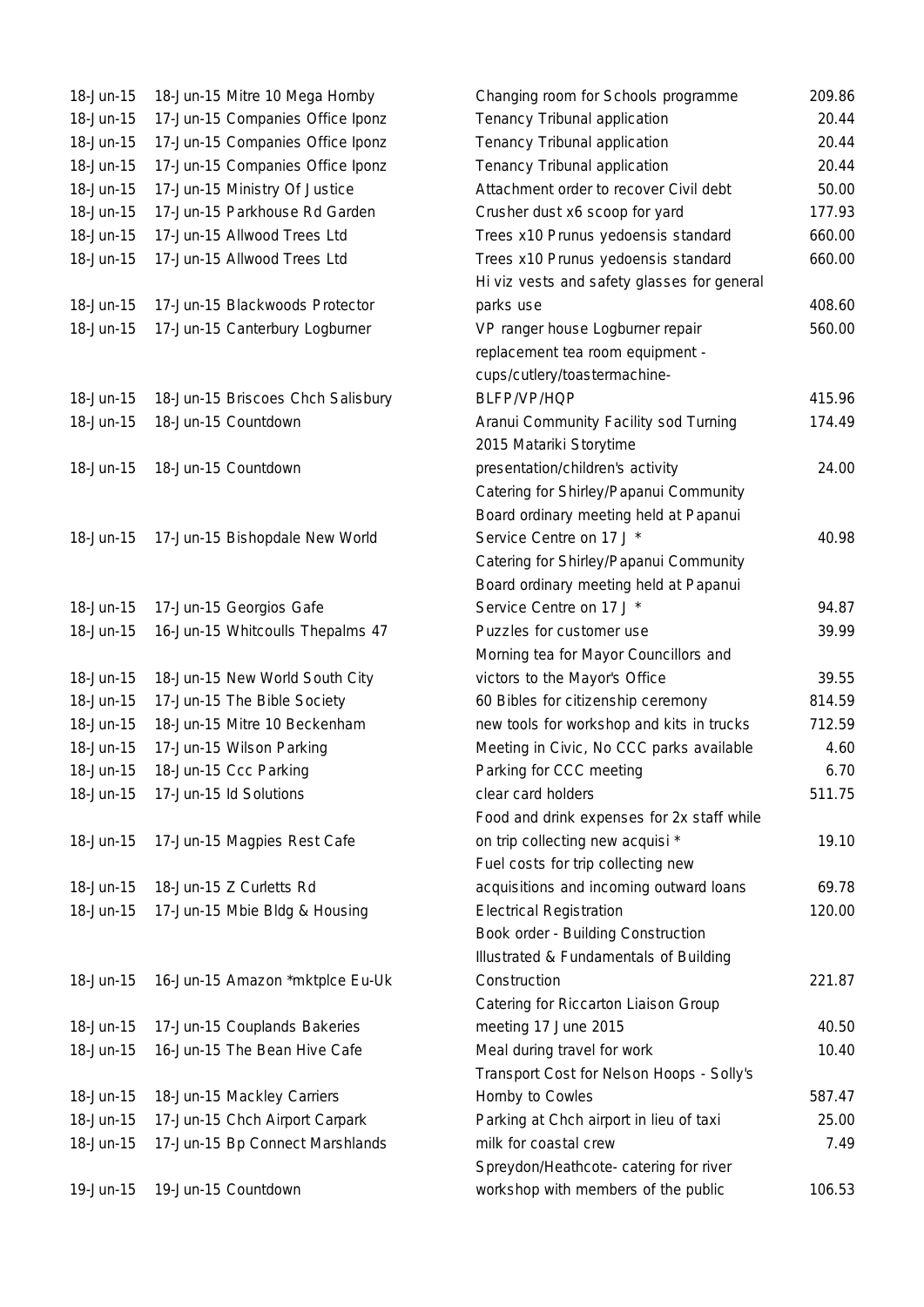| 19-Jun-15 | 18-Jun-15 Kevin Daly Mowers Ltd  | repair to small plant 1721                  | 28.00    |
|-----------|----------------------------------|---------------------------------------------|----------|
|           |                                  | Fuel Container - Network Portable           |          |
| 19-Jun-15 | 18-Jun-15 Bp Oil New Zealand L   | Generators                                  | 29.99    |
|           |                                  | Catering for June Fendalton/Waimairi        |          |
| 19-Jun-15 | 18-Jun-15 Relish Catering        | <b>Liaison Meeting</b>                      | 177.39   |
|           |                                  | 2 x toolboxes for Parakowhai deinstallation |          |
| 19-Jun-15 | 19-Jun-15 Mitre 10 Beckenham     | equipment                                   | 59.98    |
| 19-Jun-15 | 18-Jun-15 Bunnings - 9476        | Hose and plug                               | 56.34    |
| 19-Jun-15 | 19-Jun-15 Fresh Choice Parklands | Milk for PK tea room                        | 4.70     |
| 19-Jun-15 | 18-Jun-15 Bright Sparks          | Balloons for kid's fest                     | 1,380.00 |
| 19-Jun-15 | 18-Jun-15 Bp Oil New Zealand L   | LPG gas for volunteer BBQ                   | 38.99    |
| 19-Jun-15 | 19-Jun-15 James Bull & Co        | Key cut for fuel cap                        | 44.50    |
|           |                                  | Catering - Lyttelton Mt Herbert Community   |          |
|           |                                  | Board meeting 17 June 2015 - ordered        |          |
| 19-Jun-15 | 18-Jun-15 Relish Catering        | through Akaroa                              | 124.38   |
|           |                                  | Lunch while visiting exhibition and other   |          |
| 19-Jun-15 | 18-Jun-15 Alleluya Bar & Cafe    | galleries                                   | 17.50    |
|           |                                  | Short term parking at Christchurch Airport  |          |
| 19-Jun-15 | 18-Jun-15 Chch Airport Carpark   | while in Auckland to see exhibition         | 25.00    |
|           |                                  | Wheelie bin, Snap Send Save & FIFA          |          |
| 19-Jun-15 | 17-Jun-15 Facebook M994782hx2    | Facebook posts                              | 116.13   |
| 19-Jun-15 | 18-Jun-15 Createsend.Com Ema     | Rec & Sport centres Welcome email           | 9.06     |
| 19-Jun-15 | 16-Jun-15 Pleasant Solutions     | Pleasant Password Server Ent (10 user)      | 530.61   |
| 19-Jun-15 | 18-Jun-15 Wilson Parking         | Parking for meeting in city                 | 6.60     |
| 19-Jun-15 | 18-Jun-15 Nz Safety Br 23        | Safety boots                                | 114.41   |
| 19-Jun-15 | 18-Jun-15 Wsl Papanui            | Crayons for Matariki cloak activity         | 20.00    |
| 19-Jun-15 | 18-Jun-15 Companies Office Iponz | Tenancy Tribunal application                | 20.44    |
| 19-Jun-15 | 19-Jun-15 Ccc Parking            | car parking for work meeting on day off     | 5.50     |
|           |                                  | Callout for faulty dishwasher- C.L.         |          |
| 19-Jun-15 | 18-Jun-15 Appliance Works        | Manchester                                  | 150.00   |
|           |                                  | community support Travis Wetland Trust      |          |
| 19-Jun-15 | 19-Jun-15 Fresh Choice Parklands | work day supplies                           | 12.39    |
| 19-Jun-15 | 18-Jun-15 Pivotel Communicat     | Inreach GPS safety device Port Hills        | 32.95    |
|           |                                  | port hills GPS location safety device       |          |
| 19-Jun-15 | 18-Jun-15 Pivotel Communicat     | monthly subscription                        | 32.95    |
|           |                                  | Renewal of Project Management               |          |
| 19-Jun-15 | 17-Jun-15 Project Mgmt Institute | Professional (PMP) Certification            | 223.10   |
| 19-Jun-15 | 18-Jun-15 Mbie Bldg & Housing    | Licensed Building Practitioner Scheme       | 199.34   |
|           |                                  | Catering for Shirley/Papanui Community      |          |
|           |                                  | Board's breakfast meeting for Ward School   |          |
| 19-Jun-15 | 19-Jun-15 Pak N Save Northlands  | Principals held at *                        | 33.85    |
| 19-Jun-15 | 19-Jun-15 Impres                 | For matariki public programme               | 22.77    |
|           |                                  | 8x Jetpro bond deluxe 841x90 rolls of       |          |
| 19-Jun-15 | 19-Jun-15 Aarque Group Limited   | paper for HP7100 printer                    | 498.49   |
| 19-Jun-15 | 19-Jun-15 Aarque Group Limited   | 1x print head, grey and black ink 400ml     | 853.53   |
|           |                                  | Leaving Council staff function - 12 years   |          |
| 19-Jun-15 | 19-Jun-15 Winnie Bagoes          | service                                     | 215.00   |
| 19-Jun-15 | 18-Jun-15 Countdown              | Keystone Leadership                         | 29.58    |
|           |                                  |                                             |          |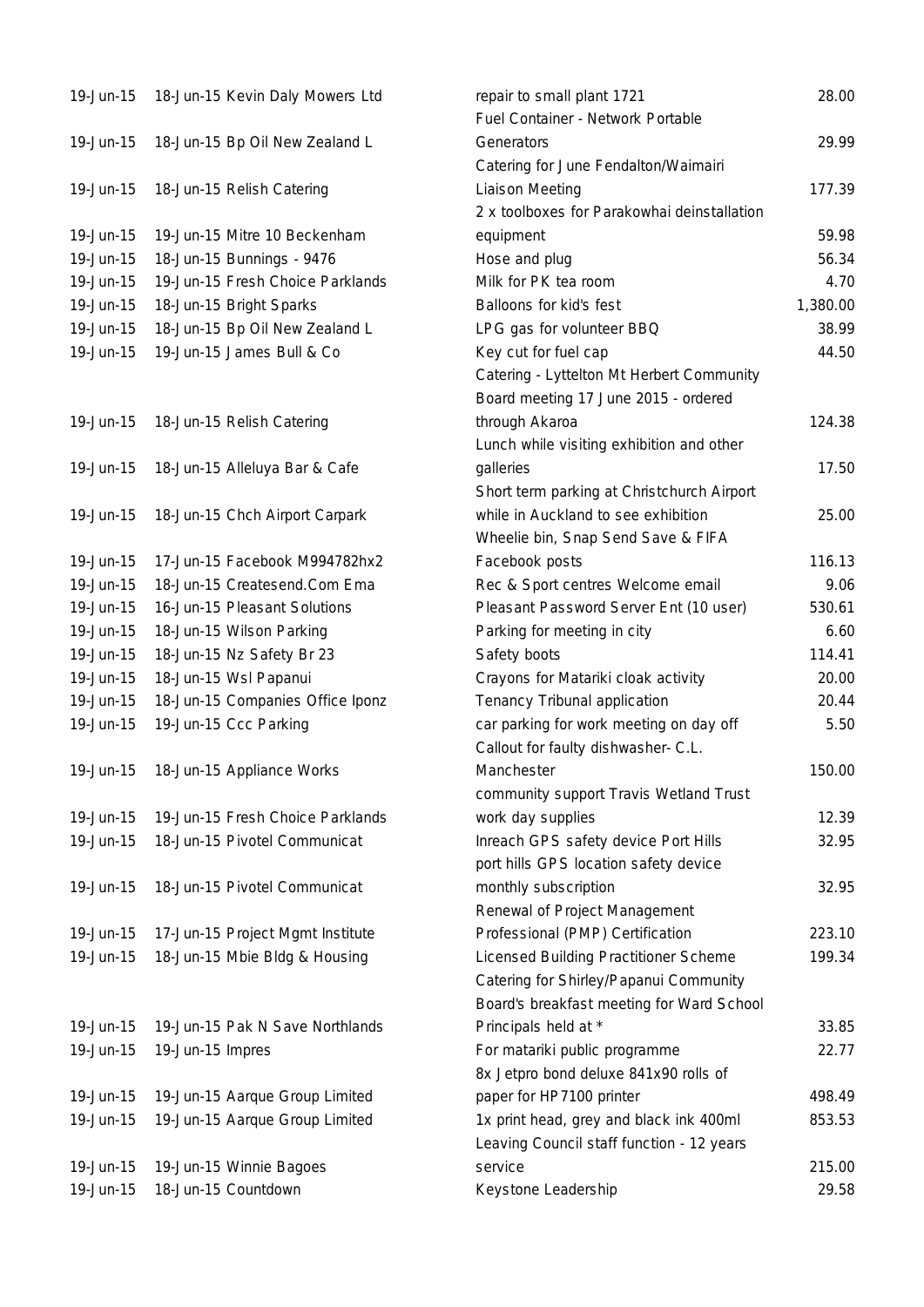| 19-Jun-15 | 18-Jun-15 Bunnings - 9476          | general tools for truck tool kits           | 112.18   |
|-----------|------------------------------------|---------------------------------------------|----------|
| 19-Jun-15 | 18-Jun-15 Bunnings - 9476          | general tools for truck tool kits           | 341.30   |
| 19-Jun-15 | 19-Jun-15 Mitre 10 Beckenham       | general handtools for truck tool kit        | 223.90   |
| 19-Jun-15 | 18-Jun-15 Blackwoods Protector     | work safety boots                           | 96.96    |
| 19-Jun-15 | 18-Jun-15 Wilson Parking           | Meeting in Civic, No CCC parks available    | 9.60     |
|           |                                    | Property Institute of NZ Annual conference  |          |
| 19-Jun-15 | 18-Jun-15 Nz Property Inst Inc     | in Christchurch                             | 488.75   |
|           |                                    | Property Institute of NZ Annual conference  |          |
| 19-Jun-15 | 18-Jun-15 Nz Property Inst Inc     | in Christchurch                             | 977.50   |
| 19-Jun-15 | 18-Jun-15 Bp Connect Marshlands    | <b>LPG</b> refills                          | 38.99    |
| 19-Jun-15 | 18-Jun-15 Super Cheap Auto         | Trailer light cables                        | 62.32    |
| 19-Jun-15 | 18-Jun-15 Bunnings - 9482          | Clean-up day shovels and brooms             | 538.62   |
| 19-Jun-15 | 19-Jun-15 Peter Timbs Meats        | Volunteer planting BBQ supplies-Sumner      | 106.77   |
| 19-Jun-15 | 18-Jun-15 Warehouse Barngtn 178    | Cards and chess for Fendalton               | 57.09    |
|           |                                    | Food and drink expenses x1 staff while on   |          |
|           |                                    | trip collecting new acquisitions and        |          |
| 19-Jun-15 | 17-Jun-15 Copthorne Hotel Oriental | incoming *                                  | 13.70    |
|           |                                    | Truck rental and mileage expenses for trip  |          |
|           |                                    | collecting new acquisitions and incoming    |          |
| 19-Jun-15 | 18-Jun-15 Oneill Rentals           | outward loans                               | 921.28   |
|           |                                    | LOST RECEIPT - Parking at Christchurch      |          |
|           |                                    | Airport - travelling to Auckland for NZ Cup |          |
| 19-Jun-15 |                                    | and Show Week Mee *                         | 49.00    |
|           | 19-Jun-15 Chch Airport Carpark     |                                             |          |
|           |                                    | Consumable expense - Lyttelton tenants      |          |
| 19-Jun-15 | 18-Jun-15 Couplands Bakeries       | neighbourhood event                         | 46.76    |
|           |                                    | Sundries for Rose Pruning - Meths,          |          |
| 19-Jun-15 | 18-Jun-15 Bunnings - 9476          | Gloves, Loppers, Spray Bottles etc.         | 376.83   |
|           |                                    | HQP Tool box and tools for work shop/       |          |
| 19-Jun-15 | 19-Jun-15 Mitre 10 Mega Hornby     | Park maint                                  | 224.53   |
| 19-Jun-15 | 18-Jun-15 Swanndri Christchurch    | PPE - Swanndri                              | 239.96   |
| 19-Jun-15 | 18-Jun-15 Blackwoods Protector     | PPE Workshop Stock & PPE                    | 626.08   |
| 19-Jun-15 | 19-Jun-15 Prebble Seeds Ltd        | Fertilizer/Sprays                           | 252.78   |
| 19-Jun-15 | 19-Jun-15 Ferrymead Mitre 10 Mega  | Pliers - removal of signs in public places  | 14.34    |
|           |                                    | Shirley/Papanui Community Board funded      |          |
| 19-Jun-15 | 19-Jun-15 Hoyts Mayoral Drive      | event.                                      | 1,296.00 |
| 19-Jun-15 | 18-Jun-15 Smiths Hire              | small digger for parking wk                 | 50.00    |
| 19-Jun-15 | 19-Jun-15 Briscoes Northlands      | Kettles, Fan Heaters etc                    | 176.94   |
| 19-Jun-15 | 19-Jun-15 Uoc Parking Meters       | University parking                          | 20.50    |
|           |                                    | NZ Post - Customs charges for event         |          |
| 19-Jun-15 | 18-Jun-15 Nz Post Internationa     | promotional items                           | 470.91   |
| 19-Jun-15 | 19-Jun-15 Battery Masta            | Sealed battery for fire pump                | 126.50   |
|           |                                    | Safe lock code and key change at Spencer    |          |
| 19-Jun-15 | 18-Jun-15 Ross Galt Lock & Key     | beach holiday park                          | 155.00   |
|           |                                    | Recreation Trailer Repairs as paid by       |          |
|           |                                    | Spreydon/Heathcote Community                |          |
| 19-Jun-15 | 18-Jun-15 Leading Edge Automot     | Recreation Adviser.                         | 236.25   |
| 22-Jun-15 | 19-Jun-15 Warehouse Nthlnds 120    | Shower curtains for change rooms.           | 78.10    |
| 22-Jun-15 | 22-Jun-15 Freshchoice Barrington   | Milk for staffroom                          | 6.58     |
|           |                                    |                                             |          |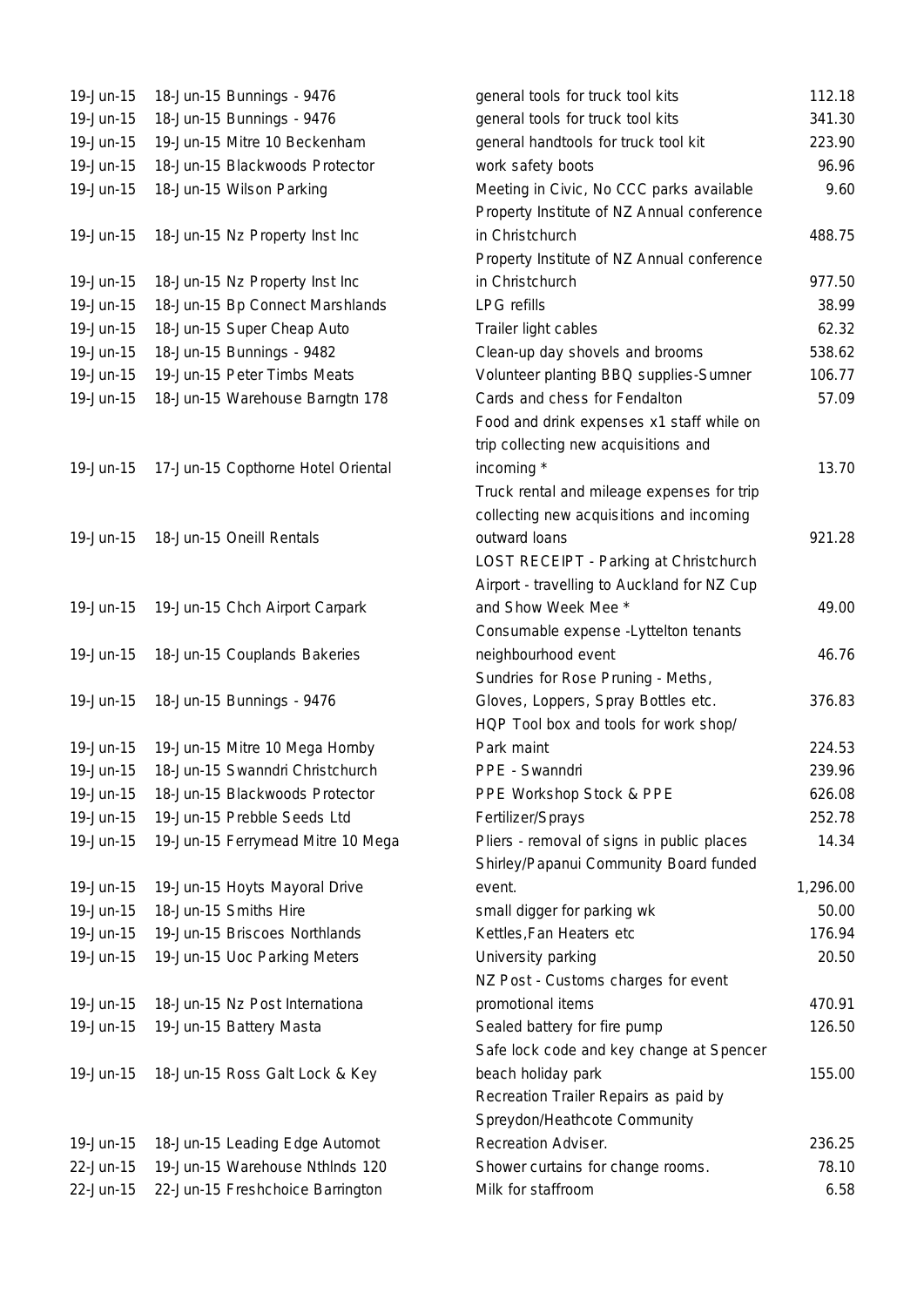| 22-Jun-15 | 22-Jun-15 Appco Christchurch 58     | IE&C Vehilces - Snow Chains x 2<br>Writers Packs for the Highly Commended                                             | 586.50 |
|-----------|-------------------------------------|-----------------------------------------------------------------------------------------------------------------------|--------|
| 22-Jun-15 | 21-Jun-15 Smiggle 013 Riccarton     | winners of the Blue Globe Writing<br>competition<br>Vouchers for the winners of the Blue Globe                        | 89.94  |
| 22-Jun-15 | 21-Jun-15 Scorpio Books             | writing competition<br>Deliver of The Press newspaper to                                                              | 300.00 |
| 22-Jun-15 | 22-Jun-15 Fairfaxmedia Recurring    | Council's Media Manager<br>Delivery of The Press newspaper Unit                                                       | 35.30  |
| 22-Jun-15 | 22-Jun-15 Fairfaxmedia Recurring    | <b>Manager Communications</b><br>2 books of 30 minute parking coupons and<br>2 books of 60 minute parking coupons for | 43.75  |
| 22-Jun-15 | 22-Jun-15 Christchurch City Cncl    | Hagley Fe *                                                                                                           | 93.00  |
| 22-Jun-15 | 22-Jun-15 Ferrymead Mitre 10 Mega   | Tarps and cable ties for temp shelter<br>Supplies for Fendalton Service Centre                                        | 131.48 |
| 22-Jun-15 | 19-Jun-15 New World Fendalton       | <b>Meeting Rooms</b>                                                                                                  | 9.89   |
| 22-Jun-15 | 19-Jun-15 Richard Suckling          | lenses and frames                                                                                                     | 345.00 |
|           |                                     | Split Pins for A-Frame gantry during                                                                                  |        |
|           |                                     | Parakowhai Bull New Regent Street de-                                                                                 |        |
| 22-Jun-15 | 19-Jun-15 Blacks Fasteners Lt       | install                                                                                                               | 51.75  |
|           |                                     | Socket and Ratchet Wrenches for                                                                                       |        |
| 22-Jun-15 | 19-Jun-15 George Henry & Co Lt      | Parakowhai de-install                                                                                                 | 120.69 |
|           |                                     | 4 pairs safety glasses for use on building                                                                            |        |
| 22-Jun-15 | 22-Jun-15 Placemakers Riccarton     | sites                                                                                                                 | 27.60  |
|           |                                     | Containers for use at Volunteer Training                                                                              |        |
| 22-Jun-15 | 20-Jun-15 Warehouse Sthcity 175     | sessions                                                                                                              | 10.00  |
|           |                                     | Welfare Centre Supervisor Course - Senior                                                                             |        |
| 22-Jun-15 | 20-Jun-15 New World South City      | <b>Welfare Volunteers</b>                                                                                             | 156.82 |
| 22-Jun-15 | 21-Jun-15 Bunnings - 9482           | Tool/Equipment for workshop                                                                                           | 421.26 |
| 22-Jun-15 | 21-Jun-15 Bunnings - 9482           | Tools for workshop                                                                                                    | 480.98 |
| 22-Jun-15 |                                     |                                                                                                                       | 128.80 |
|           | 21-Jun-15 Parsley And Sage          | Catering for Community Board Meeting                                                                                  | 139.00 |
| 22-Jun-15 | 22-Jun-15 Optimal Workshop          | Card sorting for IA for ccc.govt.nz                                                                                   |        |
| 22-Jun-15 | 19-Jun-15 Blacks Fasteners Lt       | pin anchor                                                                                                            | 22.10  |
| 22-Jun-15 | 19-Jun-15 Niwa Research Ltd - Wgtn  | gauge plates<br>card used in error - refunded as per                                                                  | 217.93 |
| 22-Jun-15 | 20-Jun-15 Papanui Club Inc          | attached receipt                                                                                                      | 8.50   |
| 22-Jun-15 | 19-Jun-15 Nz Safety Br 23           | Safety boots x1                                                                                                       | 153.04 |
| 22-Jun-15 | 20-Jun-15 T & S Opticians Limited   | Eye examine                                                                                                           | 483.00 |
| 22-Jun-15 | 19-Jun-15 Nzila                     | <b>NZILA</b> registration                                                                                             | 605.00 |
| 22-Jun-15 | 19-Jun-15 Halswell Butchery 2007 Lt | BBQ food for revege planting volunteers                                                                               | 38.80  |
| 22-Jun-15 | 19-Jun-15 Halswell Butchery 2007 Lt | BBQ food for revege planting volunteers<br>Rubbish bin for kitchen - new Akaroa                                       | 63.50  |
| 22-Jun-15 | 20-Jun-15 Warehouse Ricton 220      | Service Centre                                                                                                        | 10.00  |
| 22-Jun-15 | 19-Jun-15 Glogster.Com              | Annual subscription for GlogsterEDU<br>Replacement Batteries for S3 mini                                              | 57.90  |
| 22-Jun-15 | 20-Jun-15 Icell                     | smartphone                                                                                                            | 80.00  |
| 22-Jun-15 | 21-Jun-15 Kmart - Riccarton         | sofa X6 for Dusk to dawn                                                                                              | 174.00 |
| 22-Jun-15 | 21-Jun-15 Jaycar Pty Ltd            | Car charger for Go Get and GPS                                                                                        | 16.35  |
|           |                                     |                                                                                                                       |        |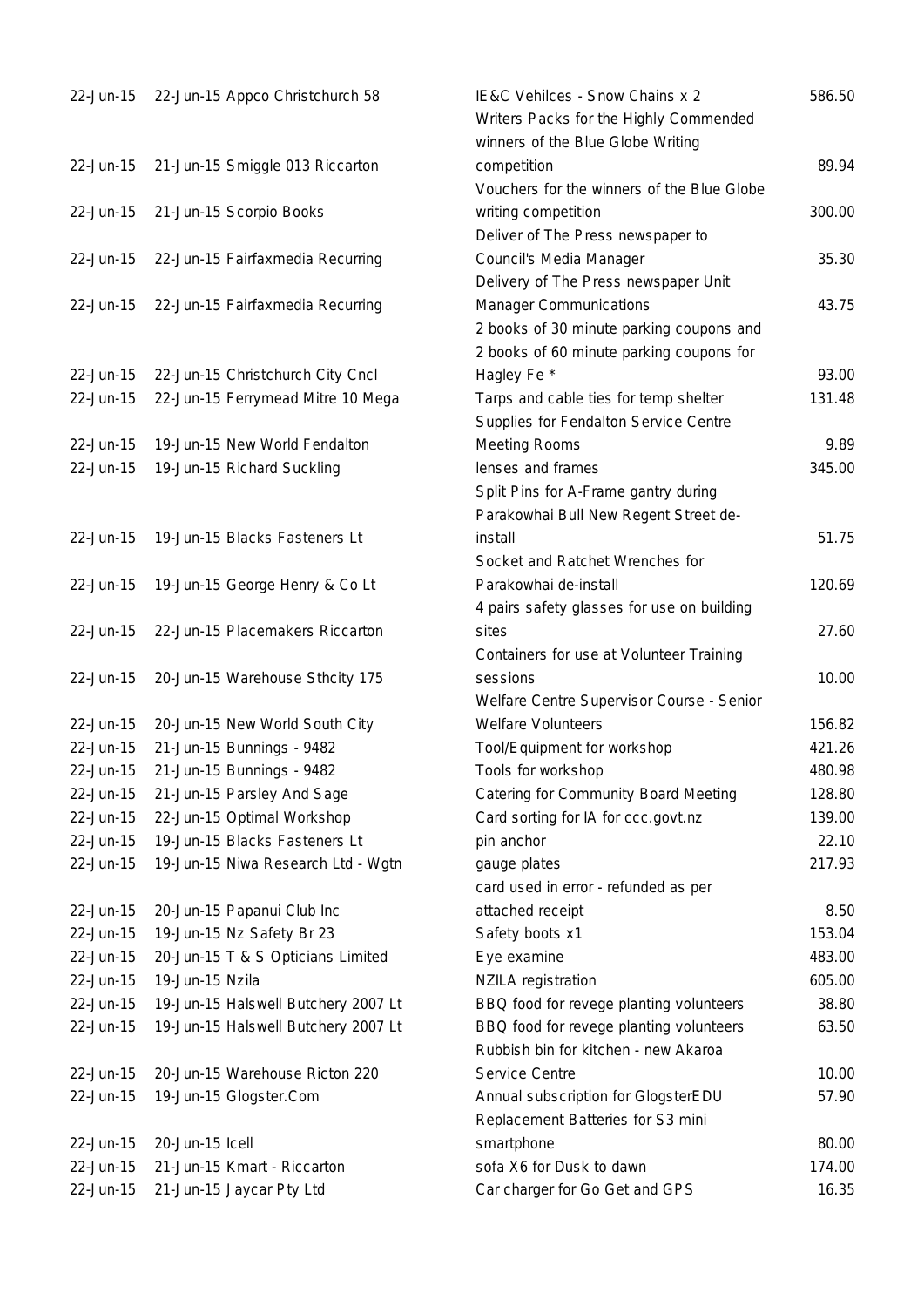| 22-Jun-15              | 21-Jun-15 Bunnings - 9476       |                                             |
|------------------------|---------------------------------|---------------------------------------------|
| 22-Jun-15              |                                 | 22-Jun-15 Chch City Council Civic           |
| 22-Jun-15              | 20-Jun-15 Bunnings - 9476       |                                             |
| 22-Jun-15              |                                 | 21-Jun-15 Minit Northlands Mall             |
|                        |                                 |                                             |
| 22-Jun-15              | 19-Jun-15 Couplands Bakeries    |                                             |
|                        |                                 |                                             |
| 22-Jun-15              | 21-Jun-15 Parsley And Sage      |                                             |
|                        |                                 |                                             |
| 22-Jun-15              |                                 | 22-Jun-15 Fairfaxmedia Recurring            |
| 22-Jun-15              |                                 | 22-Jun-15 Fairfaxmedia Recurring            |
|                        |                                 |                                             |
| 22-Jun-15              |                                 | 22-Jun-15 Spotlight Stores NZ Ltd           |
|                        |                                 |                                             |
| 22-Jun-15              |                                 | 20-Jun-15 New World South City              |
|                        |                                 |                                             |
| 22-Jun-15<br>22-Jun-15 | 18-Jun-15 Fiddlesticks          | 21-Jun-15 Bp 2 Go West Melton               |
| 22-Jun-15              |                                 | 19-Jun-15 Westfield Gift Voucher            |
| 22-Jun-15              | 22-Jun-15 Mitre 10 Beckenham    |                                             |
| 22-Jun-15              | 22-Jun-15 Science Alive         |                                             |
| 22-Jun-15              | 17-Jun-15 Paypal *bigideachar   |                                             |
| 22-Jun-15              | 20-Jun-15 Briscoes Riccarton    |                                             |
|                        |                                 |                                             |
| 22-Jun-15              |                                 | 21-Jun-15 New World St Martins              |
| 22-Jun-15              | 19-Jun-15 Artistic Plants       |                                             |
| 22-Jun-15              |                                 | 19-Jun-15 Fresh Choice Parklands            |
| 22-Jun-15              |                                 | 22-Jun-15 Ferrymead Mitre 10 Mega           |
| 22-Jun-15              | 22-Jun-15 Pgg Wrightson Chch    |                                             |
| 22-Jun-15              |                                 | 19-Jun-15 Hillside Building Supplie         |
|                        | 22-Jun-15 22-Jun-15 Ccc Parking |                                             |
|                        |                                 |                                             |
|                        |                                 |                                             |
| 22-Jun-15              |                                 | 20-Jun-15 Modica Group Limited              |
| 22-Jun-15              |                                 | 22-Jun-15 Event Dynamics Limited            |
|                        |                                 |                                             |
| 22-Jun-15              | 19-Jun-15 Facebk *h62az722t2    |                                             |
| 22-Jun-15              |                                 | 18-Jun-15 Www.Summerfieldbooks.Cor          |
| 22-Jun-15              |                                 | 19-Jun-15 Www.Summerfieldbooks.Cor          |
| 22-Jun-15              | 19-Jun-15 Couplands Bakeries    |                                             |
| 22-Jun-15              | 18-Jun-15 Paypal *conservatio   |                                             |
| 22-Jun-15              |                                 | 20-Jun-15 Christchurch Auctions             |
|                        |                                 |                                             |
|                        |                                 |                                             |
|                        |                                 | 23-Jun-15 21-Jun-15 Whitcoulls Riccarton 50 |
|                        |                                 |                                             |

Example 21-Jun-15 22-Jun-15 22-Jun-15 22-Jun-15 22-Jun-15 23-Jun-15 28.94 parking tickets and 23.00 Safety glasses for site visits 33.52 22-Jun-15 21-Jun-15 Minit Northlands Mall keys cut 10.00 Aranui Community facility sod turning event 76.90 Catering for Fendalton 4 May Board Meeting 53.59 The Press Subscription for Fendalton Board Team 35.30 The Press - for CAG library 32.00 Supplies for 'sewing project' Art Gallery artworks protection 39.97 8 foil roasting pans for paper marbling for the Hands On day 46.00 Litre of milk and Turpentine for the Hands On day 17.90 External Meeting 17.50 Speaker at Matariki programme 200.00 For public programmes 17.98 **22-Jun-12-Jun-12-Jun-15 22-Jun-15 22-Jun-15 22-Jun-15 22-Jun-15 23-00** advertising RFQ 34.50 Umbrellas for elected members lounge 71.98 volunteer expenses morning tea supplies for eastenders 22.18 topiary balls vic clk twr 177.00 Volunteer planting BBQ supplies-Sumner 33.43 12X wheelbarrows Community work days 1,109.52 Saw Silky Pocketboy 54.99 Tree stakes HQP sister city gardens 234.60 2.15 Car parking for Civic offices meeting 6.15 Digital Library Services FingerTip Library service contract email to SMS one month payment. 80.20 ITS Conference 22-Jun-15 22-Jun-15 22-Jun-15 22-Jun-15 22-Jun-15 22-Jun-16 22-Jun-16 22-Jun-16 22-Jun-16 22-Jun-Web-team: promotion of library facebook account 46.23 22-Jun-15 18-Jun-15 Www.Summerfieldbooks.Com library 525.15 22-Jun-15 19-Jun-15 Www.Summerfieldbooks.Com library 74.36 Bread & Milk for resale in camp Shop 26.86 22-Jun-20-Jun-20-Jun-20-Jun-20-Jun-20-Jun-20-Jun-20-Jun-20-Jun-20-Jun-20-Jun-20-Jun-20-Jun-20-Jun-20-Jun-20-Ju Materials for Botanic Gardens Event 150.00 Book prizes for the Highly Commended winners of the Blue Globe writing competition 96.38 Cardboard sleeves for posting photographs stored on CDs from Hagley Ferrymead Community Board, Commu \* 27.65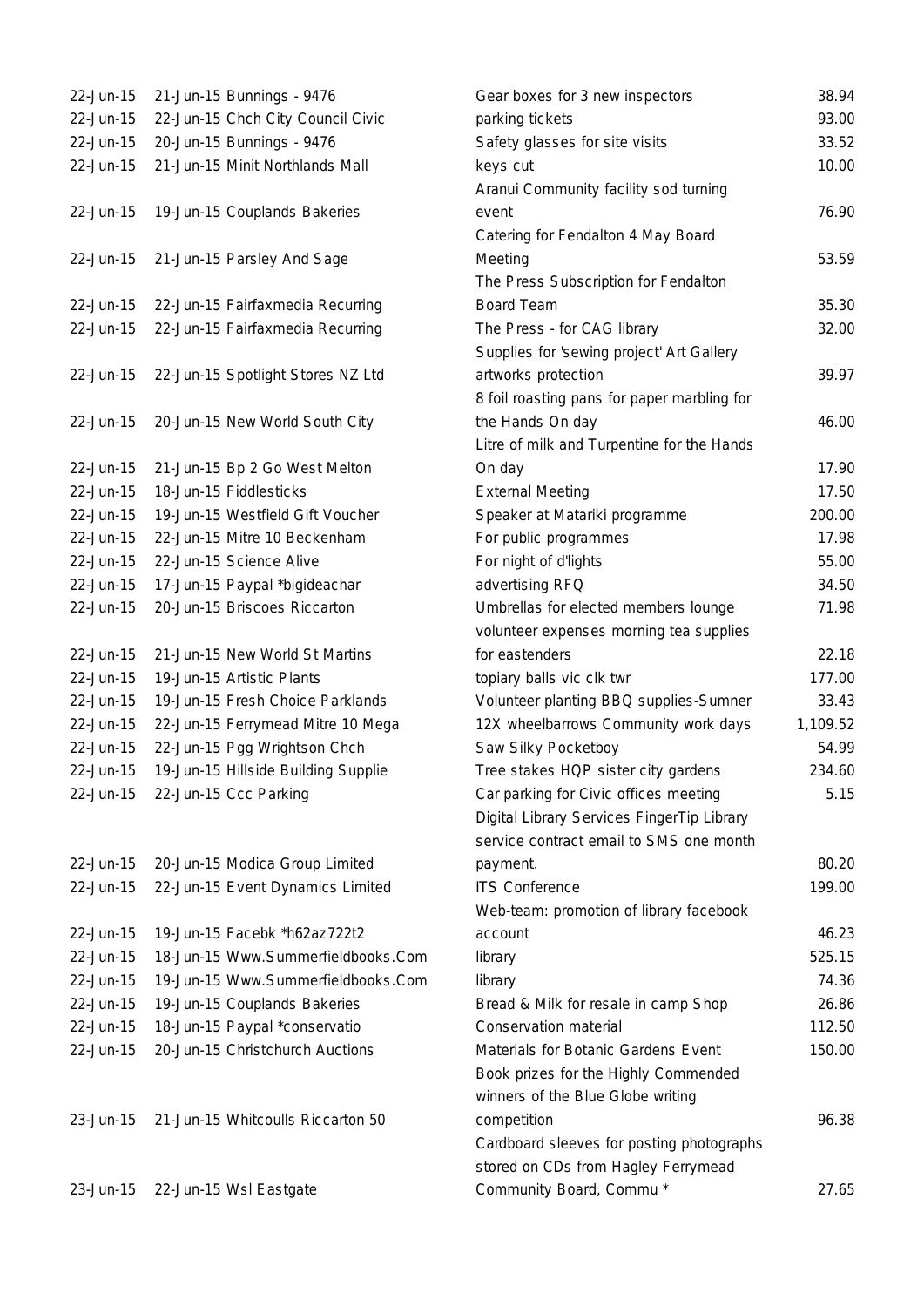| 23-Jun-15 | 23-Jun-15 Nzrc Online Shop          |
|-----------|-------------------------------------|
| 23-Jun-15 | 22-Jun-15 Ecocentral Ltd            |
| 23-Jun-15 | 23-Jun-15 Ferrymead Mitre 10 Mega   |
|           |                                     |
| 23-Jun-15 | 23-Jun-15 Ferrymead Mitre 10 Mega   |
| 23-Jun-15 | 23-Jun-15 Ace Training              |
| 23-Jun-15 | 23-Jun-15 Standards New Zealand     |
| 23-Jun-15 | 23-Jun-15 Safestore Container       |
|           |                                     |
| 23-Jun-15 | 23-Jun-15 Pak N Save Northlands     |
| 23-Jun-15 | 22-Jun-15 Bunnings - 9482           |
| 23-Jun-15 | 22-Jun-15 Blacks Fasteners Lt       |
| 23-Jun-15 | 22-Jun-15 Ideal Electrical Pap      |
|           |                                     |
| 23-Jun-15 | 20-Jun-15 Hilton Baltimore          |
| 23-Jun-15 | 23-Jun-15 Brita Safety              |
| 23-Jun-15 | 21-Jun-15 Facebk *q82nn8scr2        |
| 23-Jun-15 | 22-Jun-15 Kings Seeds (Nz) Limited  |
| 23-Jun-15 | 22-Jun-15 The Limit Limited         |
|           |                                     |
| 23-Jun-15 | 23-Jun-15 Kathmandu Papanui         |
|           |                                     |
| 23-Jun-15 | 22-Jun-15 Play N Learn              |
|           |                                     |
| 23-Jun-15 | 23-Jun-15 Countdown                 |
|           |                                     |
| 23-Jun-15 | 23-Jun-15 Nzra                      |
| 23-Jun-15 | 22-Jun-15 Bunnings - 9482           |
|           |                                     |
| 23-Jun-15 | 22-Jun-15 Supreme Supreme           |
| 23-Jun-15 | 22-Jun-15 The Limit Limited         |
| 23-Jun-15 | 23-Jun-15 New World Northwood       |
|           |                                     |
| 23-Jun-15 | 22-Jun-15 Blackwoods Protector      |
| 23-Jun-15 | 22-Jun-15 Cromptons Limited         |
| 23-Jun-15 | 22-Jun-15 New Zealand Planning Inst |
| 23-Jun-15 | 22-Jun-15 Jaycar Pty Ltd            |
| 23-Jun-15 | 22-Jun-15 Screen Concepts Limited   |
| 23-Jun-15 | 22-Jun-15 The Limit Limited         |
| 23-Jun-15 | 22-Jun-15 Rex Wheels & Castors      |
| 23-Jun-15 | 23-Jun-15 Goldpine Christchurch     |
| 23-Jun-15 | 23-Jun-15 Ccc Parking               |
| 23-Jun-15 | 23-Jun-15 Caltex Redwood            |
| 23-Jun-15 | 23-Jun-15 The Drawing Room Limite   |
| 23-Jun-15 | 23-Jun-15 Ferrymead Mitre 10 Mega   |
| 23-Jun-15 | 22-Jun-15 Wsl South City            |
| 23-Jun-15 | 22-Jun-15 Nz Safety Br 21           |
|           |                                     |

|           |                                     | NZ Redcross First Aid Course on 28 July    |          |
|-----------|-------------------------------------|--------------------------------------------|----------|
| 23-Jun-15 | 23-Jun-15 Nzrc Online Shop          | 2015                                       | 120.00   |
| 23-Jun-15 | 22-Jun-15 Ecocentral Ltd            | shelter rubbish                            | 18.62    |
| 23-Jun-15 | 23-Jun-15 Ferrymead Mitre 10 Mega   | 3 tarpaulins                               | 11.97    |
|           |                                     | scissors / power board / nails / tarps /   |          |
| 23-Jun-15 | 23-Jun-15 Ferrymead Mitre 10 Mega   | bungee cords / fan heater / cash box.      | 265.71   |
| 23-Jun-15 | 23-Jun-15 Ace Training              | Excel course reschedule                    | 178.25   |
| 23-Jun-15 | 23-Jun-15 Standards New Zealand     | Standard: ISO/IEC 27002:2013               | 245.64   |
| 23-Jun-15 | 23-Jun-15 Safestore Container       | container hire                             | 97.75    |
|           |                                     | PaknSav Monthly Account payment for        |          |
| 23-Jun-15 | 23-Jun-15 Pak N Save Northlands     | Graham Condon Rec and Sport                | 259.81   |
| 23-Jun-15 | 22-Jun-15 Bunnings - 9482           | Tool/Equipment for workshop                | 65.84    |
| 23-Jun-15 | 22-Jun-15 Blacks Fasteners Lt       | <b>Tools and Cables</b>                    | 319.08   |
| 23-Jun-15 | 22-Jun-15 Ideal Electrical Pap      | Light Bulbs                                | 363.22   |
|           |                                     | 1 night Venue Connect conference           |          |
| 23-Jun-15 | 20-Jun-15 Hilton Baltimore          | accommodation as deposit                   | 365.28   |
| 23-Jun-15 | 23-Jun-15 Brita Safety              | Caution Ice Signs                          | 207.00   |
| 23-Jun-15 | 21-Jun-15 Facebk *q82nn8scr2        | KidsFest Facebook posts                    | 37.72    |
| 23-Jun-15 | 22-Jun-15 Kings Seeds (Nz) Limited  | Section C seeds                            | 177.20   |
| 23-Jun-15 | 22-Jun-15 The Limit Limited         | Pots                                       | 782.00   |
|           |                                     | First Aid kit and walking tips for walking |          |
| 23-Jun-15 | 23-Jun-15 Kathmandu Papanui         | sticks                                     | 95.13    |
|           |                                     | Swim Ed Mirrors for Jellie Park, Graham    |          |
| 23-Jun-15 | 22-Jun-15 Play N Learn              | Condon, Pioneer                            | 152.27   |
|           |                                     | Thank you gifts to speakers at Spread the  |          |
| 23-Jun-15 | 23-Jun-15 Countdown                 | Word workshop                              | 18.58    |
|           |                                     | Registration for AustSwim Conference in    |          |
| 23-Jun-15 | 23-Jun-15 Nzra                      | Wellington - Swim Education Portfolio      | 796.00   |
| 23-Jun-15 | 22-Jun-15 Bunnings - 9482           | Cleaning dusters, wands, nuts and bolts    | 34.10    |
|           |                                     | 3 people - lunch with donor - \$5,000      |          |
| 23-Jun-15 | 22-Jun-15 Supreme Supreme           | donation made                              | 53.00    |
| 23-Jun-15 | 22-Jun-15 The Limit Limited         | pots                                       | 701.50   |
| 23-Jun-15 | 23-Jun-15 New World Northwood       | milk for nursery tea room                  | 11.34    |
|           |                                     | spray safety gear - Metro Place worm farm  |          |
| 23-Jun-15 | 22-Jun-15 Blackwoods Protector      | area                                       | 201.33   |
| 23-Jun-15 | 22-Jun-15 Cromptons Limited         | modify sieves for LTA water programmes     | 1,012.00 |
| 23-Jun-15 | 22-Jun-15 New Zealand Planning Inst | NZPI Case Law Update Course                | 450.00   |
| 23-Jun-15 | 22-Jun-15 Jaycar Pty Ltd            | Irrigation Boxes for Botanic Gardens       | 127.20   |
| 23-Jun-15 | 22-Jun-15 Screen Concepts Limited   | Parking Meter Labels - P60 and P120        | 506.00   |
| 23-Jun-15 | 22-Jun-15 The Limit Limited         | Stock for retail in BG visitor centre      | 937.25   |
| 23-Jun-15 | 22-Jun-15 Rex Wheels & Castors      | castors - akaroa museum storage trolley    | 175.40   |
| 23-Jun-15 | 23-Jun-15 Goldpine Christchurch     | general timber supplies for track work     | 994.54   |
| 23-Jun-15 | 23-Jun-15 Ccc Parking               | parking                                    | 5.15     |
| 23-Jun-15 | 23-Jun-15 Caltex Redwood            | Milk for staffroom                         | 9.00     |
| 23-Jun-15 | 23-Jun-15 The Drawing Room Limite   | cardboard for exhibition resources         | 25.00    |
| 23-Jun-15 | 23-Jun-15 Ferrymead Mitre 10 Mega   | Clean-up day shovels and brooms            | 590.87   |
| 23-Jun-15 | 22-Jun-15 Wsl South City            | Fasteners for exhibition posters           | 15.98    |
| 23-Jun-15 | 22-Jun-15 Nz Safety Br 21           | H/S Signs (Keep Out)                       | 165.89   |
|           |                                     |                                            |          |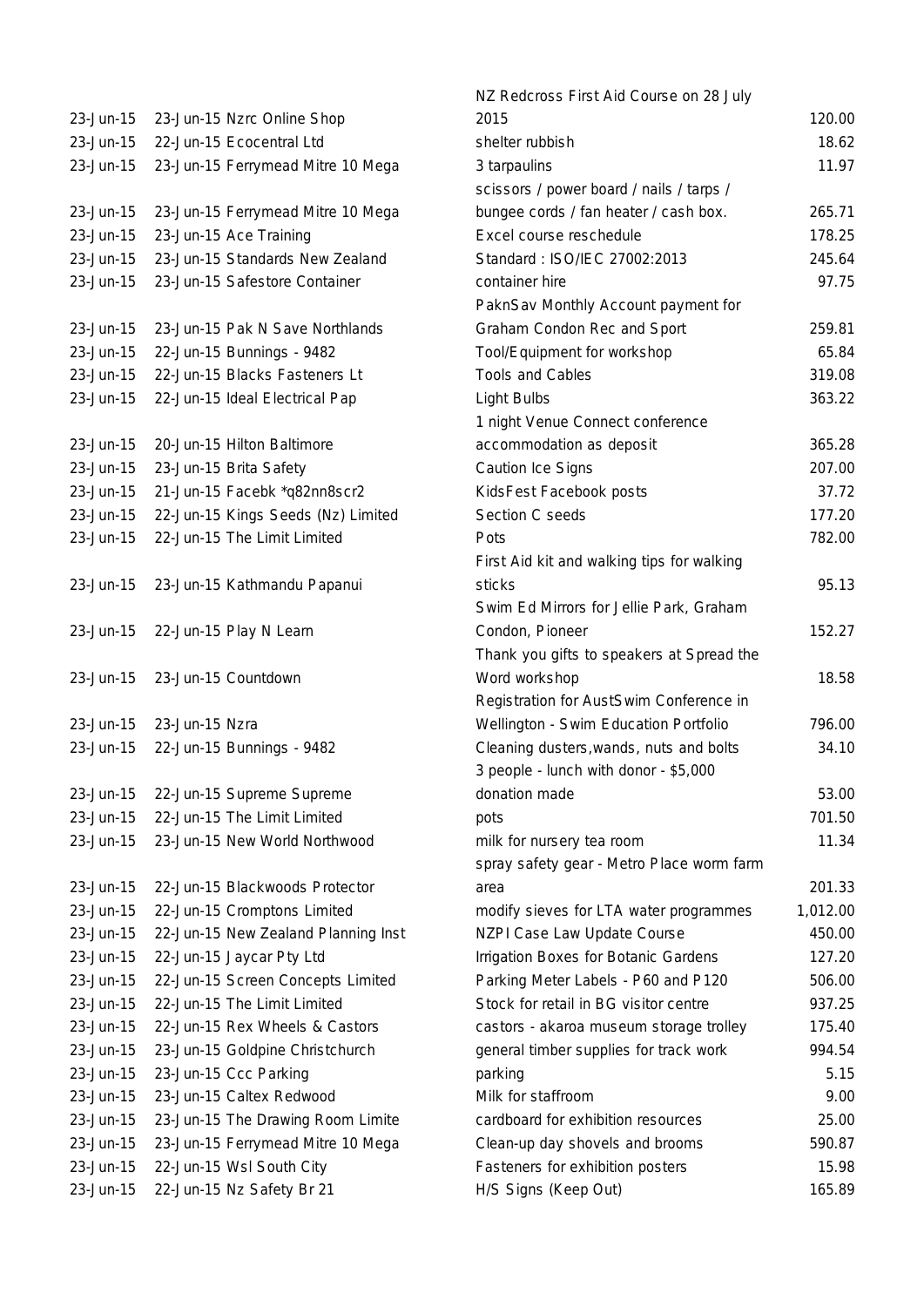| 23-Jun-15<br>23-Jun-15 | 20-Jun-15 Griffin Technology<br>22-Jun-15 Dawes Grain & Stock Fd |
|------------------------|------------------------------------------------------------------|
| 23-Jun-15<br>23-Jun-15 | 22-Jun-15 Warehouse Barngtn 178<br>22-Jun-15 The Limit Limited   |
| 24-Jun-15              | 23-Jun-15 Warehouse E/gate 123                                   |
| 24-Jun-15              | 23-Jun-15 Eastgate Post Shop                                     |
| 24-Jun-15              | 24-Jun-15 Ferrymead Mitre 10 Mega                                |
| 24-Jun-15              | 22-Jun-15 Harvey Norman - Ashb                                   |
| 24-Jun-15              | 24-Jun-15 Dyers Rd Timber & Bldg                                 |
| 24-Jun-15              | 24-Jun-15 Csp Coatings Ltd                                       |
|                        |                                                                  |
| 24-Jun-15              | 23-Jun-15 New Zealand Tree Seeds                                 |
| 24-Jun-15              | 23-Jun-15 Bunnings - 9476                                        |
| 24-Jun-15              | 24-Jun-15 Hampton & Co Ltd                                       |
| 24-Jun-15              | 22-Jun-15 Uscustoms Esta Appl Pmt                                |
| 24-Jun-15              | 23-Jun-15 Pminz Conferences                                      |
| 24-Jun-15              | 23-Jun-15 Pminz Conferences                                      |
| 24-Jun-15              | 23-Jun-15 Pminz Conferences                                      |
|                        |                                                                  |
| 24-Jun-15              | 22-Jun-15 Facebook X3pa28ahx2                                    |
| 24-Jun-15              | 22-Jun-15 Twitter*advertising                                    |
|                        |                                                                  |
| 24-Jun-15              | 23-Jun-15 Motor Trade Associat                                   |
| 24-Jun-15              | 23-Jun-15 Blackwoods Protector                                   |
| 24-Jun-15              | 21-Jun-15 Open Group                                             |
| 24-Jun-15              | 22-Jun-15 Readdle Inc.                                           |
| 24-Jun-15              | 22-Jun-15 Fs *readdle                                            |
| 24-Jun-15              | 23-Jun-15 Officemax                                              |
| 24-Jun-15              | 24-Jun-15 Paper Plus Barringtons                                 |
| 24-Jun-15              | 24-Jun-15 Ferrymead Mitre 10 Mega                                |
| 24-Jun-15              | 24-Jun-15 Ccc Parking                                            |
| 24-Jun-15              | 23-Jun-15 Parkhouse Rd Garden                                    |
|                        |                                                                  |
| 24-Jun-15              | 23-Jun-15 Oderings Nurseries                                     |
| 24-Jun-15              | 23-Jun-15 Gun City                                               |
| 24-Jun-15              | 23-Jun-15 Bp Connect Marshlands                                  |
| 24-Jun-15              | 24-Jun-15 Paper Plus South City                                  |

|           |                                   | 3x protective covers for Samsung S3<br>cellphones used by Animal Management |          |
|-----------|-----------------------------------|-----------------------------------------------------------------------------|----------|
| 23-Jun-15 | 20-Jun-15 Griffin Technology      | <b>Officers</b>                                                             | 128.48   |
| 23-Jun-15 | 22-Jun-15 Dawes Grain & Stock Fd  | carrot and bait for rats and mice                                           | 94.00    |
|           |                                   | Emergency purchase of AAA batteries for                                     |          |
|           |                                   | Playaways as OfficeMax order had just                                       |          |
| 23-Jun-15 | 22-Jun-15 Warehouse Barngtn 178   | been done before we ra *                                                    | 11.50    |
| 23-Jun-15 | 22-Jun-15 The Limit Limited       | Materials for Botanic Gardens Event                                         | 937.25   |
|           |                                   | truck misc equip - D shackle for towing,                                    |          |
|           |                                   | cleaning liquids, storage bins for plant/pest                               |          |
| 24-Jun-15 | 23-Jun-15 Warehouse E/gate 123    | gear                                                                        | 84.68    |
|           |                                   | Postage paid to mail CDs with photographs                                   |          |
|           |                                   | from the Hagley/Ferrymead Community                                         |          |
| 24-Jun-15 | 23-Jun-15 Eastgate Post Shop      | Service Awards to each *                                                    | 14.40    |
|           |                                   | Hose / tarps / cable ties / light bulbs / duct                              |          |
| 24-Jun-15 | 24-Jun-15 Ferrymead Mitre 10 Mega | tape / 2 shovels / extension cords                                          | 127.10   |
| 24-Jun-15 | 22-Jun-15 Harvey Norman - Ashb    | Replacement Dryer for Laundry                                               | 763.00   |
| 24-Jun-15 | 24-Jun-15 Dyers Rd Timber & Bldg  | In House Maintenance - WO                                                   | 223.28   |
| 24-Jun-15 | 24-Jun-15 Csp Coatings Ltd        | In House Maintenance - WO                                                   | 234.19   |
|           |                                   | seed purchased in lieu of non-viable local                                  |          |
| 24-Jun-15 | 23-Jun-15 New Zealand Tree Seeds  | stuff                                                                       | 36.00    |
|           |                                   | Transitional City assets: keys cut, padlock                                 |          |
|           |                                   | and straps for use in container for storage                                 |          |
| 24-Jun-15 | 23-Jun-15 Bunnings - 9476         | of the equip *                                                              | 90.67    |
| 24-Jun-15 | 24-Jun-15 Hampton & Co Ltd        | silicone sealer for swimming platforms                                      | 42.04    |
| 24-Jun-15 | 22-Jun-15 Uscustoms Esta Appl Pmt | US 14.00 - USA Visa ESTA receipt                                            | 20.88    |
| 24-Jun-15 | 23-Jun-15 Pminz Conferences       | PMI Conference Registration                                                 | 1,125.00 |
| 24-Jun-15 | 23-Jun-15 Pminz Conferences       | PMI Conference Registration                                                 | 1,125.00 |
| 24-Jun-15 | 23-Jun-15 Pminz Conferences       | PMI Conference Registration                                                 | 1,125.00 |
|           |                                   | Snap Send Solve & Wheelie bin Facebook                                      |          |
| 24-Jun-15 | 22-Jun-15 Facebook X3pa28ahx2     | posts                                                                       | 43.31    |
| 24-Jun-15 | 22-Jun-15 Twitter*advertising     | FIFA & Snap Send Solve Twitter posts                                        | 300.00   |
|           |                                   | volunteer expenses for guest speakers and                                   |          |
| 24-Jun-15 | 23-Jun-15 Motor Trade Associat    | volunteers                                                                  | 619.50   |
| 24-Jun-15 | 23-Jun-15 Blackwoods Protector    | H&S gear bag                                                                | 20.19    |
| 24-Jun-15 | 21-Jun-15 Open Group              | Study books IT Architecture                                                 | 163.79   |
| 24-Jun-15 | 22-Jun-15 Readdle Inc.            | PDF expert ent sub Jun15 - 10 users                                         | 149.10   |
| 24-Jun-15 | 22-Jun-15 Fs *readdle             | PDF expert ent sub Jun15 - 12 users                                         | 178.93   |
| 24-Jun-15 | 23-Jun-15 Officemax               | AAA Batteries for inspectors                                                | 19.99    |
| 24-Jun-15 | 24-Jun-15 Paper Plus Barringtons  | Map book                                                                    | 26.99    |
| 24-Jun-15 | 24-Jun-15 Ferrymead Mitre 10 Mega | Spray paint                                                                 | 145.79   |
| 24-Jun-15 | 24-Jun-15 Ccc Parking             | Parking while attending a meeting at Civic                                  | 6.70     |
| 24-Jun-15 | 23-Jun-15 Parkhouse Rd Garden     | X3 Scoops Top Soil Sect A                                                   | 71.55    |
|           |                                   | x3 Pruning Sleeve- x3 Diamond Sharpener                                     |          |
| 24-Jun-15 | 23-Jun-15 Oderings Nurseries      | Sect C/D                                                                    | 130.44   |
| 24-Jun-15 | 23-Jun-15 Gun City                | 800437938 Air rifle pellets for pest control                                | 13.99    |
| 24-Jun-15 | 23-Jun-15 Bp Connect Marshlands   | Milk for BLFP tearoom                                                       | 14.98    |
| 24-Jun-15 | 24-Jun-15 Paper Plus South City   | materials for displays and promotion                                        | 49.44    |